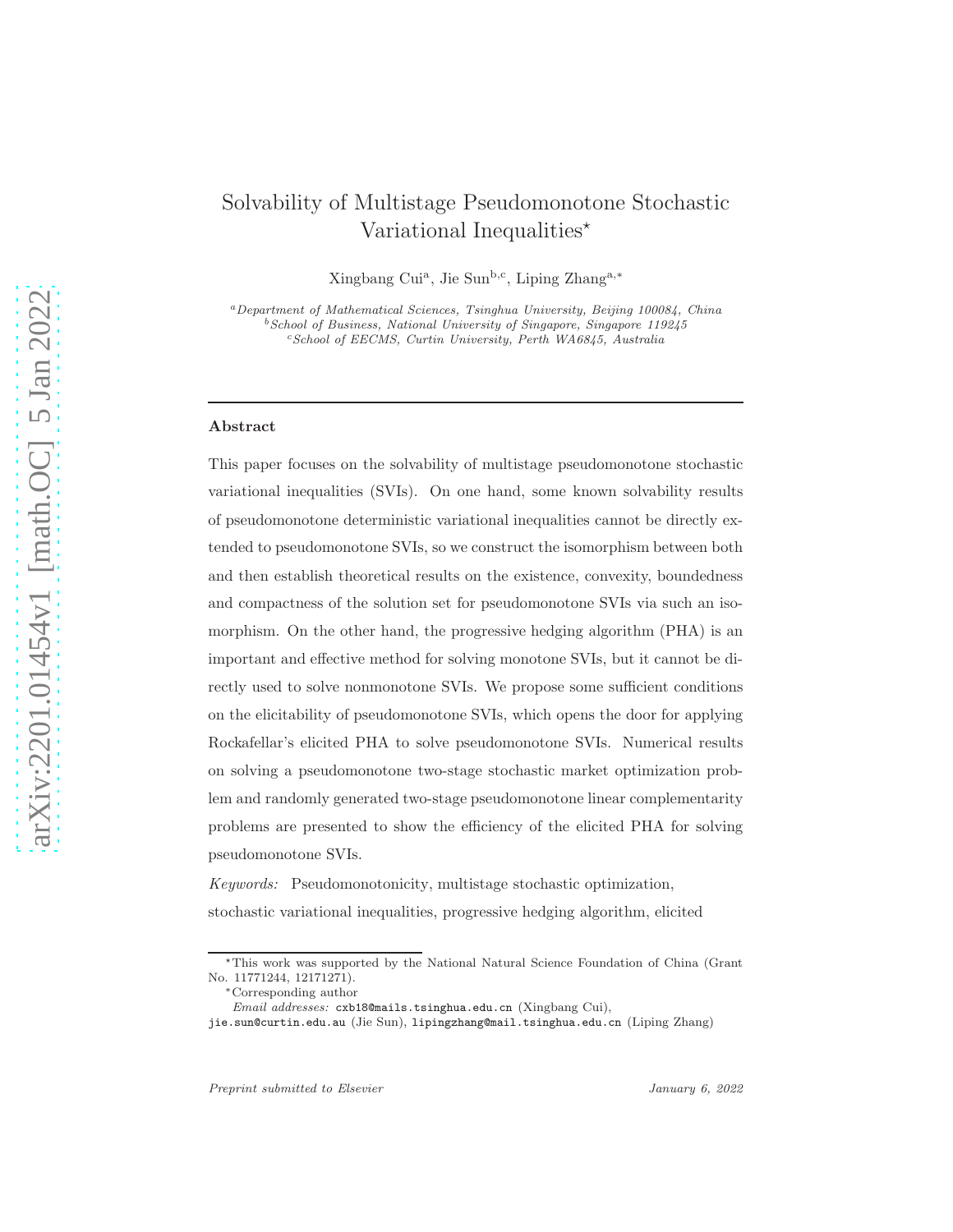monotonicity

## 1. Introduction

Recently, Rockafellar and Wets [\[24\]](#page-37-0) developed the multistage stochastic variational inequality (SVI) model, which may incorperate recourse decisions and stagewise disclosure of information. The model provides a unified framework for describing the optimal conditions of multistage stochastic optimization problems and stochastic equilibrium problems. Rockafellar and Sun [\[26,](#page-37-1) [27\]](#page-37-2) proposed progressive hedging algorithms (PHAs) for solving monotone multistage SVI problems and monotone Lagrangian multistage SVI problems. In particular, their algorithms converge linearly in the linear-quadratic setting. Besides, Chen et al [\[2](#page-34-0)] formulated the two-stage SVI as a two-stage stochastic program with recourse by the expected residual minimization procedure, and solved this stochastic program via the sample average approximation (SAA). Pang et al [\[20\]](#page-36-0) systematically studied the theory and the best response method for a two-stage nonlinear stochastic game model. Some related work to SVIs, multistage stochastic equilibrium problems and PHAs can be found in, e.g., [\[4,](#page-35-0) [5,](#page-35-1) [8,](#page-35-2) [9,](#page-35-3) [10,](#page-35-4) [11,](#page-35-5) [12,](#page-35-6) [13,](#page-36-1) [15,](#page-36-2) [16](#page-36-3), [17](#page-36-4), [18](#page-36-5), [23](#page-37-3), [34](#page-38-0), [36](#page-38-1), [37](#page-38-2)].

As indicated in [\[14,](#page-36-6) [26\]](#page-37-1), the aforementioned literatures on PHAs are mostly limited to the monotone mappings since the PHA is essentially a variety of the proximal point algorithm (PPA) for monotone operators [\[29\]](#page-37-4). In practice, however, nonmonotone SVIs such as pseudomonotone SVIs arise frequently [\[14\]](#page-36-6) in various applications such like the competitive exchange economy problem, the stochastic fractional problem and the stochastic product pricing problem. The investigations about solution methods for single-stage pseudomonotone SVIs can be found in [\[10,](#page-35-4) [14,](#page-36-6) [35\]](#page-38-3). A natural question is what about the solvability of the multistage pseudomonotone SVI.

In this paper, we investigate the solvability of the multistage pseudomonotone SVI including solution basic theory and solution method. On one hand,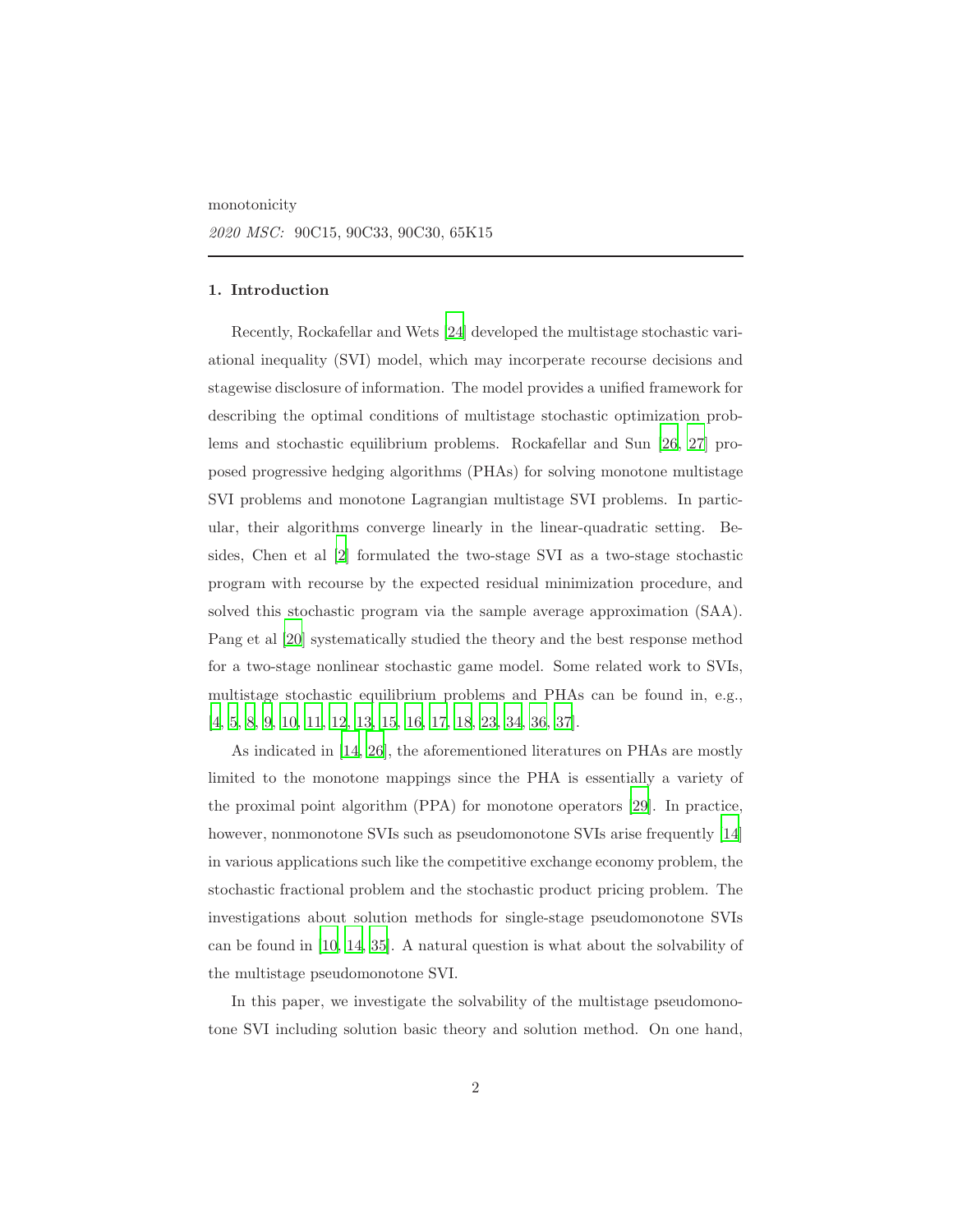some remarkable theoretical results on pseudomonotone deterministic VIs can be found in [\[7](#page-35-7)]. However, these known results cannot be directly extended to the multistage pseudomonotone SVI. So, we design an isomorphism between the pseudomonotone SVI and the pseudomonotone deterministic VI. Via such an isomorphism, we obtain some properties of its solution set including the nonemptiness, compactness, boundedness and convexity. On the other hand, the PHA is a very effective method for solving monotone SVIs, but it cannot be directly used to solve the multistage pseudomonotone SVI. Fortunately, Rockafellar recently introduced the notion of elicitable monotonicity (see definition in Section 2) [\[26\]](#page-37-1) in an attempt to extend the PPA and its varieties from monotone mappings to certain nonmonotone mappings. Motivated by his work, we devote to investigate the elicitability of the multistage pseudomonotone SVIs for the purpose of applying the PHA to solve the multistage pseudomonotone SVI, which opens the door for applying Rockafellar's elicited PHA [\[26](#page-37-1)] to solve pseudomonotone SVIs. As long as the monotonicity of the multistage pseudomonotone SVI can be elicited, the elicited PHA in [\[33,](#page-38-4) [38\]](#page-38-5), which is a specialization of Rockafellar's progressive decoupling algorithm [\[26\]](#page-37-1), can be applied to solve the multistage pseudomonotone SVI. Our numerical results indicate that such PHA works pretty well for linear pseudomonotone complementarity problems of ordinary size (i.e., several hundreds of variables and scenarios).

The main contribution of this paper is summarized as follows.

- 1. The isomorphism between the pseudomonotone SVI and the pseudomonotone deterministic VI is presented, which stands as a stepping stone in studying the solvability of pseudomonotone SVIs.
- 2. Some properties of the solution set of pseudomonotone SVIs, such as the existence, compactness, boundedness and convexity of solutions, are established.
- 3. Some criteria to identify the elicitability of the pseudomonotone SVIs are provided, which ensure Rockafellar's elicited PHA can be applied to solve the pseudomonotone SVIs.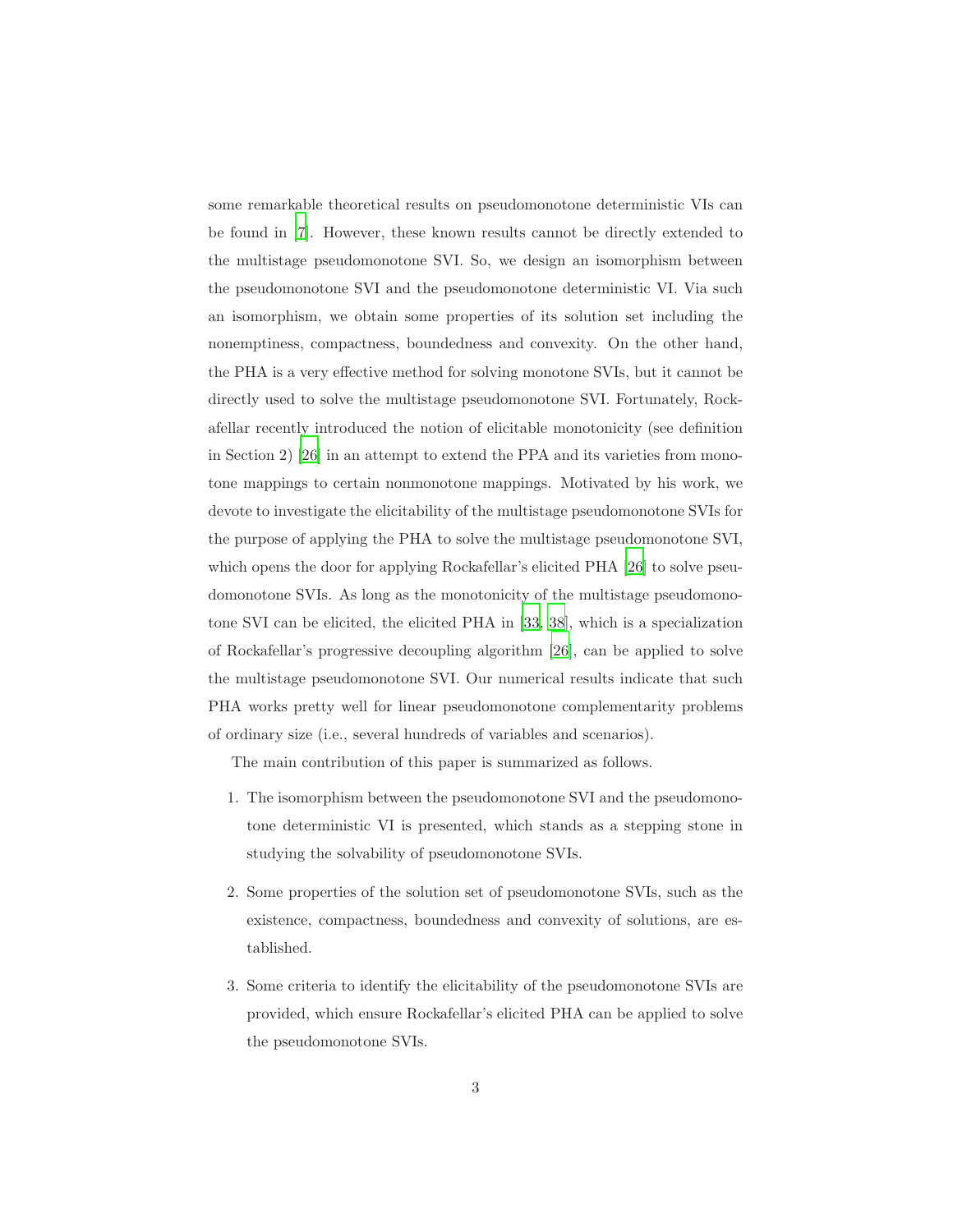The rest of this paper is organized as follows. We present the formulation and some basic notions of the multistage SVI in Section [2.](#page-3-0) The isomorphism between the pseudomonotone SVI and the pseudomonotone deterministic VI is introduced in Section [3.](#page-7-0) We derive some results of the solution sets for the pseudomonotone multistage SVI in Section [4.](#page-10-0) Some criteria for the elicitability of a pseudomonotone SVI are deduced in Section [5.](#page-13-0) We demonstrate the effectiveness of the elicited PHA by various numerical experiments in Section [6.](#page-26-0) The paper is concluded in Section [7.](#page-34-1)

**Notations:** For any positive integer  $m$ ,  $\mathbb{R}^m$  denotes the *m*-dimensional Euclidean space and  $\mathcal{L}_m$  denotes the the m-dimensional Hilbert space, with  $\mathbb{R}^m_+ = \{x \in \mathbb{R}^m : x \geq 0\}$ . Let  $\mathbb{R}^{m \times m}$  denote the set of real matrices of m rows and m columns. For  $Q \in \mathbb{R}^{m \times m}$ ,  $\text{tr}(Q)$  denotes the trace of  $Q$ . Given sets  $S, U$ , intst denotes the interior of S, bdS denotes the boundary of S, ri(S) denotes the relative interior of S, and  $S\setminus U$  is the set  $\{x : x \in S, x \notin U\}$ . We use  $S_{\infty} = \{d : x + \tau d \in S, \ \forall x \in S, \ \tau \geq 0\}$  to designate the recession cone of  $S$ and use  $S^* = \{d : \langle v, d \rangle \ge 0, \forall v \in S\}$  to designate the dual cone of S. We also use  $\mathrm{int}(S_{\infty})^*$  to stand for  $\mathrm{int}((S_{\infty})^*)$ .

## <span id="page-3-0"></span>2. Preliminaries

## 2.1. Formulation of the multistage SVI

Consider an N-stage sequence

$$
x_1, \xi_1, x_2, \xi_2, \ldots, x_N, \xi_N,
$$

where  $x_k \in \mathbb{R}^{n_k}$  is the decision vector at the k-th stage and  $\xi_k \in \Xi_k$  is a random vector with  $\Xi_k$  being its support and becoming known only after  $x_k$ is determined. Let  $\xi = (\xi_1, \xi_2, \dots, \xi_N)$  be the random vector defined on the finite sample space  $\Xi = \Xi_1 \times \Xi_2 \times \cdots \times \Xi_N$ , where each realization of  $\xi$  has a probability  $p(\xi) > 0$ , and these probabilities add up to 1.

Throughout this paper, define  $n = \sum_{n=1}^{N}$  $\sum_{k=1}^{\infty} n_k$  and let  $\mathcal{L}_n$  denote the Hilbert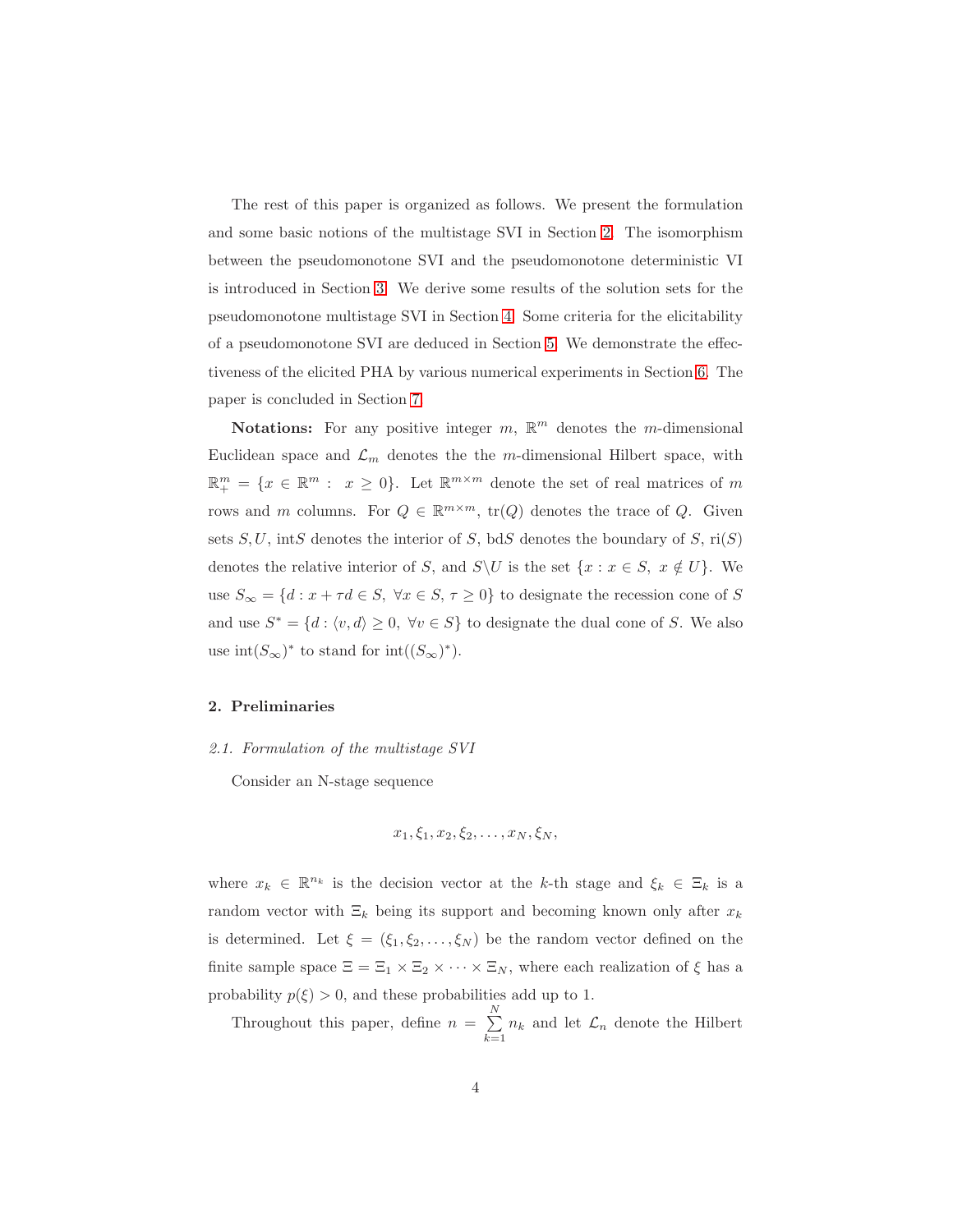space consisting of the mapping from  $\Xi$  to  $\mathbb{R}^n$ 

$$
x(\cdot): \xi \mapsto x(\xi) = (x_1(\xi)^T, x_2(\xi)^T, \dots, x_N(\xi)^T)^T,
$$

where  $x_k(\xi)^T$  denotes the transpose of  $x_k(\xi)$  for  $k = 1, 2, ..., N$ . The inner product of  $\mathcal{L}_n$  is defined as

<span id="page-4-0"></span>
$$
\langle x(\cdot), w(\cdot) \rangle = \sum_{\xi \in \Xi} p(\xi) \sum_{k=1}^{N} \langle x_k(\xi), w_k(\xi) \rangle, \quad x(\cdot), w(\cdot) \in \mathcal{L}_n,
$$
 (1)

where  $\langle x_k(\xi), w_k(\xi) \rangle$  is the Euclidean inner product of  $x_k(\xi)$  and  $w_k(\xi)$ . Further, by restricting mapping  $x(\cdot) \in \mathcal{L}_n$  to the following closed subspace

$$
\mathcal{N}_n = \{x(\cdot) : x_k(\xi) \text{ does not depend on } \xi_k, \dots, \xi_N\},\
$$

we introduce the nonanticipativity constraint on  $\mathcal{L}_n$ . That is,  $x(\cdot) \in \mathcal{N}_n$  means that  $x_k(\xi)$  will be influenced by  $\xi_1, \ldots, \xi_{k-1}$ , but not  $\xi_k, \ldots, \xi_N$ . The orthogonal complement of  $\mathcal{N}_n$  is denoted by

<span id="page-4-1"></span>
$$
\mathcal{M}_n = \{ w(\cdot) \in \mathcal{L}_n : E_{\xi|\xi_1, \dots, \xi_{k-1}} w_k(\xi) = 0, \ k = 1, \dots, N \},\tag{2}
$$

where  $E_{\xi|\xi_1,...,\xi_{k-1}}w_k(\xi)$  is the conditional expectation given  $(\xi_1,...,\xi_{k-1})$ . Moreover,  $w(\cdot)$  corresponds to the nonanticipativity multiplier in [\[24](#page-37-0)], which is understood in stochastic programming as furnishing the shadow price of information. As we will see later,  $w(\cdot)$  enables decomposition into a separate problem for each secnario ξ. In addition, the closed convex set  $\mathcal{C} \subset \mathcal{L}_n$  is denoted by

<span id="page-4-2"></span>
$$
\mathcal{C} = \{x(\cdot) : x(\xi) \in C(\xi), \ \forall \xi \in \Xi\},\tag{3}
$$

where  $C(\xi)$  is a nonempty closed convex set in  $\mathbb{R}^n$ . The mapping  $\mathcal{F} : \mathcal{L}_n \to \mathcal{L}_n$ is defined as

$$
\mathcal{F}(x(\cdot)) : \xi \mapsto F(x(\xi), \xi), \ \forall \xi \in \Xi,
$$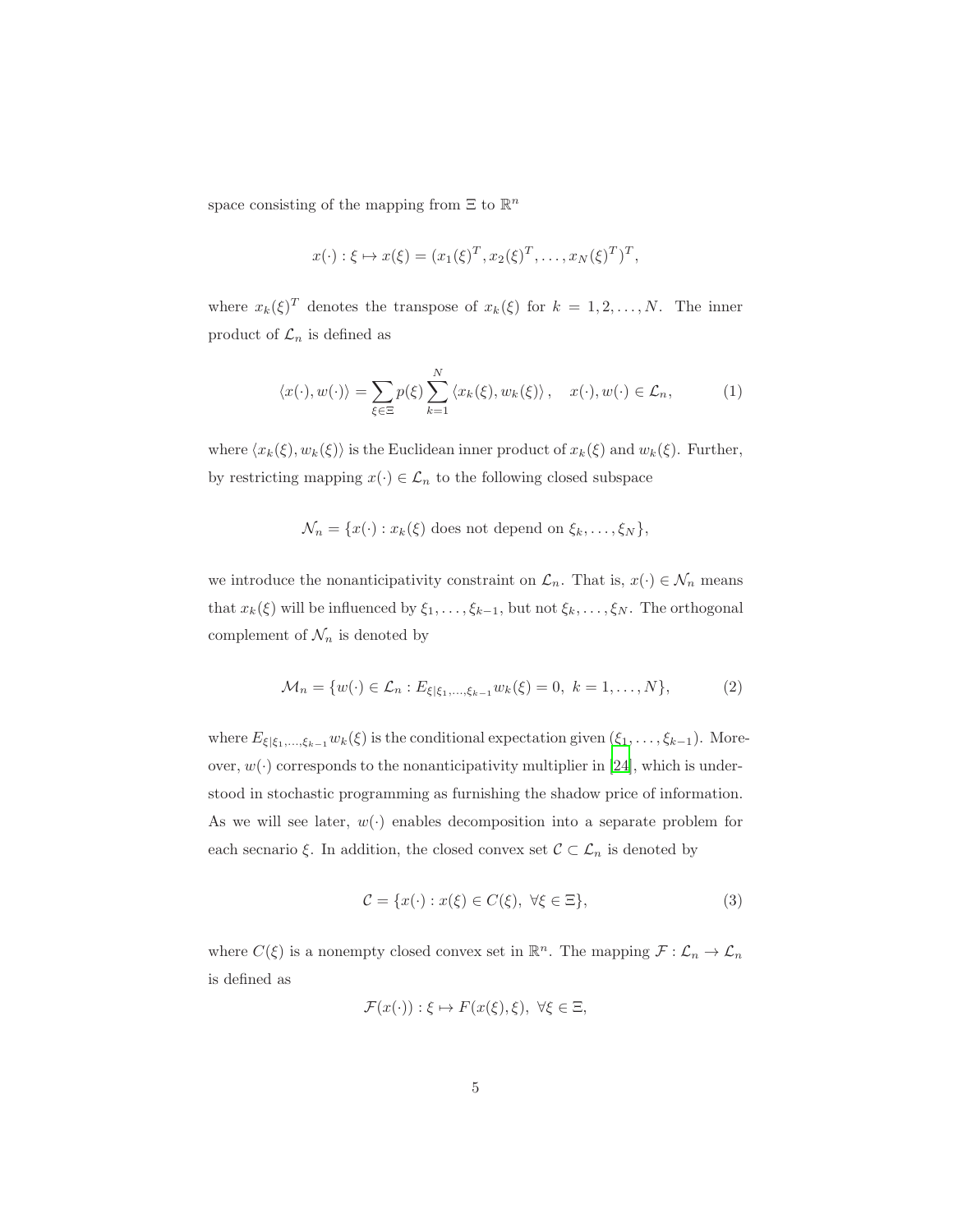where  $F(\cdot, \xi)$  is a function from  $\mathbb{R}^n$  to  $\mathbb{R}^n$ . The N-stage SVI in basic form can be expressed as to find  $x(\cdot)$  such that

<span id="page-5-0"></span>
$$
- \mathcal{F}(x(\cdot)) \in N_{\mathcal{C} \cap \mathcal{N}_n}(x(\cdot)), \tag{4}
$$

where  $N_{\mathcal{C}\cap\mathcal{N}_n}(x(\cdot))$  is the normal cone of  $\mathcal{C}\cap\mathcal{N}_n$  at  $x(\cdot)$ . In other words,

$$
N_{\mathcal{C}\cap\mathcal{N}_n}(x(\cdot)) = \{v(\cdot): \langle v(\cdot), y(\cdot) - x(\cdot)\rangle \leq 0, \ \forall y(\cdot) \in \mathcal{C}\cap\mathcal{N}_n\}.
$$

For convenience, we use  $\mathrm{SVI}(\mathcal{C}\cap \mathcal{N}_n,\mathcal{F})$  to denote [\(4\)](#page-5-0) and use  $\mathrm{SOL}(\mathcal{C}\cap \mathcal{N}_n,\mathcal{F})$ to denote the corresponding solution set. The extensive form of SVI [\(4\)](#page-5-0) can be formulated as to find  $x(\cdot) \in \mathcal{N}_n$  and  $w(\cdot) \in \mathcal{M}_n$  such that

<span id="page-5-1"></span>
$$
-F(x(\xi),\xi) - w(\xi) \in N_{C(\xi)}(x(\xi)), \quad \forall \xi \in \Xi.
$$
 (5)

The following theorem given in [\[24](#page-37-0)] exhibits the relationship between [\(4\)](#page-5-0) and [\(5\)](#page-5-1).

**Theorem 1.** If  $x(\cdot)$  solves [\(5\)](#page-5-1), then  $x(\cdot)$  solves [\(4\)](#page-5-0). Conversely, assume that  $x(\cdot)$  solves [\(4\)](#page-5-0), then  $x(\cdot)$  is sure to solve [\(5\)](#page-5-1) if there exists some  $\hat{x}(\cdot) \in \mathcal{N}_n$  such that  $\hat{x}(\xi) \in riC(\xi)$  for all  $\xi \in \Xi$  (This is called the constraint qualification).

## 2.2. Pseudomonotonicity

We recall the concept of pseudomonotone mapping and its properties.

**Definition 1.** (a) A mapping  $F: K \subset \mathbb{R}^m \to \mathbb{R}^m$  is said to be pseudomonotone if for all  $x, y \in K$ ,

$$
\langle y - x, F(x) \rangle \ge 0 \Rightarrow \langle y - x, F(y) \rangle \ge 0.
$$

(b) Let  $\mathcal{K} = \{x(\cdot)|x(\xi) \in K(\xi), \ \forall \xi \in \Xi\}$  be a closed convex set in  $\mathcal{L}_n$ , where  $K(\xi)$  is a closed convex set in  $\mathbb{R}^n$  for all  $\xi \in \Xi$ . Then a mapping  $\mathcal{F} : \mathcal{K} \subset \mathcal{L}_n \to$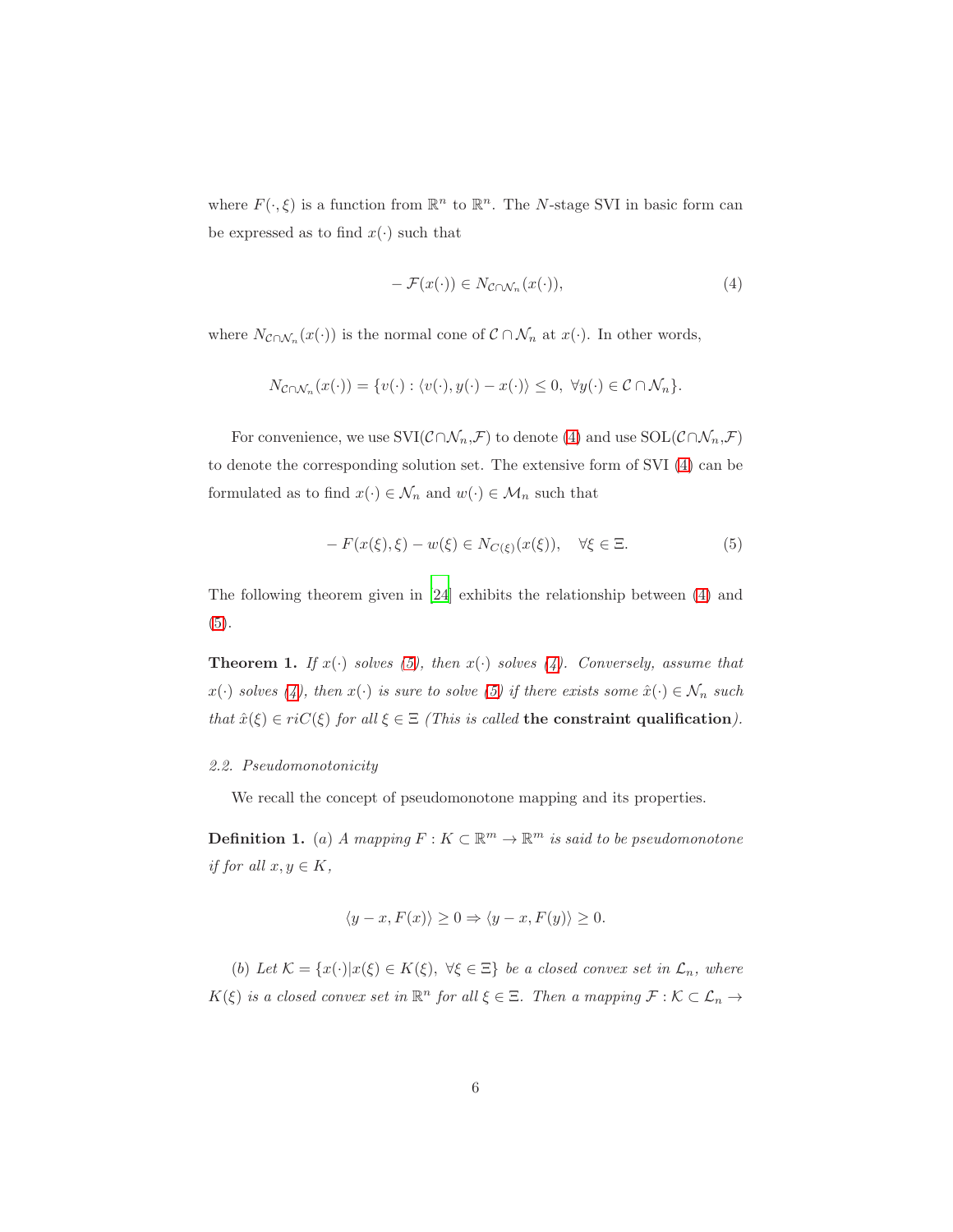$\mathcal{L}_n$  is said to be pseudomonotone on K if for all  $x(\cdot), y(\cdot) \in \mathcal{K}$ ,

<span id="page-6-3"></span>
$$
\langle y(\cdot) - x(\cdot), \mathcal{F}(x(\cdot)) \rangle \ge 0 \Rightarrow \langle y(\cdot) - x(\cdot), \mathcal{F}(y(\cdot)) \rangle \ge 0.
$$

<span id="page-6-2"></span>Remark 1. Obviously, a monotone mapping F must be pseudomonotone while the converse is not necessarily true. The counterexample is  $F(x) = 1/x$  and  $K = [1, 2].$ 

Some properties of pseudomonotone functions were given in [\[1\]](#page-34-2).

**Lemma 1.** Let  $F$  be a continuously differentiable function defined on an open convex set  $S \subset \mathbb{R}^m$ . Assume that F is pseudomonotone on S, then the following statements hold.

(a) Let  $DF(x)$  denote the Jacobian of F at x.

<span id="page-6-0"></span>
$$
x \in S, u \in \mathbb{R}^m, \langle u, F(x) \rangle = 0 \Rightarrow \langle u, DF(x)u \rangle \ge 0.
$$
 (6)

Further, if  $F(x) \neq 0$  for all  $x \in S$ , then the statement [\(6\)](#page-6-0) is also sufficient.

(b) Given  $x \in S$ , the Jacobian  $DF(x)$  has at most one negative eigenvalue, where an eigenvalue with multiplicity  $k(k > 1)$  is counted as k eigenvalues.

<span id="page-6-1"></span>In order to give some criteria for elicitable monotonicity, we recall some basic results about matrices which were given in [\[31\]](#page-37-5).

**Lemma 2.** Let  $A, B \in \mathbb{R}^{m \times m}$  be symmetric matrices. Then  $AB = BA$  if and only if there exists orthogonal matrix  $Q$  such that  $Q^{-1}AQ$  and  $Q^{-1}BQ$  are diagonal matrices, where  $Q^{-1}$  is the inverse of  $Q$ .

Let  $\Lambda_A = Q^{-1}AQ$  and  $\Lambda_B = Q^{-1}BQ$ . From Lemma [2,](#page-6-1) if matrices  $A, B \in$  $\mathbb{R}^{m \times m}$  satisfies  $AB = BA$ , we employ  $\lambda_i(A)$  (or  $\lambda_i(B)$ ) to describe the entry located at the *i*-th row and *i*-th column of  $\Lambda_A$  (or  $\Lambda_B$ ) with respect to  $Q$ , as is the eigenvalue of  $A$  (or  $B$ ) obviously.

<span id="page-6-4"></span>For  $A \in \mathbb{R}^{m \times m}$ , we denote the *i*-th largest eigenvalue of A by  $\lambda_i^{\downarrow}(A)$ . The following lemma is about the comparison of eigenvalues.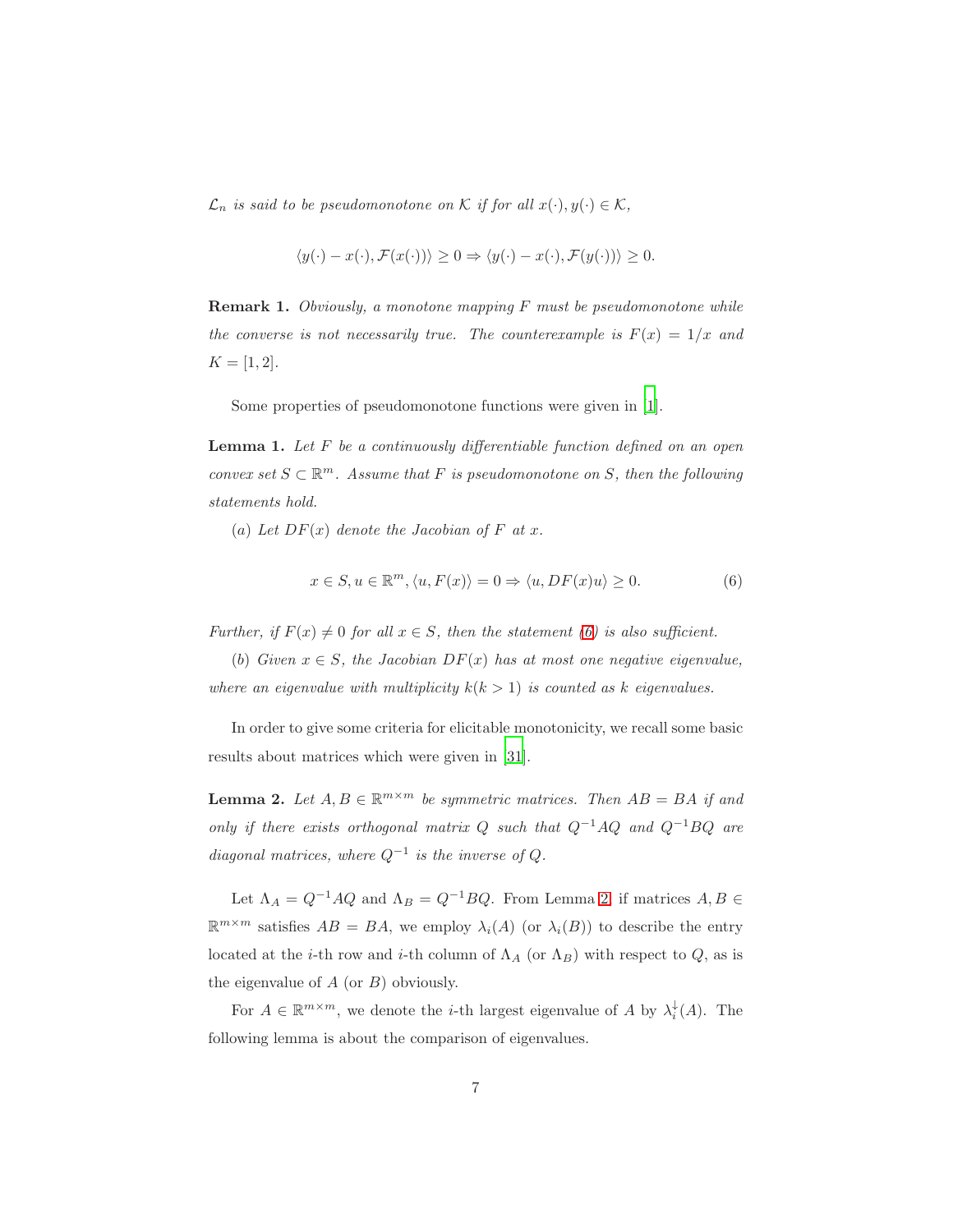**Lemma 3.** Let  $A, B \in \mathbb{R}^{m \times m}$  be symmetric matrices. Then

$$
\lambda_j^{\downarrow}(A) \ge \lambda_i^{\downarrow}(B) + \lambda_{j-i+n}^{\downarrow}(A - B) \tag{7}
$$

for  $1 \leq j \leq i \leq m$ .

We then introduce the diagonally dominant and strictly diagonally dominant matrices [\[31\]](#page-37-5).

**Definition 2.** A matrix  $A \in \mathbb{R}^{m \times m}$  is diagonally dominant if

$$
|A_{ii}| \geq \sum_{j \neq i} |A_{ij}| \quad \forall i = 1, \dots, m.
$$

It is strictly diagonally dominant if

$$
|A_{ii}| > \sum_{j \neq i} |A_{ij}| \quad \forall i = 1, \dots, m.
$$

<span id="page-7-3"></span>**Lemma 4.** Let  $A \in \mathbb{R}^{m \times m}$  be strictly diagonally dominant. If A is symmetric and  $A_{ii} > 0$  for  $i = 1, ..., m$ , then A is positive definite.

# <span id="page-7-0"></span>3. Isomorphism between  $\mathcal{L}_n$  and Euclidean space

In this section, we build up an isomorphism between  $\mathcal{L}_n$  and the Euclidean space, which is the basis of this paper.

Let  $\bar{n} = n \times J$ , where J denotes the cardinality of space  $\Xi$  defined by  $\{\xi^1,\ldots,\xi^J\}$ . For  $1 \leq i \leq J$ , let  $x_{p_i} = \sqrt{p(\xi^i)}x(\xi^i)$  and group these  $x_{p_i}$  in a vector x, i.e.,  $x = (x_{p_1}^T, x_{p_2}^T, \dots, x_{p_J}^T)^T$ . Define a mapping  $\phi : \mathcal{L}_n \to \mathbb{R}^{\bar{n}}$  as

<span id="page-7-1"></span>
$$
\phi: x(\cdot) \mapsto x. \tag{8}
$$

<span id="page-7-2"></span>Clearly,  $\phi$  is the isomorphism between  $\mathcal{L}_n$  and  $\mathbb{R}^{\bar{n}}$ .

**Lemma 5.** Let  $\phi$  be the mapping defined by [\(8\)](#page-7-1). Then  $\phi$  is a linear isometric isomorphism between  $\mathcal{L}_n$  and  $\mathbb{R}^{\bar{n}}$ .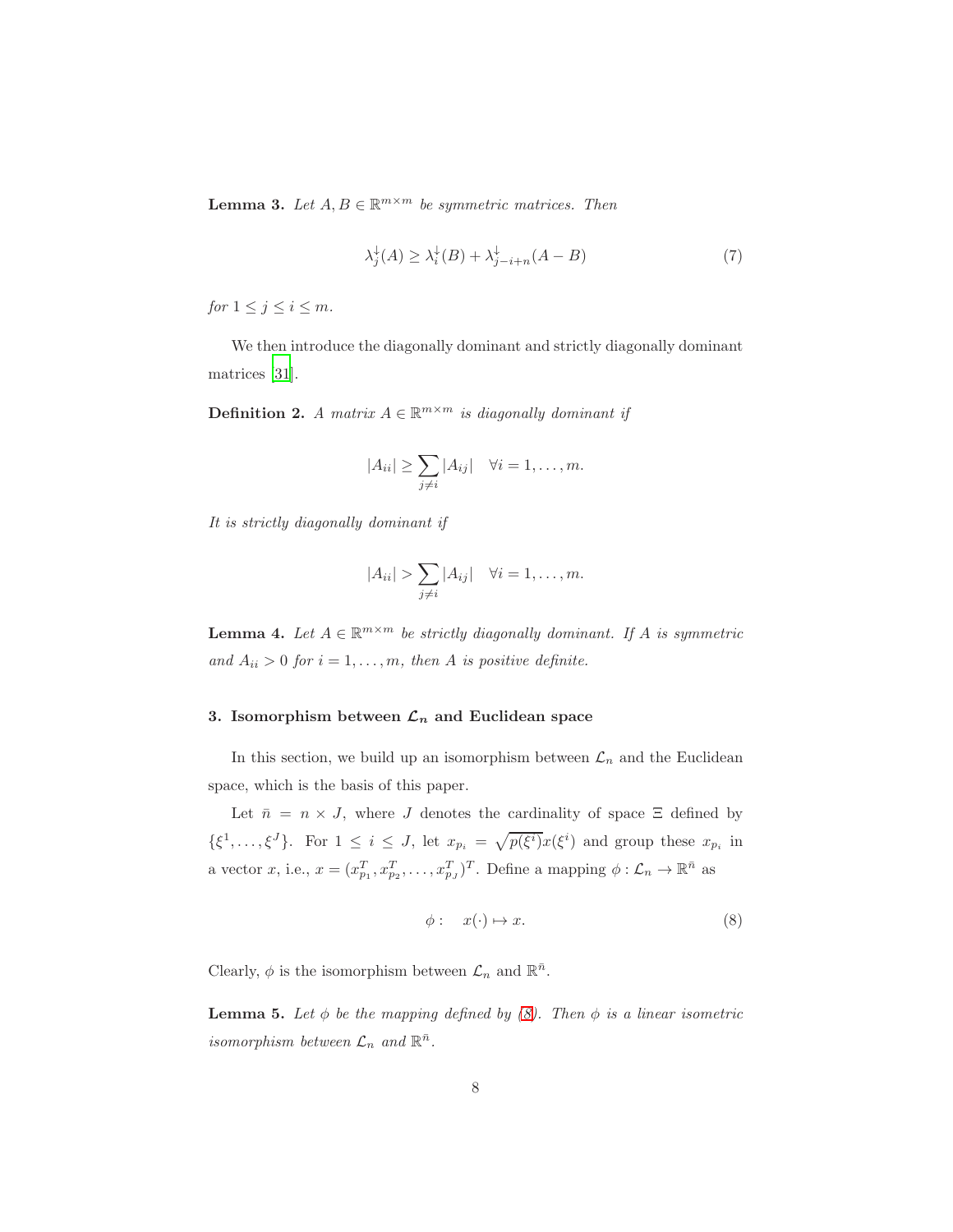Before giving some operational formulas, we introduce some related notations. The norm of  $x(\cdot)$  in  $\mathcal{L}_n$  induced by the inner product [\(1\)](#page-4-0) can be defined as  $||x(\cdot)|| = \sqrt{\langle x(\cdot), x(\cdot) \rangle}$ . For the ease of statement, we use notation  $|| \cdot ||$  to denote both the norm in  $\mathcal{L}_n$  and the Euclidean norm in  $\mathbb{R}^{\bar{n}}$ . In addition, define  $B(x_0, \epsilon) = \{x | ||x - x_0|| \leq \epsilon\}.$ 

<span id="page-8-0"></span>**Proposition 1.** Let  $A, B \subset \mathcal{L}_n$  and  $\phi$  be defined by [\(8\)](#page-7-1). Then, we have the following conclusions.

- (a)  $\phi(A \cup B) = \phi(A) \cup \phi(B)$ ,  $\phi(A \cap B) = \phi(A) \cap \phi(B)$ ;
- (b)  $int(\phi(A)) = \phi(intA), bd(\phi(A)) = \phi(bdA);$
- (c)  $\phi(A_{\infty}) = \phi(A)_{\infty}, \ \phi(A)^* = \phi(A^*);$
- (d)  $\phi(aA + bB) = a\phi(A) + b\phi(B)$ ,  $\forall a, b \in R$ ;
- (e)  $\phi(A)$  is convex (or compact) if and only if A is convex (or compact);
- (f)  $\phi(P_{\mathcal{M}_n}(x(\cdot))) = P_{\phi(\mathcal{M}_n)}(\phi(x(\cdot))),$  where  $P_{\mathcal{M}_n}$  (or  $P_{\phi(\mathcal{M}_n)}$ ) is the projection operator onto subspace  $\mathcal{M}_n$  defined by [\(2\)](#page-4-1) (or  $\phi(\mathcal{M}_n)$ ).
- (g)  $\phi(N_{\mathcal{C}}(x(\cdot))) = N_{\phi(\mathcal{C})}(\phi(x(\cdot))),$  where C is defined by [\(3\)](#page-4-2).

**Proof.** We only need to prove  $(b)$ ,  $(c)$  and  $(f)$ , inasmuch as the other conclusions are obvious.

To prove (b), it suffices to prove  $\phi(B(x(\cdot), \epsilon)) = B(\phi(x(\cdot)), \epsilon)$ . Given  $\phi(y(\cdot))$ with  $||y(\cdot) - x(\cdot)|| \le \epsilon$ , we have  $||\phi(y(\cdot)) - \phi(x(\cdot))|| \le \epsilon$  since  $||x(\cdot)|| = ||\phi(x(\cdot))||$ for any  $x(\cdot) \in \mathcal{L}_n$ . Thus,  $\phi(B(x(\cdot), \epsilon)) \subset B(\phi(x(\cdot)), \epsilon)$ . Similarly, we obtain  $B(\phi(x(\cdot)), \epsilon) \subset \phi(B(x(\cdot), \epsilon))$ . Hence, (b) holds.

We now prove (c). Given  $d(\cdot) \in A_{\infty}$ , we have  $x(\cdot) + \lambda d(\cdot) \in A$  for any  $\lambda \geq 0$ and  $x(\cdot) \in A$ . It follows that  $\phi(x(\cdot)) + \lambda \phi(d(\cdot)) \in \phi(A)$  for any  $\lambda \geq 0$  and  $x(\cdot) \in A$ , which indicates  $\phi(d(\cdot)) \in \phi(A)_{\infty}$ . So we get  $\phi(A_{\infty}) \subset \phi(A)_{\infty}$ . The converse inclusion can be obtained similarly.

To prove (f). Let  $y(\cdot) = P_{\mathcal{M}_n}(x(\cdot))$ . According to the projection theorem in  $[21], \phi(y(\cdot)) = P_{\phi(\mathcal{M}_n)}(\phi(x(\cdot)))$  $[21], \phi(y(\cdot)) = P_{\phi(\mathcal{M}_n)}(\phi(x(\cdot)))$  if and only if  $\langle \phi(y(\cdot)) - \phi(x(\cdot)), \phi(z(\cdot)) - \phi(y(\cdot)) \rangle \ge$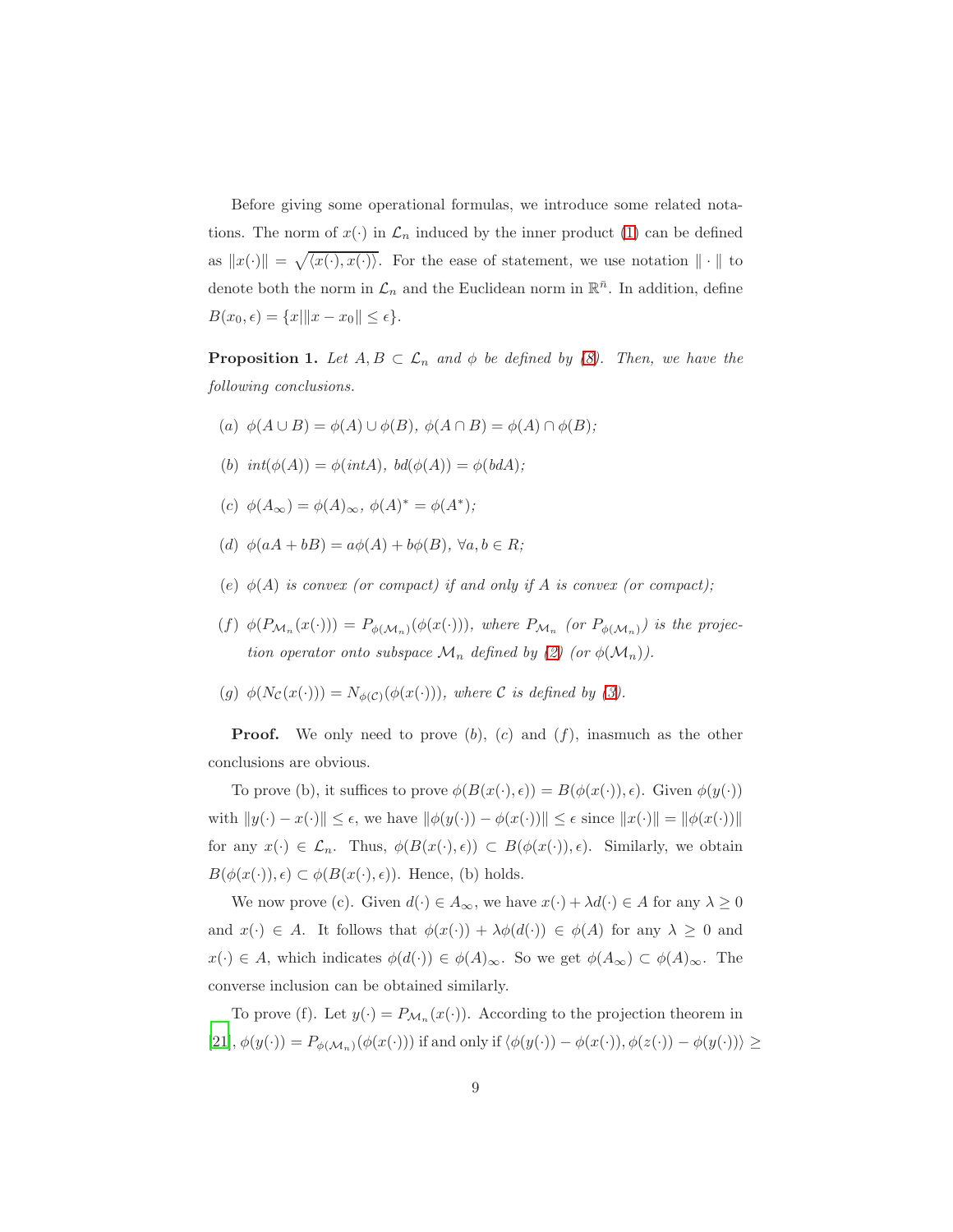0 for all  $z(\cdot) \in \mathcal{M}_n$ . Further, based on the definition of mapping  $\phi$  and Lemma [5,](#page-7-2) we have

<span id="page-9-0"></span>
$$
\langle \phi(y(\cdot)) - \phi(x(\cdot)), \phi(z(\cdot)) - \phi(y(\cdot)) \rangle = \langle \phi(y(\cdot) - x(\cdot)), \phi(z(\cdot) - y(\cdot)) \rangle
$$
  
\n
$$
= \sum_{1 \leq i \leq J} \langle \sqrt{p(\xi^i)} (y(\xi^i) - x(\xi^i)), \sqrt{p(\xi^i)} (z(\xi^i) - y(\xi^i)) \rangle
$$
  
\n
$$
= \sum_{1 \leq i \leq J} p(\xi^i) \langle y(\xi^i) - x(\xi^i), z(\xi^i) - y(\xi^i) \rangle = \langle y(\cdot) - x(\cdot), z(\cdot) - y(\cdot) \rangle.
$$
\n(9)

Actually, the last expression in [\(9\)](#page-9-0) is nonnegative as long as we see that  $y(\cdot) =$  $P_{\mathcal{M}_n}(x(\cdot))$  and employ the projection theorem again. Thus we obtain the conclusion that  $\phi(P_{\mathcal{M}_n}(x(\cdot))) = P_{\phi(\mathcal{M}_n)}(\phi(x(\cdot))).$ 

The mapping  $\phi$  also provides an alternative description of SVI [\(4\)](#page-5-0). Given a mapping  $\mathcal{F}(x(\cdot))$  from  $\mathcal{L}_n$  to  $\mathcal{L}_n$ , define

<span id="page-9-3"></span>
$$
\hat{F}(x) = (\sqrt{p(\xi^1)}F(\frac{1}{\sqrt{p(\xi^1)}}x_{p_1}, \xi^1)^T, \dots, \sqrt{p(\xi^J)}F(\frac{1}{\sqrt{p(\xi^J)}}x_{p_J}, \xi^J)^T)^T, (10)
$$

where  $x = (x_{p_1}^T, x_{p_2}^T, \dots, x_{p_J}^T)^T$ . Obviously,  $\phi(\mathcal{F}(x(\cdot))) = \hat{F}(\phi(x(\cdot)))$ . Then, SVI [\(4\)](#page-5-0) can be transformed into

<span id="page-9-1"></span>
$$
- \hat{F}(x) \in N_{\phi(\mathcal{C} \cap \mathcal{N}_n)}(x). \tag{11}
$$

<span id="page-9-2"></span>We use  $VI(\phi(\mathcal{C} \cap \mathcal{N}_n), \hat{F})$  to denote the problem [\(11\)](#page-9-1), and its solution set is denoted as  $\text{SOL}(\phi(\mathcal{C} \cap \mathcal{N}_n), \hat{F})$ .

**Lemma 6.** Let  $\phi$  be defined by [\(8\)](#page-7-1). Then  $\phi$  establishes a one-to-one correspondence between  $SOL(\mathcal{C} \cap \mathcal{N}_n,\mathcal{F})$  and  $SOL(\phi(\mathcal{C} \cap \mathcal{N}_n),\hat{F})$ . In other words, if  $x(\cdot)$ is a solution of [\(4\)](#page-5-0), then  $\phi(x(\cdot))$  is a solution of [\(11\)](#page-9-1), and vice versa.

**Proof.** Assume that  $x(\cdot)$  is the solution for [\(4\)](#page-5-0). Let  $x = \phi(x(\cdot))$ . It suffices to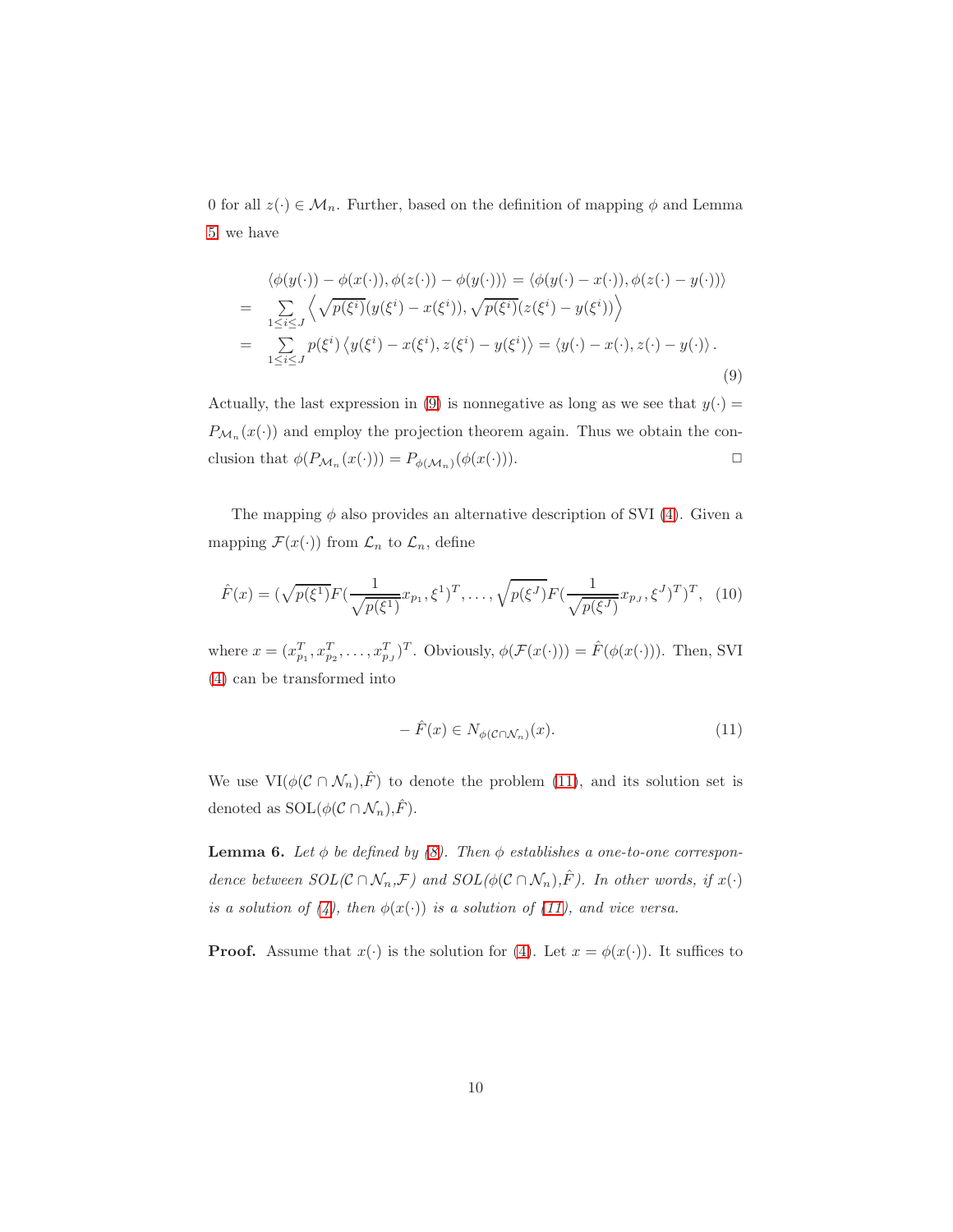show that  $\langle \hat{F}(x), y - x \rangle \ge 0$  for all  $y = \phi(y(\cdot)) \in \phi(\mathcal{C} \cap \mathcal{N}_n)$ . Actually,

$$
\langle \hat{F}(x), y - x \rangle = \sum_{1 \le i \le J} \langle \sqrt{p(\xi^i)} F(\frac{1}{\sqrt{p(\xi^i)}} x_{p_i}, \xi^i), y_{p_i} - x_{p_i} \rangle
$$
  
= 
$$
\sum_{1 \le i \le J} \langle \sqrt{p(\xi^i)} F(x(\xi^i), \xi^i), \sqrt{p(\xi^i)} y(\xi^i) - \sqrt{p(\xi^i)} x(\xi^i) \rangle
$$
  
=  $\langle \mathcal{F}(x(\cdot)), y(\cdot) - x(\cdot) \rangle$   
\ge 0.

To prove the converse conclusion, we only need to reverse the above deductions.

 $\Box$ 

# <span id="page-10-0"></span>4. Properties of solution sets of pseudomonotone SVIs

In this section, we generalize the solution theory of pseudomonotone determined VIs given in [\[7](#page-35-7)] to multistage pseudomonotone SVIs. We first introduce the results from [\[7\]](#page-35-7) in the following theorems.

**Theorem 2.** Let  $K \subset \mathbb{R}^m$  be closed convex and  $F: K \to \mathbb{R}^m$  be continuous. Assume that  $F(x)$  is pseudomonotone on K. Then the following three statements (a), (b) and (c) are equivalent. Moreover, if there exists some  $\hat{x} \in K$  such that the set

<span id="page-10-1"></span>
$$
L_{\leq} = \{ x \in K : \langle F(x), x - \hat{x} \rangle \leq 0 \}
$$

is bounded, then  $SOL(K, F)$  is nonempty and compact.

(a) There exists  $\hat{x} \in K$  such that the set

$$
L_{<} = \{x \in K : \langle F(x), x - \hat{x} \rangle < 0\}
$$

is bounded (possibly empty).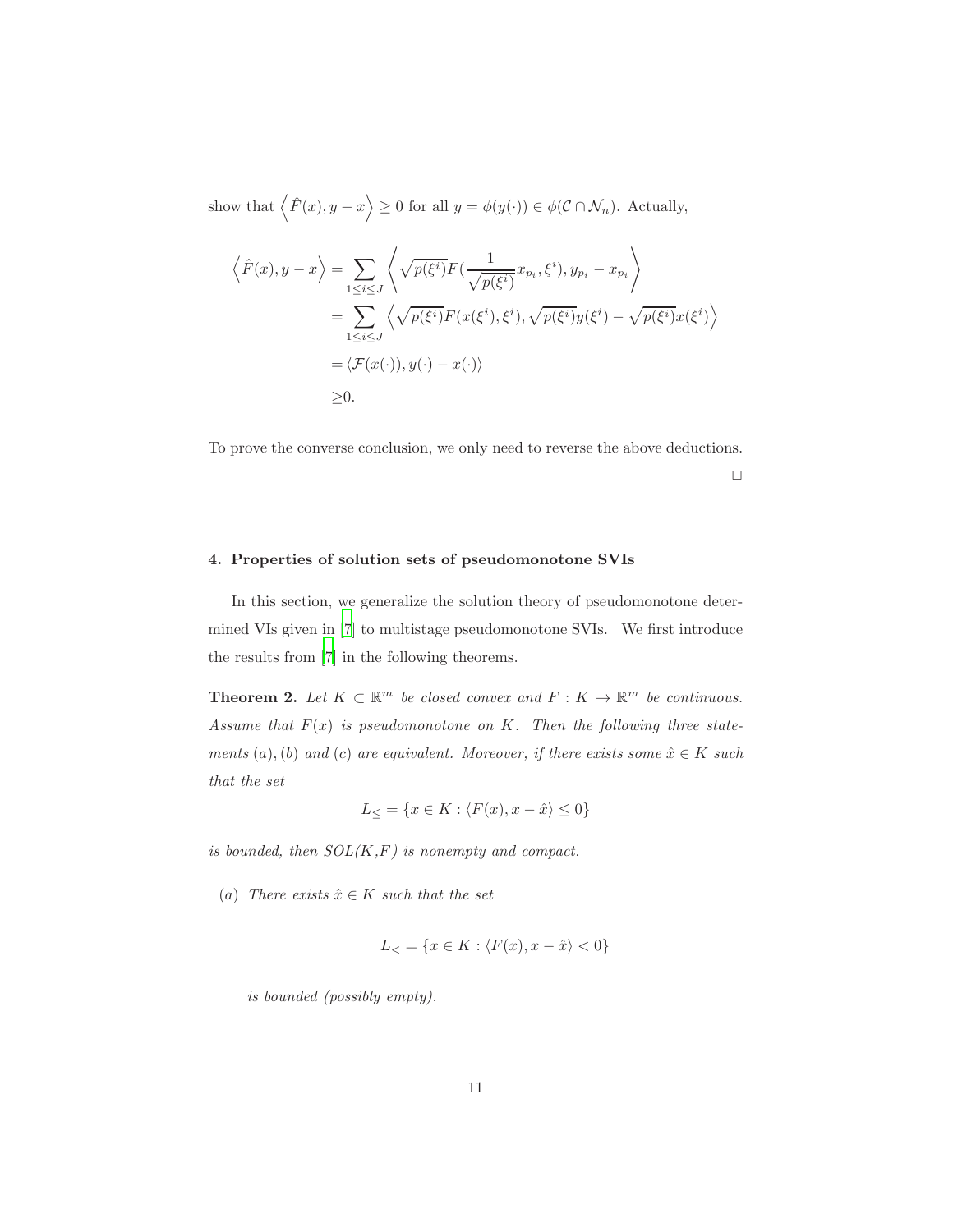(b) There exist a bounded open set  $\Omega$  and some  $\hat{x} \in K \cap \Omega$  such that

$$
\langle F(x), x - \hat{x} \rangle \ge 0, \quad \forall x \in K \cap bd\Omega.
$$

<span id="page-11-0"></span>(c)  $VI(K,F)$  has a solution.

**Theorem 3.** Let  $K \subset \mathbb{R}^m$  be closed convex and  $F: K \to \mathbb{R}^m$  be continuous. If  $F$  is pseudomonotone on  $K$ , then the following statements hold.

- (a) The solution set  $SOL(K,F)$  is convex.
- (b) If there exists  $\hat{x} \in K$  such that  $F(\hat{x}) \in \text{int}(K_{\infty})^*$ , then  $SOL(K,F)$  is nonempty, convex and compact.

<span id="page-11-1"></span>**Theorem 4.** Let  $K \subset \mathbb{R}^m$  be closed convex and  $F: K \to \mathbb{R}^m$  be continuous. Assume that  $F$  is pseudomonotone on  $K$ . Then the set  $SOL(K,F)$  is nonempty and bounded if and only if

$$
K_\infty\cap[-(F(K)^*)]=\{0\}.
$$

Theorems [2,](#page-10-1) [3](#page-11-0) and [4](#page-11-1) do not pertain to the pseudomonotne SVI [\(4\)](#page-5-0) due to the fact that they are based on the Euclidean space. Nonetheless, this extension follows the isomorphim introduced in Section [3,](#page-7-0) which are presented below.

**Theorem 5.** Let  $\mathcal{F}(x(\cdot))$  :  $\mathcal{L}_n \to \mathcal{L}_n$  be continuous. Assume that  $\mathcal{F}(x(\cdot))$  is pseudomonotone on  $\mathcal{C} \cap \mathcal{N}_n$ . Then the following three statements (a), (b) and (c) are equivalent. Moreover, if there exists some  $\hat{x}(\cdot) \in \mathcal{C} \cap \mathcal{N}_n$  such that the set

$$
L_{\leq} = \{x(\cdot) \in \mathcal{C} \cap \mathcal{N}_n : \langle \mathcal{F}(x(\cdot)), x(\cdot) - \hat{x}(\cdot) \rangle \leq 0\}
$$

is bounded, then  $SOL(\mathcal{C}\cap\mathcal{N}_n,\mathcal{F})$  is nonempty and compact.

(a) There exists  $\hat{x}(\cdot) \in \mathcal{C} \cap \mathcal{N}_n$  such that the set

$$
L_{<} = \{x(\cdot) \in \mathcal{C} \cap \mathcal{N}_n : \langle \mathcal{F}(x(\cdot)), x(\cdot) - \hat{x}(\cdot) \rangle < 0\}
$$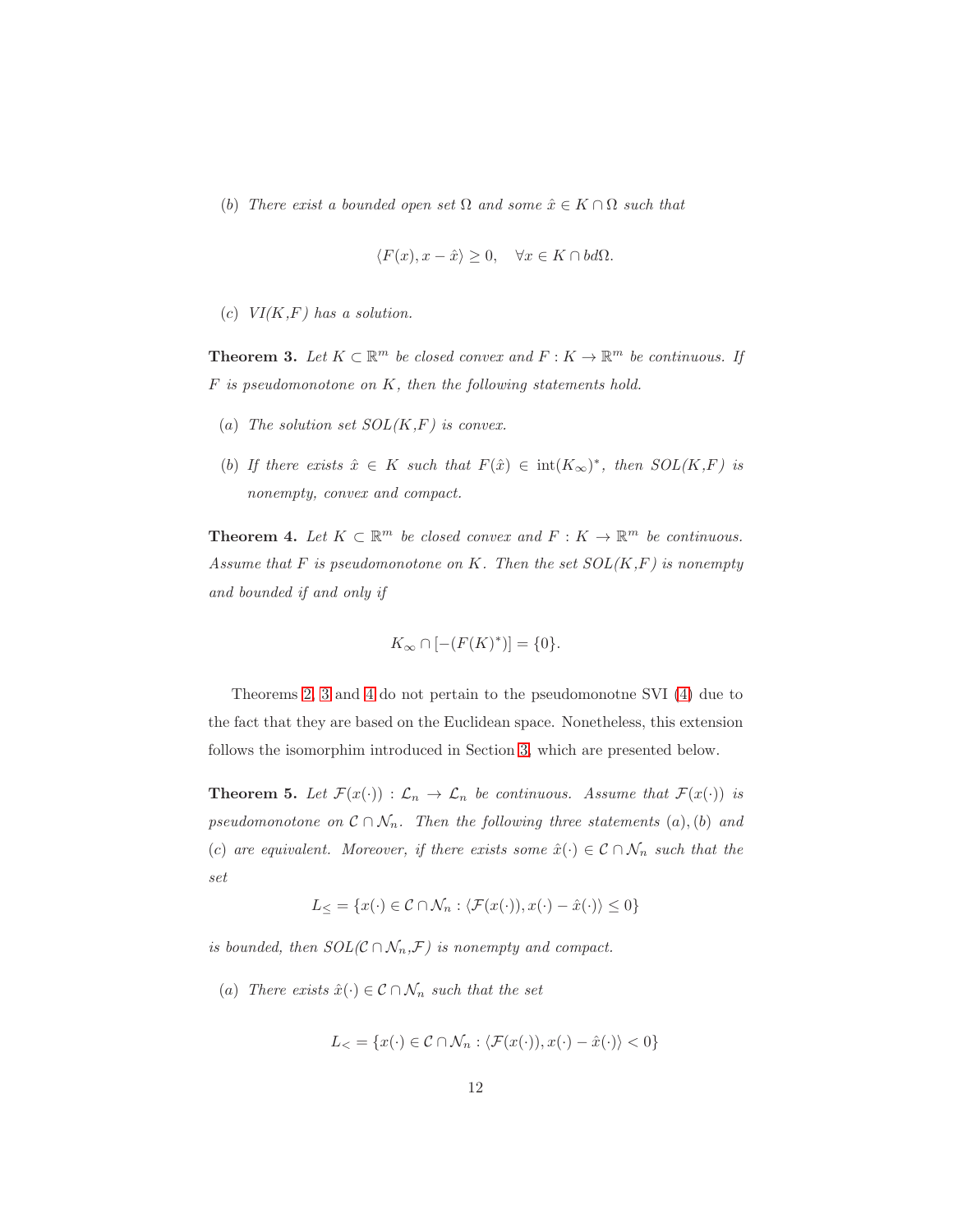is bounded (possibly empty).

(b) There exist a bounded open set  $\Omega$  and some  $\hat{x}(\cdot) \in \mathcal{C} \cap \mathcal{N}_n \cap \Omega$  such that

$$
\langle \mathcal{F}(x(\cdot)), x(\cdot) - \hat{x}(\cdot) \rangle \ge 0, \quad \forall x(\cdot) \in \mathcal{C} \cap \mathcal{N}_n \cap bd\Omega.
$$

(c)  $SVI(\mathcal{C} \cap \mathcal{N}_n, \mathcal{F})$  has a solution.

**Proof.** We first prove the statements (a), (b) and (c) are equivalent.

 $((a) \Rightarrow (b)$ ". Let  $\Omega$  be a bounded open set containing  $L_{<} \cup \{\hat{x}(\cdot)\}\$ . It suffices to see that  $L_{\leq} \cap bd\Omega = \emptyset$ .

"(b)  $\Rightarrow$  (c)". Denote  $x = \phi(x(\cdot))$  with  $x(\cdot) \in \mathcal{C} \cap \mathcal{N}_n \cap \Omega$ , and  $\hat{x} = \phi(\hat{x}(\cdot))$ . Following the same procedure in Lemma [6,](#page-9-2) we have

$$
\langle \hat{F}(\hat{x}), x - \hat{x} \rangle \ge 0, \quad \forall x \in \phi(\mathcal{C} \cap \mathcal{N}_n) \cap \text{bd}(\phi(\Omega)).
$$

Then,  $SOL(\phi(\mathcal{C}\cap\mathcal{N}_n),\hat{F})$  is nonempty by means of Theorem [2.](#page-10-1) In terms of Lemma [6,](#page-9-2)  $\text{SVI}(\mathcal{C} \cap \mathcal{N}_n, \mathcal{F})$  has a solution.

" $(c) \Rightarrow (a)$ ". Let  $\hat{x}(\cdot)$  be a solution of SVI $(C \cap \mathcal{N}_n, \mathcal{F})$ . Then,

$$
\langle \mathcal{F}(\hat{x}(\cdot)), x(\cdot) - \hat{x}(\cdot) \rangle \ge 0, \quad \forall x(\cdot) \in \mathcal{C} \cap \mathcal{N}_n.
$$

Since F is pseudomonotone on  $\mathcal{C} \cap \mathcal{N}_n$ , we have  $\langle \mathcal{F}(x(\cdot)), x(\cdot) - \hat{x}(\cdot) \rangle \geq 0$  for any  $x(\cdot) \in \mathcal{C} \cap \mathcal{N}_n$ , as indicates the emptiness of  $L_{\leq \cdot}$ .

Since there exists some  $\hat{x}(\cdot) \in \mathcal{C} \cap \mathcal{N}_n$  such that the set such that  $L_{\leq}$  is bounded, (a) holds due to  $L$ <sub><</sub>  $\subset$   $L$ <sub> $\leq$ </sub>. Thus, (c) holds, which implies that SOL( $\mathcal{C} \cap \mathcal{N}_n, \mathcal{F}$ ) is nonempty. Furthermore, SOL( $\mathcal{C} \cap \mathcal{N}_n, \mathcal{F}$ ) is compact because  $SOL(\mathcal{C}\cap\mathcal{N}_n,\mathcal{F})$  is closed and  $SOL(\mathcal{C}\cap\mathcal{N}_n,\mathcal{F})\subset L_{\leq}$ .

**Theorem 6.** Let  $\mathcal{F}(x(\cdot)) : \mathcal{L}_n \to \mathcal{L}_n$  be continuous. Assume that  $\mathcal{F}(x(\cdot))$  is pseudomonotone on  $\mathcal{C} \cap \mathcal{N}_n$ , the following statements hold.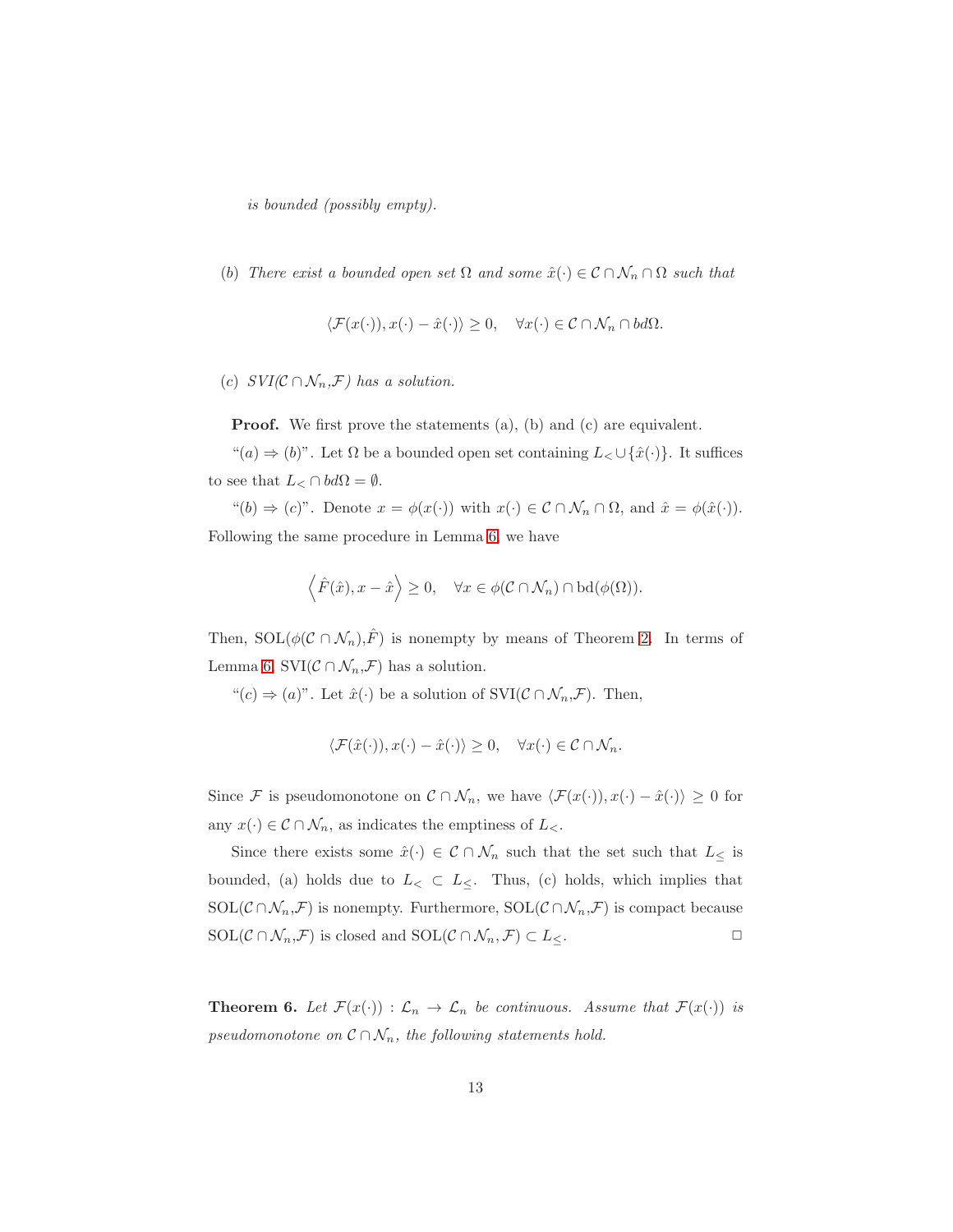- (a) The solution set  $SOL(\mathcal{C}\cap\mathcal{N}_n,\mathcal{F})$  is convex.
- (b) If there exists  $\hat{x}(\cdot) \in \mathcal{C} \cap \mathcal{N}_n$  such that  $\mathcal{F}(\hat{x}(\cdot)) \in \text{int}((\mathcal{C} \cap \mathcal{N}_n)_{\infty})^*$ , then  $SOL(\mathcal{C}\cap\mathcal{N}_n,\mathcal{F})$  is nonempty, convex and compact.

**Proof.** "(a)" Obviously, if F is pseudomonotone on  $\mathcal{C} \cap \mathcal{N}_n$ , then  $\hat{F}$  is also pseudomonotone on  $\phi(\mathcal{C} \cap \mathcal{N}_n)$ . According to Theorem [3,](#page-11-0) SOL $(\phi(\mathcal{C} \cap \mathcal{N}_n),\hat{F})$  is convex. Then  $SOL(\mathcal{C} \cap \mathcal{N}_n, \mathcal{F})$  is convex by Lemma [6](#page-9-2) and Proposition [1.](#page-8-0)

"(b)" If  $\mathcal{F}(\hat{x}(\cdot)) \in \text{int}((\mathcal{C} \cap \mathcal{N}_n)_{\infty})^*$ , then  $\phi(\mathcal{F}(\hat{x}(\cdot))) \in \phi(\text{int}((\mathcal{C} \cap \mathcal{N}_n)_{\infty})^*)$ . Let  $\hat{x} = \phi(\hat{x}(\cdot))$ . Due to the definition of  $\hat{F}$  and Proposition [1,](#page-8-0) we have  $\hat{F}(\hat{x}) \in$  $\text{int}((\phi(\mathcal{C}\cap\mathcal{N}_n))_{\infty})^*$ . Then the fact that  $\text{SOL}(\phi(\mathcal{C}\cap\mathcal{N}_n),\hat{F})$  is nonempty, convex and compact follows from [3.](#page-11-0) It follows from Proposition [1](#page-8-0) that  $SOL(\mathcal{C} \cap \mathcal{N}_n, \mathcal{F})$ is nonempty, convex and compact.  $\Box$ 

**Theorem 7.** Let  $\mathcal{F}(x(\cdot)) : \mathcal{L}_n \to \mathcal{L}_n$  be continuous. Assume that  $\mathcal{F}(x(\cdot))$  is pseudomonotone on  $\mathcal{C} \cap \mathcal{N}_n$ . Then, the set  $SOL(\mathcal{C} \cap \mathcal{N}_n, \mathcal{F})$  is nonempty and bounded if and only if

<span id="page-13-1"></span>
$$
(\mathcal{C} \cap \mathcal{N}_n)_{\infty} \cap [-(\mathcal{F}(\mathcal{C} \cap \mathcal{N}_n)^*)] = \{0\}.
$$
 (12)

**Proof.** By Lemma [6](#page-9-2) and Proposition [1,](#page-8-0) SOL( $\mathcal{C} \cap \mathcal{N}_n$ , $\mathcal{F}$ ) is nonempty and bounded if and only if  $\mathrm{SOL}(\phi(\mathcal{C} \cap \mathcal{N}_n),\hat{F})$  is nonempty and bounded. On the other hand, if F is pseudomonotone on  $\mathcal{C} \cap \mathcal{N}_n$ , then  $\hat{F}$  is pseudomonotone on  $\phi(\mathcal{C}\cap\mathcal{N}_n)$ . Based on Theorem [4,](#page-11-1) SOL $(\phi(\mathcal{C}\cap\mathcal{N}_n),\hat{F})$  is nonempty and bounded if and only if  $(\phi(\mathcal{C} \cap \mathcal{N}_n))_{\infty} \cap \left( [-\hat{F}(\phi(\mathcal{C} \cap \mathcal{N}_n))^* \right) = \{0\}$ , as is equivalent to [\(12\)](#page-13-1) due to Proposition [1.](#page-8-0) Thus we complete the proof.  $\Box$ 

# <span id="page-13-0"></span>5. Finding solutions to SVI via PHA

#### 5.1. Description of elicited PHA

As is presented in Remark [1,](#page-6-2) the monotone mapping  $\mathcal F$  must be pseudomonotone, but the converse is not necessarily true. Thus the original PHA in [\[26\]](#page-37-1)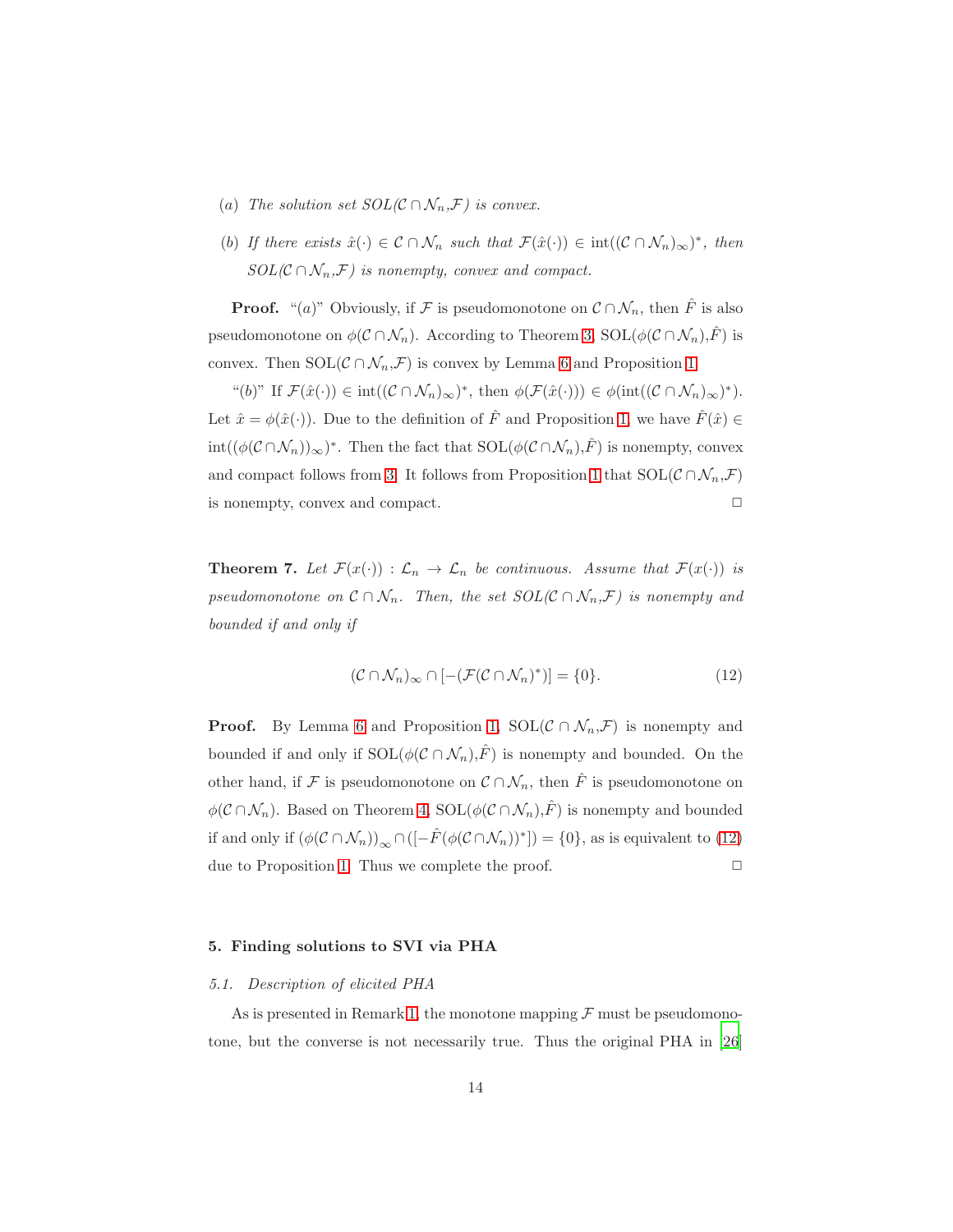can not be applied to the pseudomonotone SVI [\(4\)](#page-5-0) directly. Instead, we employ the elicited PHA proposed in [\[38](#page-38-5)] to solve the pseudomonotone SVI [\(4\)](#page-5-0), which is motivated by the work of Rockafellar in [\[30](#page-37-6)].

We first introduce the concept of (global) maximal monotonicity in [\[25\]](#page-37-7) and (global) elicited monotonicity in [\[30,](#page-37-6) [38\]](#page-38-5).

**Definition 3.** Denote the graph of set-valued mapping  $T : H \rightrightarrows H$  by  $gphT =$  $\{(x,y) : y \in T(x)\}.$  Then a monotone mapping  $T : H \rightrightarrows H$  is maximal monotone if no enlargement of gphT is possible in  $H \times H$  without destroying monotonicity, or in other words, if for every pair  $(\hat{x}, \hat{y}) \in (H \times H) \setminus gphT$  there exists  $(\tilde{x}, \tilde{y}) \in gphT$  with  $\langle \hat{y} - \tilde{y}, \hat{x} - \tilde{x} \rangle < 0$ , where H stands for the Hilbert space.

<span id="page-14-0"></span>**Definition 4.** Let  $\mathcal{F} : \mathcal{L}_n \to \mathcal{L}_n$ . Given closed convex set C, subspace  $\mathcal{N}_n$  and its complement  $\mathcal{M}_n$ , the monotonicity of  $\mathcal{F} + N_{\mathcal{C}}$  is said to be elicited at level  $s > 0$  (with respect to  $\mathcal{N}_n$ )) if  $\mathcal{F} + N_{\mathcal{C}} + sP_{\mathcal{M}_n}$  is maximal monotone globally.

Despite the fact that  $\mathcal{F} + N_{\mathcal{C}}$  may be not maximal monotone,  $\mathcal{F} + N_{\mathcal{C}} + sP_{\mathcal{M}_n}$ may be maximal monotone for some  $s > 0$ . So we can apply the PPA to  $\mathcal{F} + N_{\mathcal{C}} + s P_{\mathcal{M}_n}$ , which is the core idea of the elicited PHA. We refer readers to [\[30,](#page-37-6) [38\]](#page-38-5) for more details about the elicited PHA.

We intend to use the elicited PHA to solve the pseudomonotone multistage SVIs. The algorithmic framework and the convergence analysis of the elicited PHA in [\[38](#page-38-5)] are listed below for completeness.

**Theorem 8.** Suppose that  $\mathcal{F} + N_{\mathcal{C}}$  in SVI [\(4\)](#page-5-0) is globally elicited at level s and the constraint qualification holds. As long as  $SVI(4)$  has a solution, the sequence  ${x^k(\cdot), \omega^k(\cdot)}$  generated by Algorithm [5.1](#page-14-0) will converge to some pair  $(\bar{x}(\cdot), \bar{\omega}(\cdot))$ satisfying [\(5\)](#page-5-1) and thus furnish  $\bar{x}(\cdot)$  as a solution to [\(4\)](#page-5-0). In the special case that  $\mathcal F$  is linear and  $\mathcal C$  is polyhedral, the convergence will surely be at a linear rate with respect to the norm

$$
||(x(\cdot), \omega(\cdot))||_{r,s}^2 = ||x(\cdot)||^2 + \frac{1}{r(r-s)} ||\omega(\cdot)||^2.
$$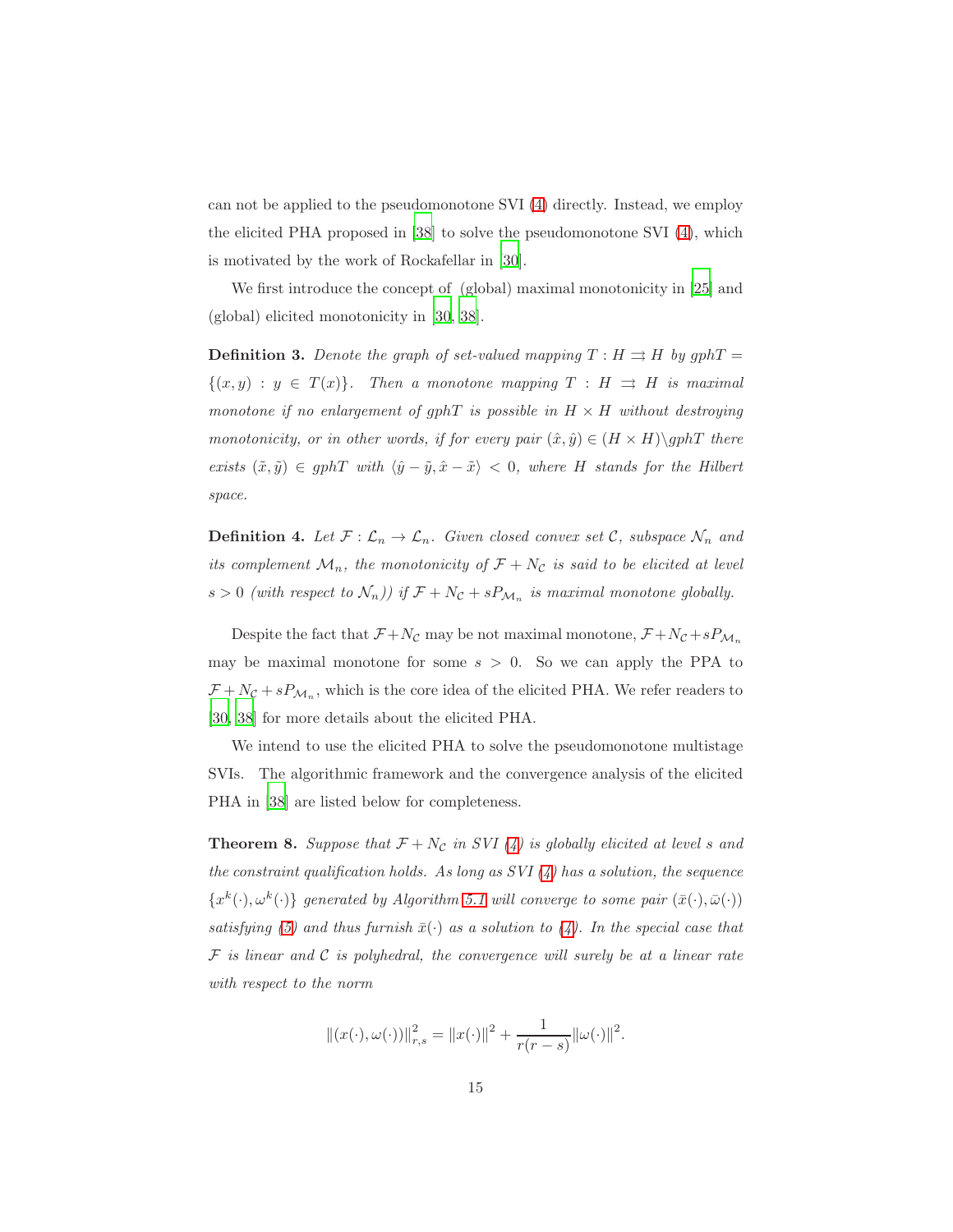Algorithm 1 Elicited PHA for multistage pseudomonotone SVIs

**Initialization.** Given parameter  $r > s \geq 0$ ,  $x^0(\cdot) \in \mathcal{N}_n$  and  $w^0(\cdot) \in \mathcal{M}_n$ . Set  $k = 0$ . Iterations.

**Step 1** For each  $\xi \in \Xi$ , find  $\hat{x}^k(\xi) :=$  the unique  $x(\xi)$  such that

<span id="page-15-1"></span>
$$
-F(x(\xi), \xi) - w^{k}(\xi) - r[x(\xi) - x^{k}(\xi)] \in N_{\mathcal{C}(\xi)}(x(\xi)). \tag{13}
$$

Step 2 (primal update).  $x^{k+1}(\cdot) = P_{\mathcal{N}_n}(\hat{x}^k(\cdot)).$ 

Step 3 (dual update).  $w^{k+1}(\cdot) = w^k(\cdot) + (r - s)(\hat{x}^k(\cdot) - x^{k+1}(\cdot)).$ 

Set  $k := k + 1$ ; repeat until a stopping criterion is met.

#### 5.2. Some criteria for the elicited monotonicity

<span id="page-15-0"></span>In this subsection, we will provide some criteria for the elicited monotonicity of  $\mathcal{F} + N_{\mathcal{C}}$  in SVI [\(4\)](#page-5-0). At first, we provide one useful fact about the eigenvalues of the Jacobian of pseudomonotone function.

**Lemma 7.** Let  $F: S \to \mathbb{R}^m$  be a continuously differentiable function defined on an open convex set  $S \subset \mathbb{R}^m$ . Assume that F is pseudomonotone on S Then the Jacobian  $DF(x)$  has at most one negative eigenvalue if it is symmetric, where an eigenvalue with multiplicity  $k$   $(k > 1)$  is counted as k eigenvalues.

**Proof.** According to [\[7](#page-35-7), Theorem 1.3.1], there is a real-valued function  $\theta$ :  $\mathbb{R}^m \to \mathbb{R}$  such that  $\nabla \theta(x) = F(x)$  for  $x \in S$ . By [\[1,](#page-34-2) Theorems 3.4.1, 5.5.2], the Hessian matrix  $\nabla^2 \theta(x)$  has at most one negative eigenvalue. So  $DF(x) \equiv$  $\nabla^2 \theta(x)$  has at most one negative eigenvalue.

**Remark 2.** The condition "DF(x) is symmetric" in Lemma [7](#page-15-0) is called the symmetry condition. Actually, the symmetry condition holds true if and only if there is a real-valued differentiable function  $\theta(x)$  such that  $\nabla \theta(x) = F(x)$  for all  $x \in S$ , which is equivalent to the integrability condition that F is integrable on S. For more details, refer to [\[7](#page-35-7), Theorem 1.3.1].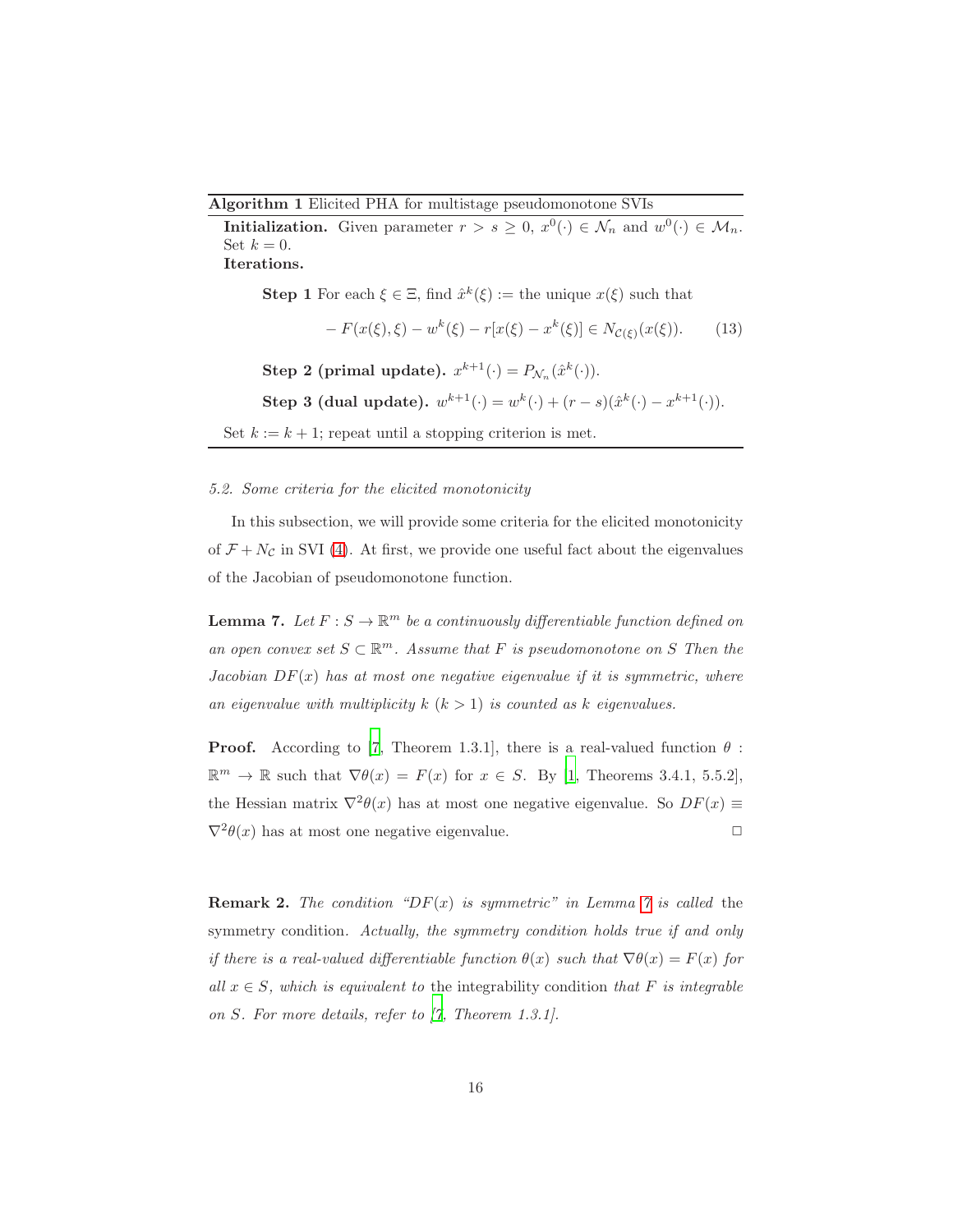There are two important examples where  $DF(x)$  is symmetric. One is the separable function, i.e.,  $F(x) = (F_i(x_i) : i = 1, 2, ..., m)$ , where  $F_i(x_i)$ , the component function of  $F(x)$ , only depends on the single variable  $x_i$ . If  $F(x)$ is separable and differentiable, then Jacobian  $DF(x)$  is diagonal for all  $x \in S$ . The other one is the linear function  $F(x) = Mx + q$  with  $M \in \mathbb{R}^{m \times m}$  being symmetric and  $q \in \mathbb{R}^m$ . In this case,  $DF(x) = M$  is symmetric for  $x \in S$ .

<span id="page-16-0"></span>The first criterion is based on [\[30,](#page-37-6) Theorem 6], which is shown in the theorem below.

**Theorem 9.** Let  $H$  be the Hilbert space, and  $N_s$  and  $M_s$  be the orthogonal subspaces of H. Denote  $T = F + N_C$  for a nonempty closed convex subset  $C \subset H$  and a continuously differentiable mapping  $F : C \to H$  with Jacobians  $DF(x)$ . Assume that there exists  $\alpha(x)$  such that when  $x \in C$ 

$$
\langle y, DF(x)y \rangle \ge \alpha(x) \|y\|^2, \quad \forall \ y \in N_s.
$$

Let

$$
\beta(x) = \frac{1}{2} ||P_{N_s}(DF(x) + (DF(x))^T)P_{M_s}||, \quad \gamma(x) = ||P_{M_s}DF(x)P_{M_s}||.
$$

Define

$$
\tilde{e} = \sup_{x \in C \cap N_s} \left\{ \frac{\beta^2(x)}{\alpha(x)} + \gamma(x) \right\}.
$$

If  $\tilde{e} < +\infty$ , then the monotonicity of  $\mathcal{F} + N_c$  is globally elicited at level  $s > \tilde{e}$ with respect to  $N_s$ .

<span id="page-16-2"></span>Similarly, the isomorphism in Section [3](#page-7-0) enables us to extend Theorem [9](#page-16-0) to pseudomonotone SVI [\(4\)](#page-5-0).

**Theorem 10.** Consider SVI [\(4\)](#page-5-0). Let  $\mathcal{F} : \mathcal{C} \to \mathcal{L}_n$  be continuously differentiable and pseudomonotone on C. Let  $\hat{F}$  be defined in [\(10\)](#page-9-3). Assume that there exists  $\alpha(x)$  such that when  $x \in \phi(\mathcal{C})$ 

<span id="page-16-1"></span>
$$
\langle y, D\hat{F}(x)y \rangle \ge \alpha(x) \|y\|^2, \quad \forall \ y \in \phi(\mathcal{N}_n). \tag{14}
$$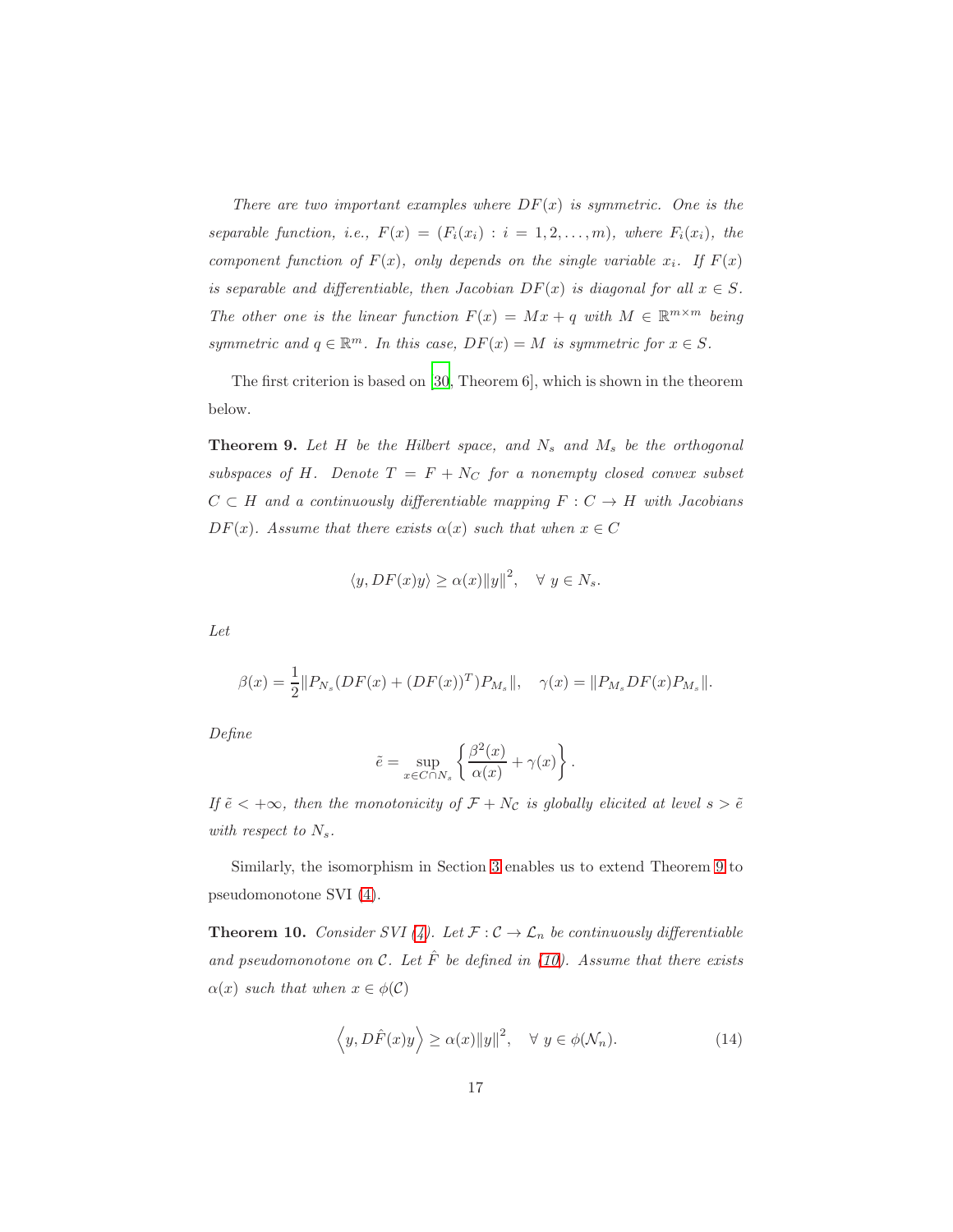$$
\beta(x) = \frac{1}{2} || P_{\phi(\mathcal{N}_n)} (D\hat{F}(x) + (D\hat{F}(x))^T) P_{\phi(\mathcal{M}_n)} ||, \quad \gamma(x) = || P_{\phi(\mathcal{M}_n)} D\hat{F}(x) P_{\phi(\mathcal{M}_n)} ||.
$$

Define

$$
e_0 = \sup_{x \in \phi(\mathcal{C}) \cap \phi(\mathcal{N}_n)} \left\{ \frac{\beta^2(x)}{\alpha(x)} + \gamma(x) \right\}.
$$

If  $e_0 < +\infty$ , then the monotonicity of  $\mathcal{F} + N_{\mathcal{C}}$  is globally elicited at level  $s > e_0$ .

**Proof.** Let  $\mathcal{T}_s = \mathcal{F} + N_{\mathcal{C}} + sP_{\mathcal{M}_n}$  and  $\hat{\mathcal{T}}_s = \hat{F} + N_{\phi(\mathcal{C})} + sP_{\phi(\mathcal{M}_n)}$ . By Theorem [9](#page-16-0) and the hypotheses,  $\hat{\mathcal{T}}_s$  is globally maximal monotone for  $s > e_0$ .

Suppose by contradiction that there exists  $s' > e_0$  such that  $\mathcal{T}_{s'}$  is not maximal monotone. Then there is a pair  $(x_u(\cdot), y_u(\cdot)) \in \mathcal{L}_n \times \mathcal{L}_n$  with  $y_u(\cdot) \notin$  $\mathcal{T}_{s'}(x_u(\cdot))$  such that

<span id="page-17-0"></span>
$$
\langle x_u(\cdot) - x_v(\cdot), y_u(\cdot) - y_v(\cdot) \rangle \ge 0, \quad \forall (x_v(\cdot), y_v(\cdot)) \text{ with } y_v(\cdot) \in \mathcal{T}_{s'}(x_v(\cdot)). \tag{15}
$$

Let  $x_u = \phi(x_u(\cdot)), x_v = \phi(x_v(\cdot)), y_u = \phi(y_u(\cdot))$  and  $y_v = \phi(y_v(\cdot)).$  Obviously,  $y_u \notin \hat{\mathcal{T}}_{s'}(x_u)$  and  $y_v \in \hat{\mathcal{T}}_{s'}(x_v)$ . Following the proof of Lemma [6,](#page-9-2) [\(15\)](#page-17-0) yields

$$
\langle x_u - x_v, y_u - y_v \rangle \ge 0,
$$

which implies that  $\hat{\mathcal{T}}_{s'}$  is not globally maximal monotone. This is a contradiction and hence we complete the proof.  $\Box$ 

Remark 3. In the following two special cases, we can simplify the condition  $(14)$  in Theorem [10.](#page-16-2)

**Case I:** Denote  $\text{Ker}(\hat{F}(x)) := \{z : \langle z, \hat{F}(x) \rangle = 0\}$ . Assume that F is pseudomonotone on  $S' := \{ P_{\phi(\mathcal{N}_n)} z : z \in R^{\bar{n}} \setminus \text{Ker}(\hat{F}(x)) \}$ . By Lemma [1,](#page-6-3) the condi-

Let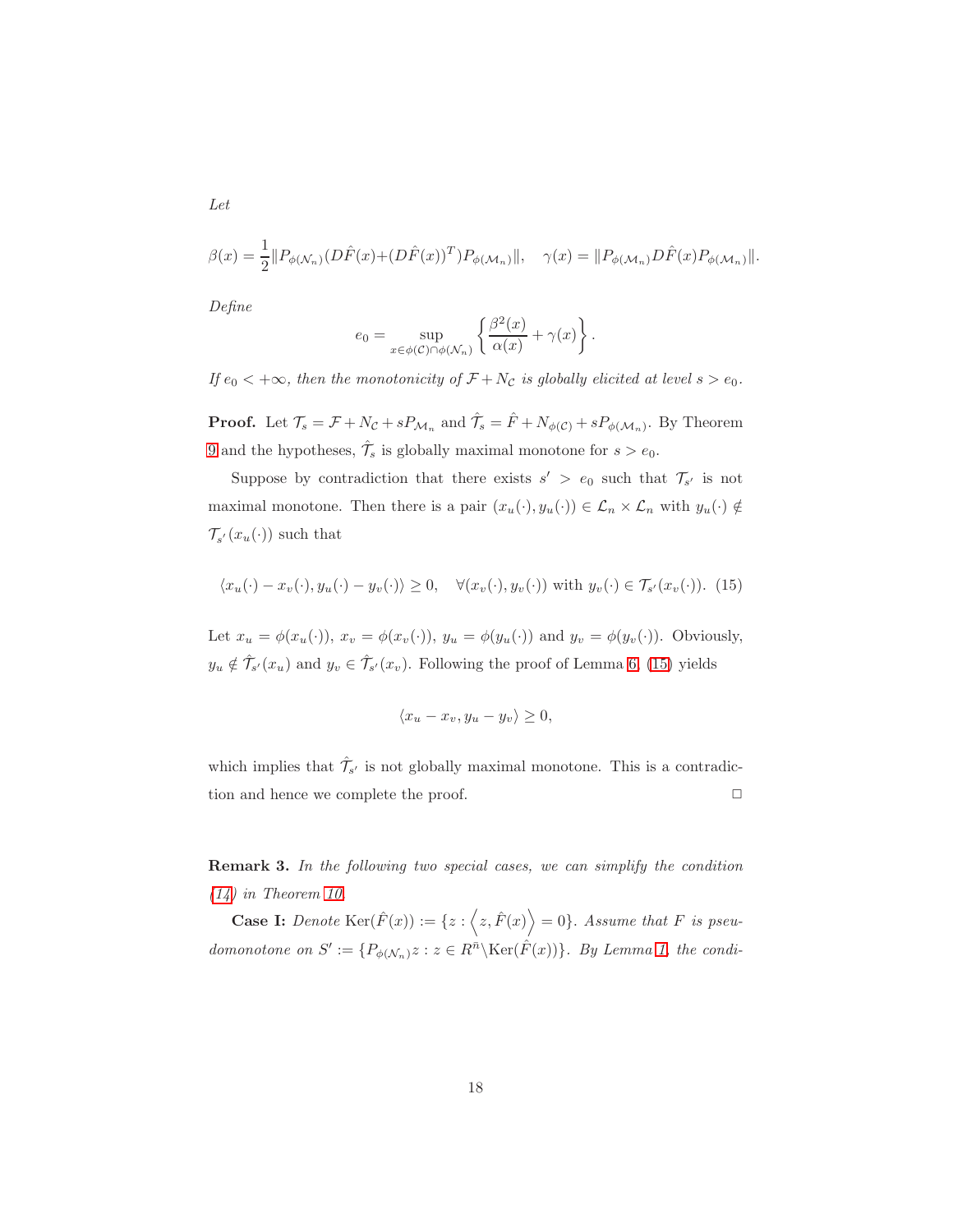tion  $(14)$  can be simplified as follows:

$$
\left\langle y, D\hat{F}(x)y \right\rangle \ge \alpha(x) \|y\|^2, \quad \forall y \in S', \text{ when } x \in \text{int}\phi(\mathcal{C}),
$$
  

$$
\left\langle y, D\hat{F}(x)y \right\rangle \ge \alpha(x) \|y\|^2, \quad \forall y \in \phi(\mathcal{N}_n), \text{ when } x \in \text{bd}\phi(\mathcal{C}).
$$
 (16)

**Case II:** Let  $S' := \{ P_{\phi(N_n)} z : z \in R^{\bar{n}} \setminus \text{Ker}(\hat{F}(x)) \}$ . If there exists an open convex set  $C_0 \supset C$  such that  $\mathcal{F} : C_0 \to \mathcal{L}_n$  is continuously differentiable and pseudomonotone on  $C_0$ , then the condition [\(14\)](#page-16-1) can be simplified as

$$
\langle y, D\hat{F}(x)y \rangle \ge \alpha(x) ||y||^2, \ \forall y \in S', \text{ when } x \in \phi(\mathcal{C}).
$$

We now give a numerical example to illustrate the above criteria. To avoid the unnecessary confusion brought by the stages and the cardinality of the sample space  $\Xi$ , we assume that stage N and the cardinality of  $\Xi$  are both 1.

Example 1. Let

$$
F(x_1, x_2) = (x_1, -x_2)^T, \quad \mathcal{N} = \{(l, 0)^T : l \in \mathbb{R}\},
$$
  

$$
\mathcal{C} = \{(x_1, x_2)^T : x_1 \ge 2, x_2 \ge 2, x_2 - x_1 \ge 0\}.
$$

Then  $SVI(4)$  is exhibited as

$$
-F(x_1, x_2) \in N_{\mathcal{C} \cap \mathcal{N}}(x_1, x_2).
$$

Obviously,  $DF(x_1, x_2)$  = [1, 0; 0, -1]. The orthogonal complement of  $\mathcal N$  is  $\mathcal{M} = \{(0, t)^T : t \in \mathbb{R}\}\$ and the corresponding projection matrix  $P_{\mathcal{M}} = [0, 0; 0, 1].$ 

We now prove that  $F(x_1, x_2)$  is pseudomonotone on C. Construct

$$
\mathcal{C}_0 = \{ (x_1, x_2)^T : x_1 > 1, x_2 > 1, x_2 - 2x_1 > 0 \}.
$$

Then  $C_0 \supset C$  is an open convex set. For  $(x_1, x_2)^T \in C_0$ , we have  $F(x_1, x_2) \neq 0$ and

$$
Ker(F(x_1, x_2)) = \{(u_1, u_2)^T : u_2 = \frac{x_1}{x_2}u_1\}.
$$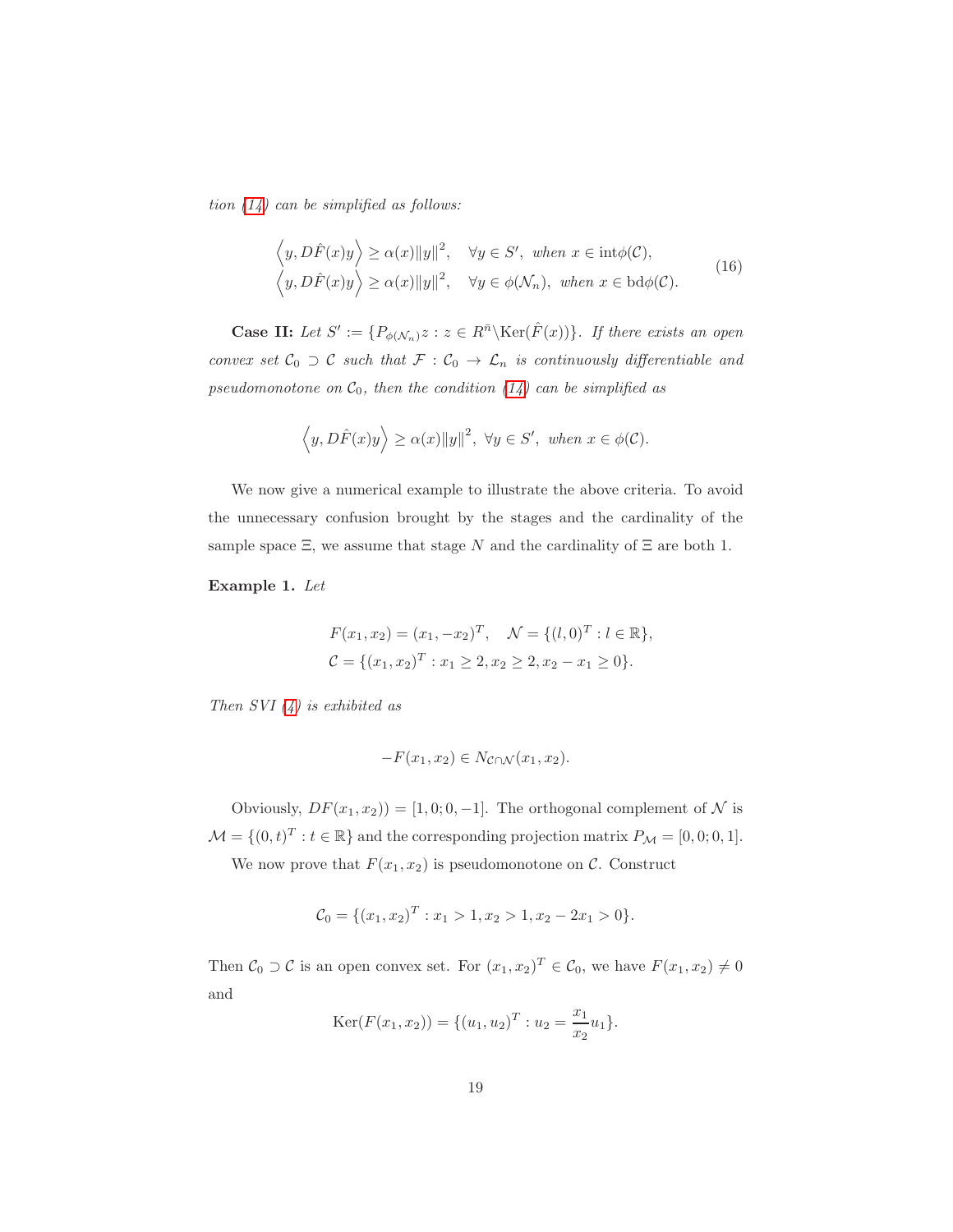Given  $(u_1, u_2)^T \in \text{Ker}(F(x_1, x_2))$ , we have

$$
(u_1, u_2)DF(x_1, x_2)(u_1, u_2)^T = u_1^2 - u_2^2 = u_1^2 - \left(\frac{x_1}{x_2}\right)^2 u_1^2 > 0.
$$

By Lemma [1,](#page-6-3)  $F(x_1, x_2)$  is pseudomonotone on C. But  $F(x_1, x_2)$  is not monotone since  $DF(x_1, x_2)$  has an negative eigenvalue.

Given  $x \in \mathcal{C}$ , we have  $\langle u, DF(x)u \rangle \ge ||u||^2$  for  $u \in \mathcal{N}$ . Thus  $\alpha(x) = 1$ ,  $\beta(x) = 0$  and  $\gamma(x) = 1$  in Theorem [10.](#page-16-2) Then the monotonicity of  $F + N_c$  is globally elicited at level  $s \ge e_0 = 1$  via Theorem [10.](#page-16-2)

<span id="page-19-0"></span>**Theorem 11.** Consider SVI [\(4\)](#page-5-0). Let  $C_0 \supset C$  be an open convex set in  $\mathcal{L}_n$ , and  $\mathcal{F}: \mathcal{C}_0 \to \mathcal{L}_n$  be continuously differentiable and pseudomonotone on  $\mathcal{C}_0$ . Assume that  $\hat{F}$  defined in [\(10\)](#page-9-3) satisfies the following conditions:

<span id="page-19-1"></span>(i) 
$$
D\hat{F}(x)
$$
 is symmetric;  
(ii)  $D\hat{F}(x)P_{\phi(\mathcal{M}_n)} = P_{\phi(\mathcal{M}_n)}D\hat{F}(x)$  (17)

for any  $x \in \phi(\mathcal{C}_0)$ , and

$$
(iii) \ \lambda_i(P_{\phi(\mathcal{M}_n)}) > 0 \ \text{if} \ \lambda_i(D\hat{F}(x)) < 0 \ \text{for some} \ x \in \phi(\mathcal{C}_0).
$$

Let

$$
e_1 = \inf_{x \in \phi(C_0)} \lambda_{\bar{n}}^{\downarrow}(D\hat{F}(x)).
$$

If  $e_1 > -\infty$ , then the monotonicity of  $\mathcal{F} + N_{\mathcal{C}}$  is globally elicited at level  $s \ge -e_1$ .

**Proof.** According to Lemma [2,](#page-6-1) the eigenvalues of  $D\hat{F}(x) + sP_{\phi(\mathcal{M}_n)}$  can be denoted as  $\lambda_i(D\hat{F}(x)) + s\lambda_i(P_{\phi(\mathcal{M}_n)})$  for  $x \in \phi(\mathcal{C}_0)$  and  $1 \leq i \leq \bar{n}$ . Inasmuch as the eigenvalues of projection matrix is 0 or 1,  $\lambda_i(D\hat{F}(x)) + s\lambda_i(P_{\phi(\mathcal{M}_n)}) \geq 0$ when  $\lambda_i(D\hat{F}(x)) \geq 0$ . If  $\lambda_i(D\hat{F}(x)) < 0$  for some  $x \in \phi(\mathcal{C}_0)$ , it is not difficult to see that  $\lambda_i(D\hat{F}(x)) + s\lambda_i(P_{\phi(\mathcal{M}_n)}) \ge 0$  when  $s \ge -e_1$ . By [\[7,](#page-35-7) Proposition 2.3.2],  $\hat{F} + sP_{\phi(\mathcal{M}_n)}$  is monotone on  $\phi(\mathcal{C}_0)$ . Thus  $\hat{F} + N_{\phi(\mathcal{C})} + sP_{\phi(\mathcal{M}_n)}$  is maximal monotone from [\[28,](#page-37-8) Theorem 3], which indicates the maximal monotonicity of  $\mathcal{F} + N_{\mathcal{C}} + s P_{\mathcal{M}_n}$ . . ✷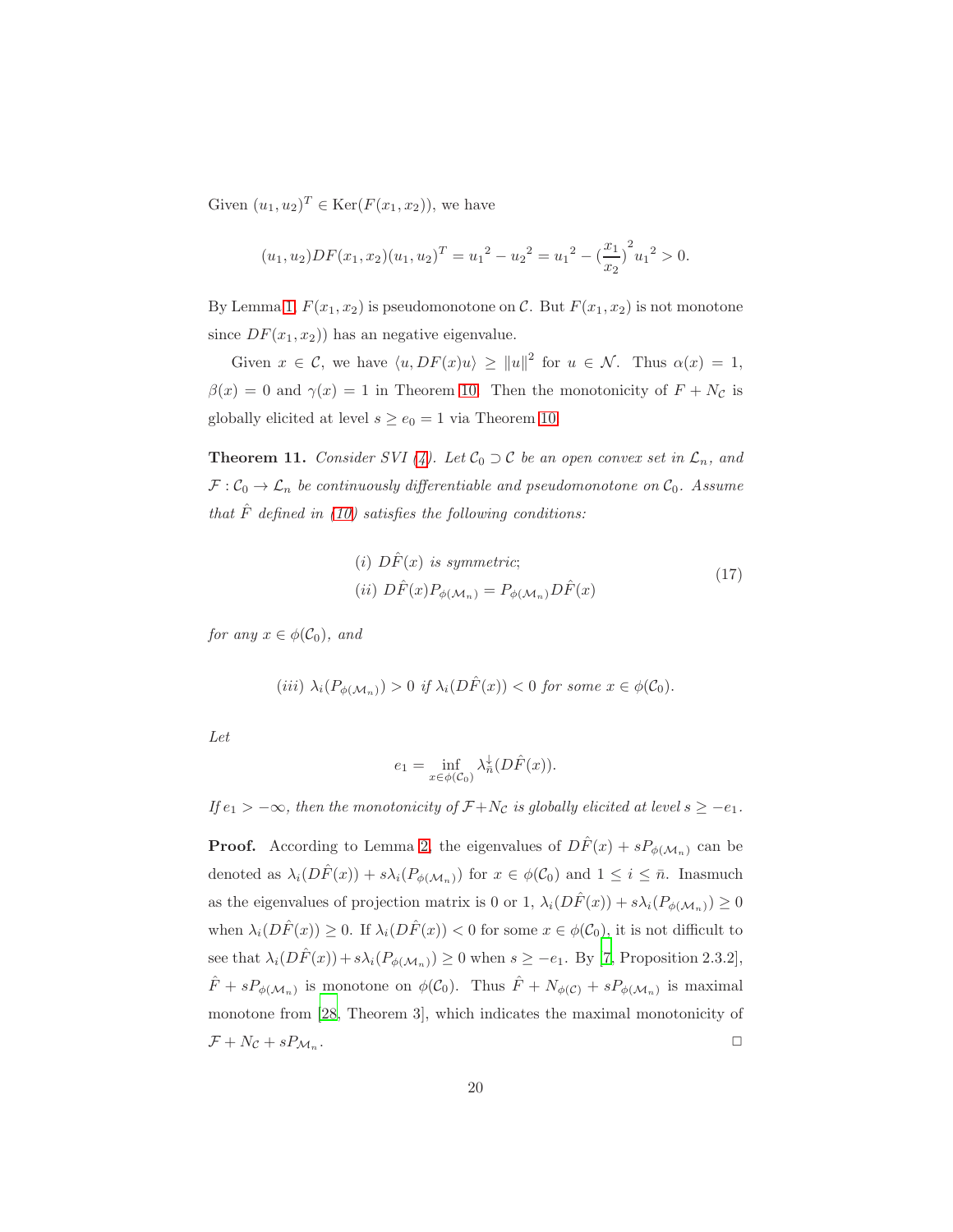**Example 2.** Assume that stage N and the cardinality of  $\Xi$  are both 1. Let  $F(x_1, x_2) = (0, -x_2)^T$ ,  $C = \{(x_1, x_2)^T : x_1 \ge 1, x_2 \ge 1\}$ , and  $\mathcal{N} = \{(l, 0)^T : l \in \mathcal{N}\}$  $\mathbb{R}$ . Then SVI [\(4\)](#page-5-0) is exhibited as

$$
-F(x_1, x_2) \in N_{\mathcal{C} \cap \mathcal{N}}(x_1, x_2).
$$

Obviously,  $DF(x_1, x_2) = [0, 0, 0, -1]$ , the orthogonal complement of N is  $\mathcal{M} = \{ (0, t)^T : t \in R \}$  and the corresponding projection matrix is  $P_{\mathcal{M}} =$  $[0, 0; 0, 1].$ 

Construct  $C_0 = \{(x_1, x_2)^T : x_1 > 0, x_2 > 0\}$ . Then  $C_0 \supset C$  is an open convex set. It holds that  $F(x_1, x_2)$  is pseudomonotone on  $\mathcal{C}_0$ . In fact, for any given  $(x_1, x_2)^T$ ,  $(y_1, y_2)^T \in \mathcal{C}_0$  with  $\langle -F(x_1, x_2), (y_1 - x_1, y_2 - x_2)^T \rangle \ge 0$ , we have  $y_2 - x_2 \leq 0$  due to

$$
\langle -F(x_1, x_2), (y_1 - x_1, y_2 - x_2)^T \rangle = -x_2(y_2 - x_2), \quad x_2 > 0.
$$

This together with  $y_2 \geq 0$  implies that

$$
\langle -F(y_1, y_2), (y_1 - x_1, y_2 - x_2)^T \rangle = -y_2(y_2 - x_2) \ge 0.
$$

Hence,  $F(x_1, x_2)$  is pseudomonotone on  $\mathcal{C}_0$ . However,  $F(x_1, x_2)$  is not monotone on  $\mathcal{C}_0$  because of the negative eigenvalue of  $DF(x_1, x_2)$ . Nevertheless, for  $(x_1, x_2)^T \in \mathcal{C}$ ,  $DF(x_1, x_2)$  is symmetric, and  $DF(x_1, x_2)P_M = P_MDF(x_1, x_2)$ . Besides,  $\lambda_i(P_{\mathcal{M}}) = 1 > 0$  while  $\lambda_i(DF(x)) < 0$ . Thus, by Theorem [11,](#page-19-0)  $F + N_c + sP_M$  is globally maximal monotone at level  $s \ge e_1 = 1$ .

**Remark 4.** Note that the condition  $(ii)$  in  $(17)$  may hold true even when  $DF(x)$  and  $P_{\phi(\mathcal{M}_n)}$  are not diagonal matrices. For example, assume that stage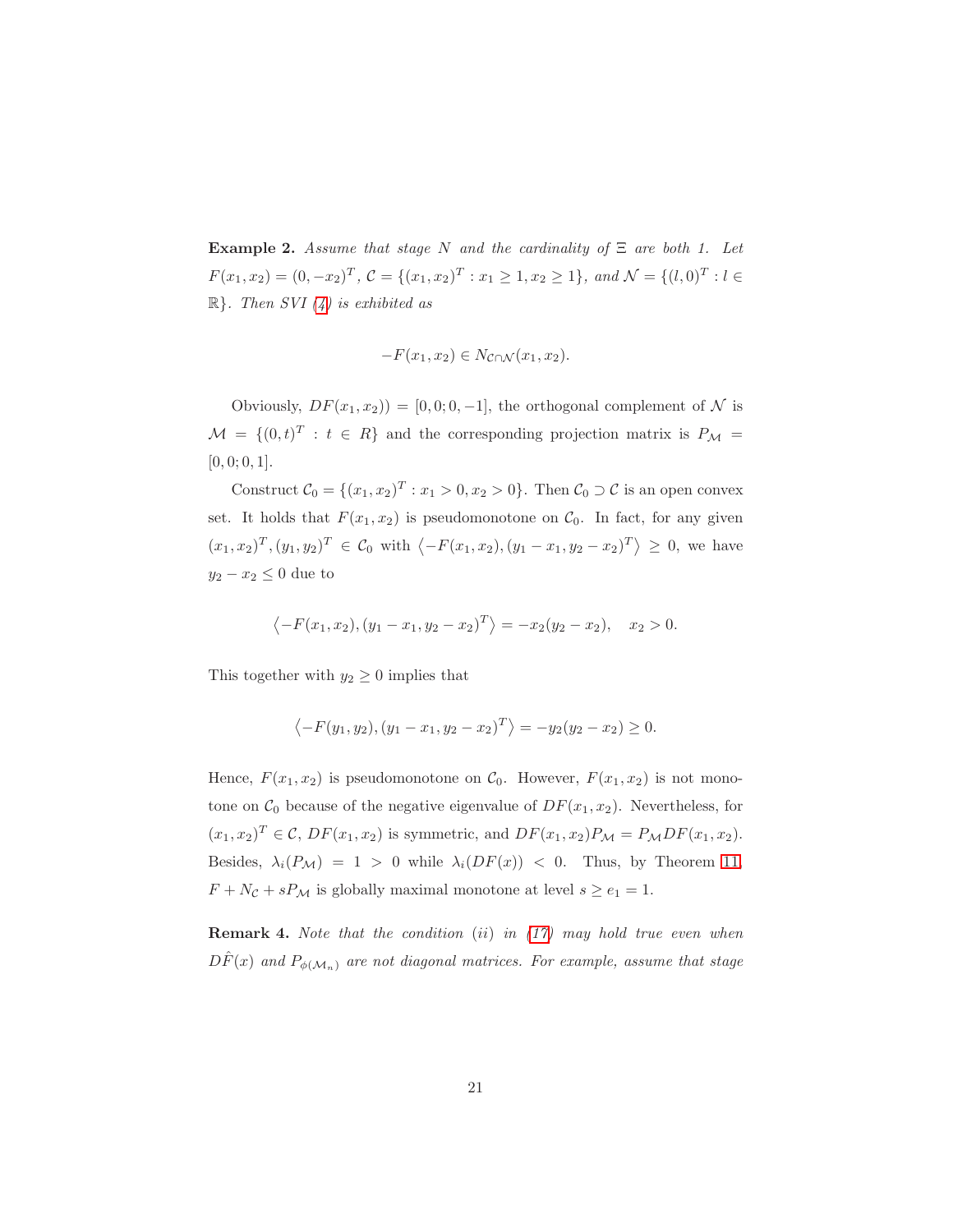N and the cardinality of  $\Xi$  are both 1,  $C = \mathbb{R}^4_+$ ,  $\hat{F} = Mx$  with

$$
M = \begin{bmatrix} 10 & 0 & 0 & 1 \\ 0 & 4 & 1 & 0 \\ 0 & 1 & 4 & 0 \\ 1 & 0 & 0 & 5 \end{bmatrix},
$$

and subspace  $M_4 = P_{M_4} x$  with

$$
P_{M_4} = \begin{bmatrix} 1 & 0 & 0 & 0 \\ 0 & 0.5 & 0.5 & 0 \\ 0 & 0.5 & 0.5 & 0 \\ 0 & 0 & 0 & 1 \end{bmatrix}.
$$

 $P_{M_4}$  is a projection matrix due to  $P_{M_4}^2 = P_{M_4}$  and  $P_{M_4}^T = P_{M_4}$ . Since M is positive semidefinite,  $\hat{F}$  is monotone on C and thus pseudomonotone on C. Via some simple calculations, we can see that  $D\hat{F}(x)P_{M_4} = P_{M_4}D\hat{F}(x)$  for  $x \in C$ , as is consistent with condition  $(ii)$  in  $(17)$ .

In case that it is difficult to calculate the minimum eigenvalue  $\lambda_n^{\downarrow}(D\hat{F}(x))$ over  $\phi(\mathcal{C}_0)$ , the following corollary says that we may use the spectral radius to replace the minimum eigenvalue.

**Corollary 1.** Consider SVI [\(4\)](#page-5-0). Let  $C_0 \supset C$  be an open convex set in  $\mathcal{L}_n$ , and  $\mathcal{F}: \mathcal{C}_0 \to \mathcal{L}_n$  be continuously differentiable and pseudomonotone on  $\mathcal{C}_0$ . Assume that  $\hat{F}$  defined in [\(10\)](#page-9-3) satisfies the following conditions for any  $x \in \phi(\mathcal{C}_0)$ :

> (i)  $D\hat{F}(x)$  is symmetric; (*ii*)  $\text{tr}((D\hat{F}(x)P_{\phi(\mathcal{M}_n)})^2) = \text{tr}((D\hat{F}(x))^2 P_{\phi(\mathcal{M}_n)})$ ; (iii)  $D\hat{F}(x)P_{\phi(\mathcal{M}_n)}$  is not positive semidefinite. (18)

Let  $\hat{e}_1 = \sup_{x \in \phi(C_0)} \rho(D\hat{F}(x))$ . If  $\hat{e}_1 < +\infty$ , then the monotonicity of  $\mathcal{F} + N_c$ is globally elicited at level  $s \geq \hat{e}_1$ .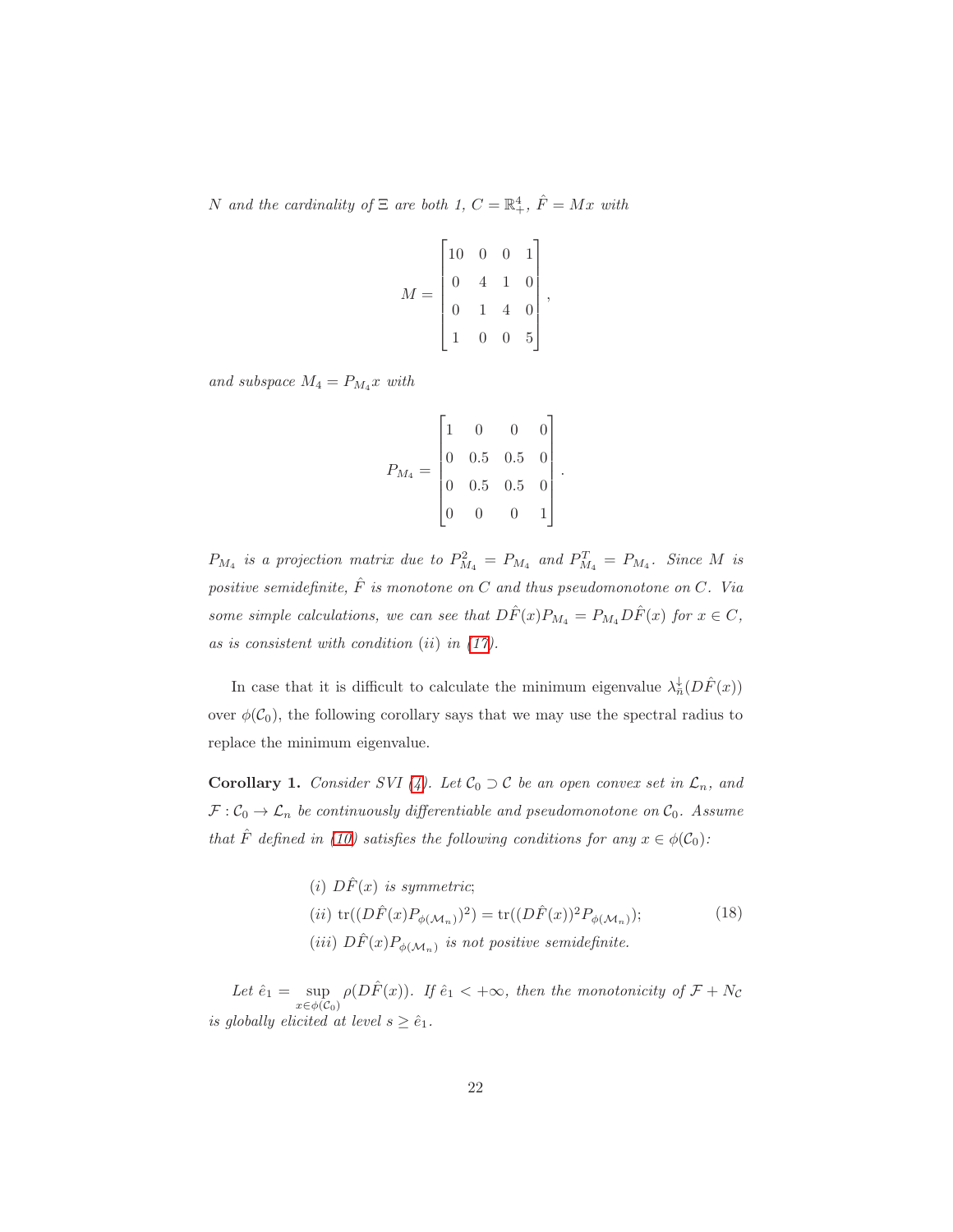**Proof.** On account of the fact that  $\rho(D\hat{F}(x)) \geq |\lambda_{\overline{n}}^{\downarrow}(D\hat{F}(x))|$ , it suffices to prove that the conditions (ii) and (iii) imply the conditions in Theorem [11.](#page-19-0)

Firstly,  $D\hat{F}(x)$  commutes with  $P_{\phi(\mathcal{M}_n)}$  if and only if  $tr((D\hat{F}(x)P_{\phi(\mathcal{M}_n)})^2)$  =  $tr((D\hat{F}(x))^2 P_{\phi(\mathcal{M}_n)})$  [\[31\]](#page-37-5). This is condition (ii).

Secondly, when  $D\hat{F}(x)P_{\phi(\mathcal{M}_n)}$  is not positive semidefinite, condition *(iii)* in Theorem [11](#page-19-0) holds true. In fact, suppose that there exist orthogonal matrix  $U$ such that  $U^T D\hat{F}(x)U = \Lambda_A$  and  $U^T P_{\phi(\mathcal{M}_n)}U = \Lambda_B$ , where  $\Lambda_A$  and  $\Lambda_B$  are diagonal matrices and the existence of  $U$  is assured by Lemma [2.](#page-6-1) Then we have

$$
U^T D \hat{F}(x) U U^T P_{\phi(\mathcal{M}_n)} U = U^T D \hat{F}(x) P_{\phi(\mathcal{M}_n)} U = \Lambda_A \Lambda_B.
$$

Thus  $D\hat{F}(x)P_{\phi(\mathcal{M}_n)}$  and  $\Lambda_A\Lambda_B$  have same eigenvalues. Since  $D\hat{F}(x)P_{\phi(\mathcal{M}_n)}$ is not positive semidefinite, there exists at least one negative eigenvalue for  $D\hat{F}(x)P_{\phi(\mathcal{M}_n)}$ , and so is  $\Lambda_A\Lambda_B$ , as indicates condition *(iii)* in Theorem [11.](#page-19-0)  $\Box$ 

Now we give some remarks to explain that the conditions in Theorem [11](#page-19-0) may hold.

**Remark 5.** Since  $D\hat{F}(x)$  is block diagonal for  $x \in \phi(\mathcal{C})$ , i.e.,

$$
D\hat{F}(x) = \begin{bmatrix} DF(\frac{1}{\sqrt{p(\xi^1)}}x_{p_1}, \xi^1) & 0 \\ 0 & DF(\frac{1}{\sqrt{p(\xi^2)}}x_{p_2}, \xi^2) \\ 0 & \ddots & \ddots \\ 0 & DF(\frac{1}{\sqrt{p(\xi^J)}}x_{p_J}, \xi^J) \end{bmatrix},
$$

there also exist some other criteria for condition  $D\hat{F}(x)P_{\phi(\mathcal{M}_n)}=P_{\phi(\mathcal{M}_n)}D\hat{F}(x)$ . For instance, provided that  $P_{\phi(\mathcal{M}_n)}$  is block diagonal, i.e.,

$$
P_{\phi(\mathcal{M}_n)} = \begin{bmatrix} P_1 & & & 0 \\ & P_2 & & \\ & & \ddots & \\ 0 & & & P_J \end{bmatrix},
$$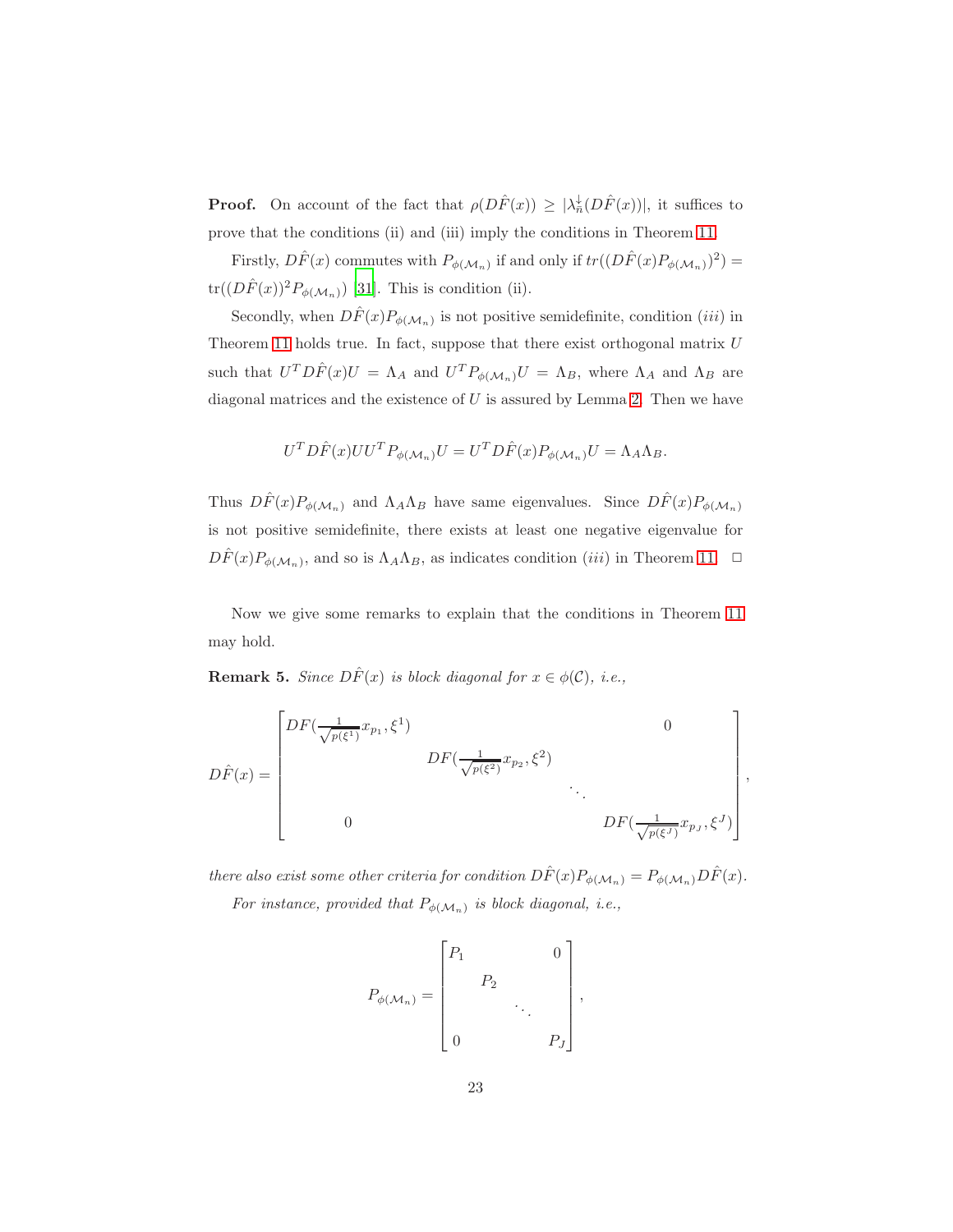and

$$
DF(\frac{1}{\sqrt{p(\xi^i)}}x_{p_i}, \xi^i)P_i = P_i DF(\frac{1}{\sqrt{p(\xi^i)}}x_{p_i}, \xi^i), \quad 1 \le i \le J.
$$

Then, it is easy to see that  $D\hat{F}(x)P_{\phi(\mathcal{M}_n)}=P_{\phi(\mathcal{M}_n)}D\hat{F}(x)$ .

**Remark 6.** Since projection matrix  $P_{\phi(\mathcal{M}_n)}$  is usually sparse, the computation cost of the principal minors (or the eigenvalues) of matrix  $D\hat{F}(x)P_{\phi(\mathcal{M}_n)}$  is relatively low, especially when  $\hat{F}$  is linear. In this case, it is easy to test whether  $D\hat{F}(x)P_{\phi(\mathcal{M}_n)}$  is positive semidefinite since the matrix is constant.

<span id="page-23-0"></span>**Theorem 12.** Consider SVI [\(4\)](#page-5-0). Let  $C_0 \supset C$  be an open convex set in  $\mathcal{L}_n$ , and  $\mathcal{F}:\mathcal{C}_0\to\mathcal{L}_n$  be continuously differentiable and pseudomonotone on  $\mathcal{C}_0$ . Let  $D\hat{F}(x)$  be symmetric with  $\hat{F}$  defined in [\(10\)](#page-9-3) for  $x \in \phi(\mathcal{C}_0)$ . If  $e_2 > 0$  satisfies the condition that the multiplicity of the minimum eigenvalue of  $D\hat{F}(x) + e_2P_{\phi(\mathcal{M}_n)}$ is strictly larger than one for all  $x \in \phi(\mathcal{C}_0)$ , then the monotonicity of  $\mathcal{F} + N_{\mathcal{C}}$  is globally elicited at level  $s \ge e_2$ .

**Proof.** Let  $A = D\hat{F}(x) + e_2 P_{\phi(\mathcal{M}_n)}, B = e_2 P_{\phi(\mathcal{M}_n)}$  and  $j = \bar{n} - 1, i = \bar{n}$ . It follows from Lemma [3](#page-6-4) that

$$
\lambda_{\bar{n}-1}^{\downarrow}(D\hat{F}(x)+e_2P_{\phi(\mathcal{M}_n)})\geq \lambda_{\bar{n}}^{\downarrow}(e_2P_{\phi(\mathcal{M}_n)})+\lambda_{\bar{n}-1}^{\downarrow}(D\hat{F}(x)).
$$

By Lemma [1,](#page-6-3)  $\lambda_{\bar{n}-1}^{\downarrow}(D\hat{F}(x)) \geq 0$ . Based on the hypothesis on  $e_2$ , we have

$$
\lambda_n^{\downarrow}(D\hat{F}(x) + e_2 P_{\phi(\mathcal{M}_n)}) = \lambda_{\bar{n}-1}^{\downarrow}(D\hat{F}(x) + e_2 P_{\phi(\mathcal{M}_n)}) \ge 0.
$$

By [\[31](#page-37-5), Corollary 4.3.15], when  $s \ge e_2$ , it holds

$$
\lambda_{\bar{n}}^{\downarrow}(D\hat{F}(x)+sP_{\phi(\mathcal{M}_n)})\geq \lambda_{\bar{n}}^{\downarrow}(D\hat{F}(x)+e_2P_{\phi(\mathcal{M}_n)}),
$$

which indicates the monotonicity of  $\hat{F} + sP_{\phi(\mathcal{M}_n)}$  on  $\phi(\mathcal{C}_0)$ . Via the same pro-cedure in the proof of Theorem [11,](#page-19-0)  $\mathcal{F} + N_{\mathcal{C}} + sP_{\mathcal{M}_n}$  is maximal monotone.  $\Box$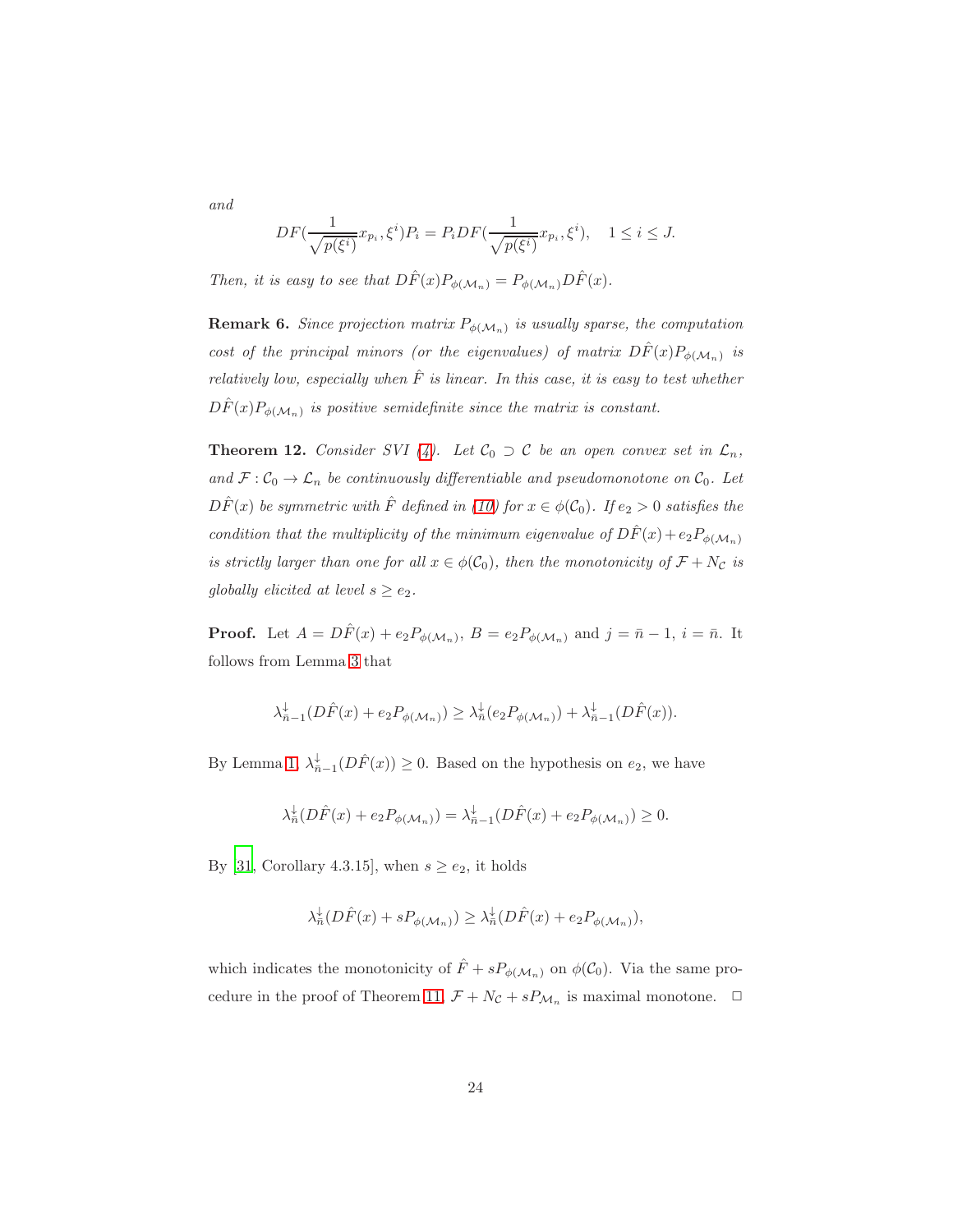**Example 3.** Assume that stage N and the cardinality of  $\Xi$  are both 1. Let  $F(x_1, x_2, x_3) = (-x_1, 0, 0)^T$ ,  $\mathcal{N} = \{(0, l, t)^T : l, t \in \mathbb{R}\}$ , and  $\mathcal{C} = \{(x_1, x_2, x_3)^T :$  $x_1 \geq 1, x_2 \geq 1, x_3 \geq 1$ . Then SVI [\(4\)](#page-5-0) is exhibited as  $-F(x_1, x_2, x_3) \in$  $N_{\mathcal{C}\cap\mathcal{N}}(x_1,x_2,x_3).$ 

Obviously,  $DF(x_1, x_2, x_3) = [-1, 0, 0, 0, 0, 0, 0, 0, 0]$ . In addition, the orthogonal complement of  $\mathcal N$  is  $\mathcal M = \{(v, 0, 0)^T : v \in \mathbb{R}\}$  and the corresponding projection matrix  $P_M = [1, 0, 0, 0, 0, 0, 0, 0, 0].$ 

Construct  $C_0 = \{(x_1, x_2, x_3)^T : x_1 > 0, x_2 > 0, x_3 > 0\}$ . Then  $C_0 \supset C$  is an open convex set. Obviously,  $F(x_1, x_2, x_3)$  is pseudomonotone on  $\mathcal{C}_0$ . In fact, for  $(x_1, x_2, x_3)^T, (y_1, y_2, y_3)^T \in \mathcal{C}_0$  with

$$
\langle -F(x_1, x_2, x_3), (y_1 - x_1, y_2 - x_2, y_3 - x_3)^T \rangle \ge 0,
$$

we have  $y_1 - x_1 \leq 0$  since

$$
\langle -F(x_1, x_2, x_3), (y_1 - x_1, y_2 - x_2, y_3 - x_3)^T \rangle = -x_1(y_1 - x_1), \quad x_1 > 0.
$$

This implies that

$$
\langle -F(y_1, y_2, y_3), (y_1 - x_1, y_2 - x_2, y_3 - x_3)^T \rangle = -y_1(y_1 - x_1) \ge 0.
$$

Thus  $F(x_1, x_2, x_3)$  is pseudomonotone on  $\mathcal{C}_0$ .

On the other hand,  $F(x_1, x_2, x_3)$  is not monotone on  $\mathcal{C}_0$  as a result of the negative eigenvalue of  $DF(x_1, x_2, x_3)$ . But  $F + N_c + sP_M$  is globally maximal monotone at level  $s \ge 1$  from Theorem [12,](#page-23-0) inasmuch as  $DF(x_1, x_2, x_3)$  is symmetric and the multiplicity of the minimum eigenvalue of  $DF(x_1, x_2, x_3)$  is 2.

**Corollary 2.** Consider SVI [\(4\)](#page-5-0). Let  $C_0 \supset C$  be an open convex set in  $\mathcal{L}_n$ , and  $\mathcal{F}: \mathcal{C}_0 \to \mathcal{L}_n$  be continuously differentiable and pseudomonotone on  $\mathcal{C}_0$ . Let  $D\hat{F}(x)$  be symmetric with  $\hat{F}$  defined in [\(10\)](#page-9-3) for  $x \in \phi(\mathcal{C}_0)$ . If  $\hat{e}_2 > 0$  satisfies the condition that  $D\hat{F}(x) + \hat{e}_2 P_{\phi(\mathcal{M}_n)}$  is block diagonal with  $k(x)$  pairs of same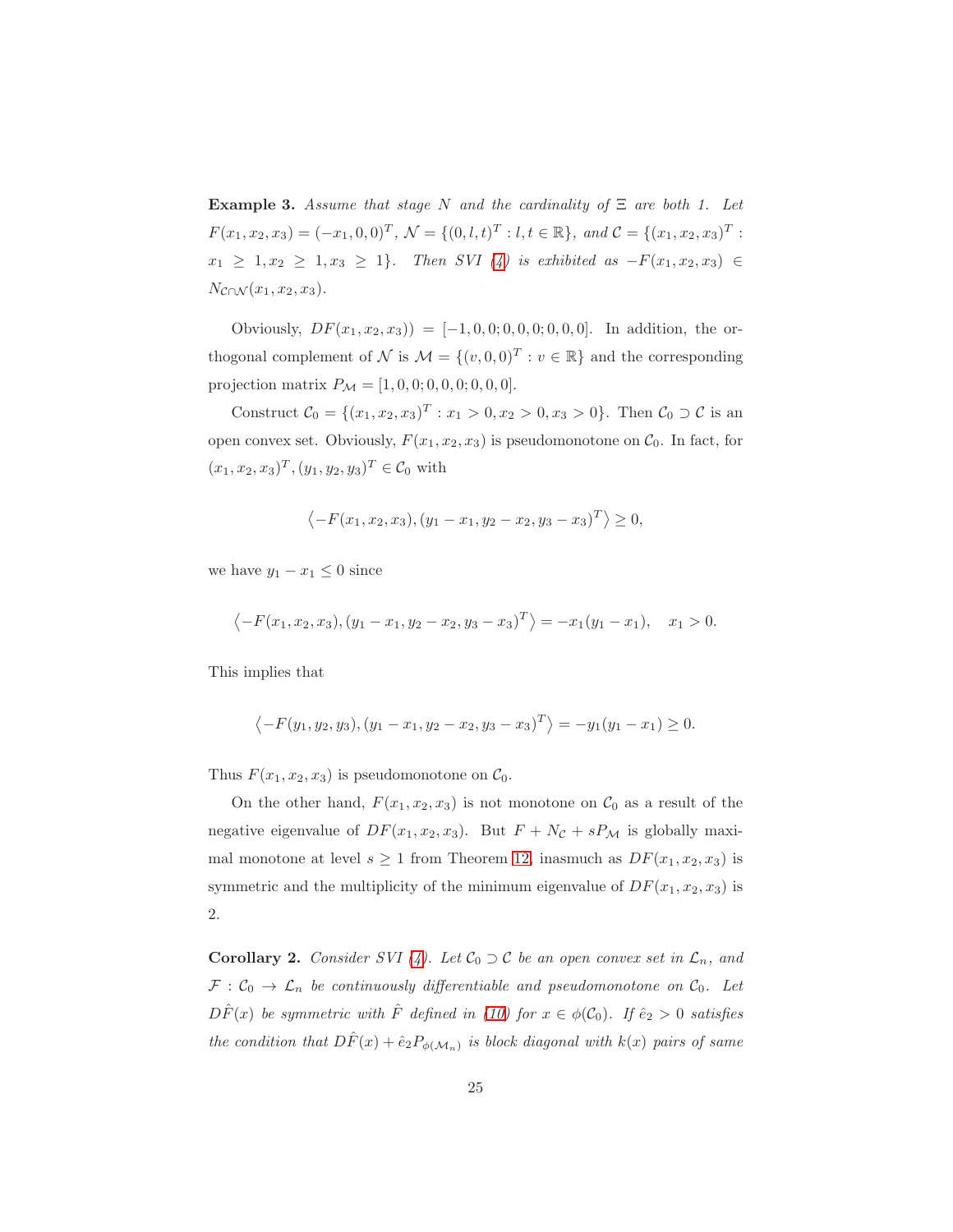blocks for all  $x \in \phi(\mathcal{C}_0)$ , where  $k(x) \geq 1$  is an integer, i.e.,

$$
D\hat{F}(x) + \hat{e}_2 P_{\phi(\mathcal{M}_n)} = \begin{bmatrix} A_1 & & & 0 \\ & A_2 & & \\ & & \ddots & \\ 0 & & & A_{2k(x)} \end{bmatrix},
$$

and there is partition  $\{i_1, i_2, ..., i_{k(x)}\}$  and  $\{j_1, j_2, ..., j_{k(x)}\}$  of  $\{1, ..., 2k(x)\}$ such that  $A_{i_l} = A_{j_l}$ ,  $1 \leq l \leq k(x)$ , then the monotonicity of  $\mathcal{F} + N_{\mathcal{C}}$  is globally elicited at level  $s \geq \hat{e}_2$ .

**Proof.** It suffices to prove that the multiplicity of every eigenvalue of  $D\hat{F}(x)$  +  $\hat{e}_2P_{\phi(\mathcal{M}_n)}$  is strictly larger than one. Actually, the eigenvalues of  $D\hat{F}(x)$  +  $\hat{e}_2P_{\phi(\mathcal{M}_n)}$  are the aggregation of the eigenvalues of all blocks. Since two same blocks have same eigenvalues, the multiplicity of every eigenvalue of  $D\hat{F}(x)$  +  $\hat{e}_2P_{\phi(\mathcal{M}_n)}$  is strictly larger than one.

**Theorem 13.** Consider SVI [\(4\)](#page-5-0). Let  $C_0 \supset C$  be an open convex set in  $\mathcal{L}_n$ , and  $\mathcal{F}: \mathcal{C}_0 \to \mathcal{L}_n$  be continuously differentiable and pseudomonotone on  $\mathcal{C}_0$ . Let  $D\hat{F}(x)$  be symmetric with  $\hat{F}$  defined in [\(10\)](#page-9-3) for  $x \in \phi(\mathcal{C}_0)$ . If  $e_3 > 0$  satisfies the following conditions:

$$
(i)(D\hat{F}(x))_{ii} + e_3(P_{\phi(\mathcal{M}_n)})_{ii} > 0;
$$
  
(ii)  $D\hat{F}(x) + e_3P_{\phi(\mathcal{M}_n)}$  is strictly diagonally dominant, i.e., (19)

$$
(D\hat{F}(x))_{ii} + e_3(P_{\phi(\mathcal{M}_n)})_{ii} > \sum_{j \neq i} |(D\hat{F}(x))_{ij} + e_3(P_{\phi(\mathcal{M}_n)})_{ij}|
$$

for  $i = 1, 2, ..., \bar{n}$  and  $x \in \phi(\mathcal{C}_0)$ , then the monotonicity of  $\mathcal{F} + N_{\mathcal{C}}$  is globally elicited at level  $s \ge e_3$ .

**Proof.** By Lemma [4,](#page-7-3) the matrix  $D\hat{F}(x) + e_3P_{\phi(\mathcal{M}_n)}$  is positive semidefinite. Hence, by [\[31,](#page-37-5) Corollary 4.3.15],  $D\hat{F}(x) + sP_{\phi(\mathcal{M}_n)}$  is positive semidefinite when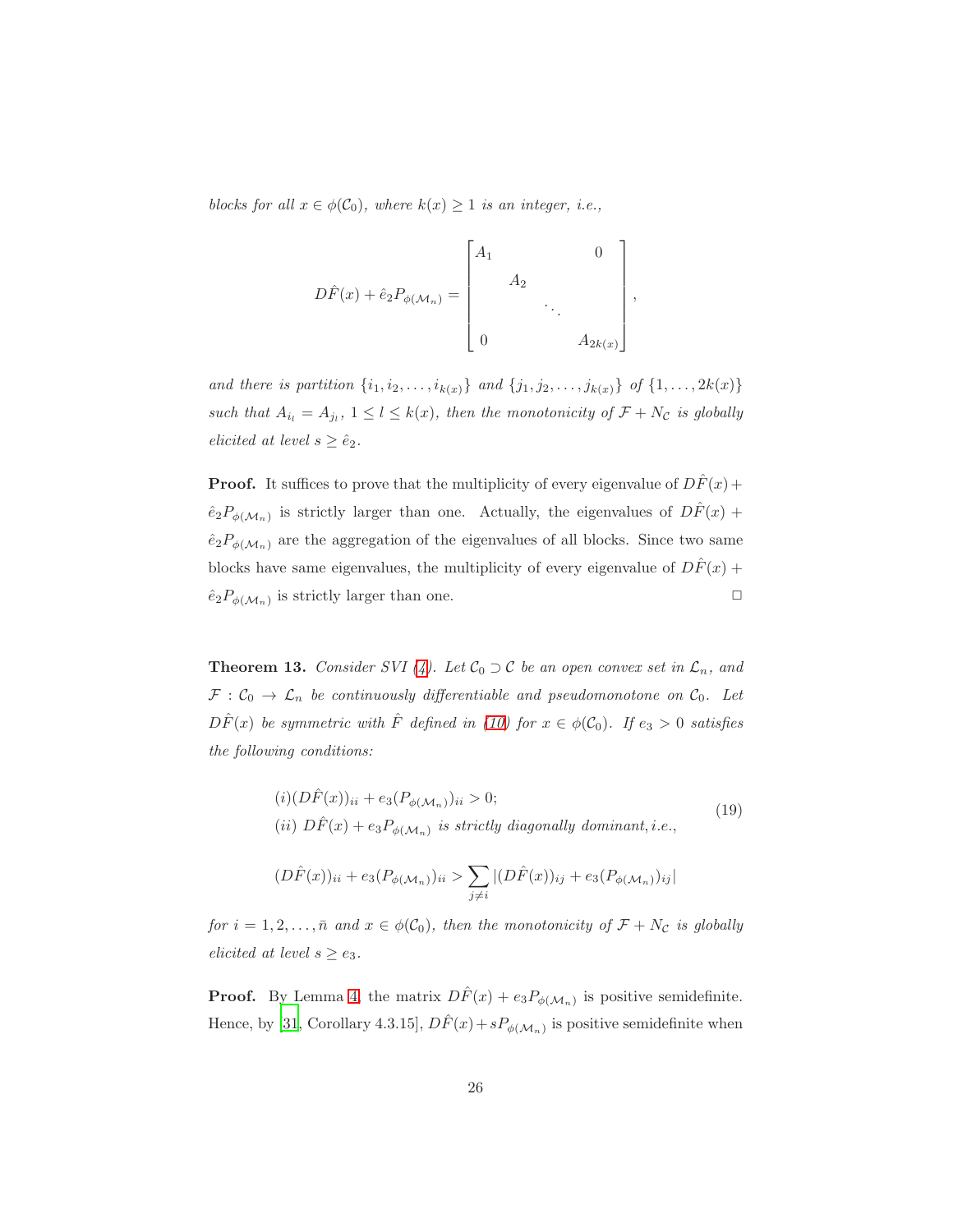$s \ge e_3$ . Thus the monotonicity of  $\mathcal{F} + N_{\mathcal{C}}$  is globally elicited at level  $s \ge e_3$ .  $\Box$ 

Note that the projection matrices have nonnegative diagonal elements and are usually diagonally dominant. Define the index set

$$
I = \{1 \le i \le \bar{n} : P_{\phi(\mathcal{M}_n)})_{ii} > 0\}.
$$

Let  $P_{\phi(\mathcal{M}_n)}^I$  be the submatrix of  $P_{\phi(\mathcal{M}_n)}$  with the *i*th row and the *i*th column removed for  $i \notin I$ . We have the following result.

**Corollary 3.** Consider SVI [\(4\)](#page-5-0). Let  $C_0 \supset C$  be an open convex set in  $\mathcal{L}_n$ , and  $\mathcal{F}: \mathcal{C}_0 \to \mathcal{L}_n$  be continuously differentiable and pseudomonotone on  $\mathcal{C}_0$ . Let  $D\hat{F}(x)$  be symmetric with  $\hat{F}$  defined in [\(10\)](#page-9-3) for  $x \in \phi(\mathcal{C}_0)$ . Assume that

- $(i)$  $\psi^I_{\phi(\mathcal{M}_n)}$  is strictly diagonally dominant;
- (ii) the ith row of  $D\hat{F}(x)$  and  $P_{\phi(\mathcal{M}_n)}$  are zero for all  $i \notin I$  and  $x \in \phi(\mathcal{C}_0)$ .

Define

$$
\hat{e}_3 = \max \left\{ \sup_{x \in \phi(C_0), i \in I} \frac{\sum\limits_{j \neq i} |(D\hat{F}(x))_{ij}| - (D\hat{F}(x))_{ii}}{\left(P_{\phi(\mathcal{M}_n)})_{ii} - \sum\limits_{j \neq i} |(P_{\phi(\mathcal{M}_n)})_{ij}\right|}, \sup_{x \in \phi(C_0), i \in I} \{- (D\hat{F}(x))_{ii}\}\right\}.
$$

If  $\hat{e}_3 < +\infty$ , then the monotonicity of  $\mathcal{F} + N_{\mathcal{C}}$  is globally elicited at level  $s > \hat{e}_3$ .

**Proof.** If  $s > \hat{e}_3$ , then  $D\hat{F}^I(x) + sP^I_{\phi(\mathcal{M}_n)}$  is positive semidefinite for  $x \in \phi(\mathcal{C}_0)$ from Lemma [4.](#page-7-3) Since the *i*th row and the *i*th column of  $D\hat{F}(x)$  and  $P_{\phi(\mathcal{M}_n)}$ are zero for all  $i \notin I$  and  $x \in \phi(\mathcal{C}_0)$ , the matrix  $D\hat{F}(x) + sP_{\phi(\mathcal{M}_n)}$  is positive semidefinite. Hence, the desired result holds.  $\Box$ 

#### <span id="page-26-0"></span>6. Numerical experiments

In this section, we demonstrate the effectiveness of the elicited PHA in solving a two-stage pseudomonotone stochastic linear complementarity prob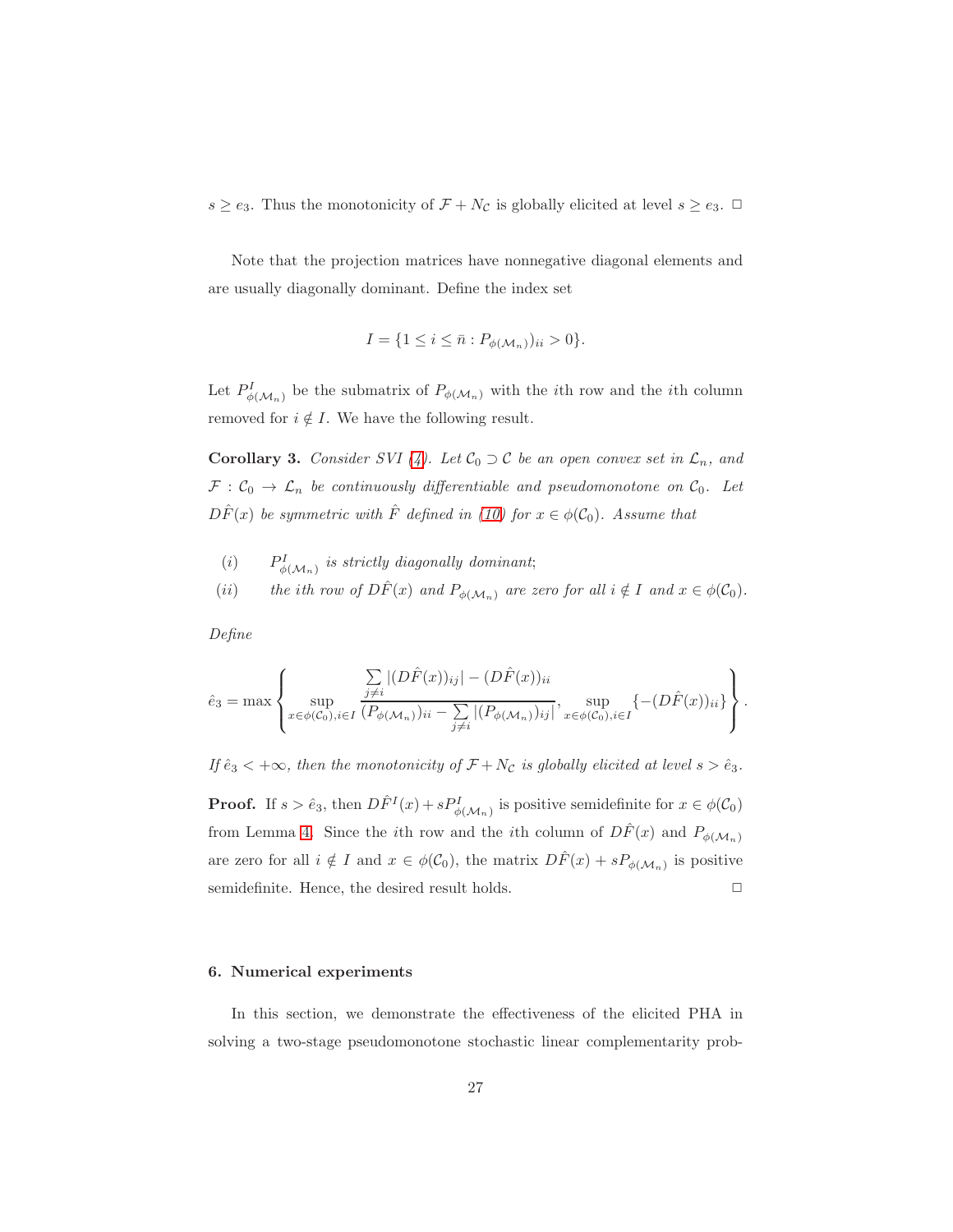lem (SLCP). The two-stage SLCP is given as a special case of

$$
-\mathcal{F}(x(\cdot)) - w(\cdot) \in N_{\mathcal{C}}(x(\cdot)),
$$

where  $F(x(\xi), \xi) = M(\xi)x(\xi) + q(\xi)$  with  $M(\xi) \in \mathbb{R}^{n \times n}$  and  $q(\xi) \in \mathbb{R}^n$ ,  $C(\xi) =$  $\mathbb{R}^n_+$ , and  $x(\xi) = (x_1(\xi)^T, x_2(\xi)^T)^T$  with  $x_i(\xi) \in \mathbb{R}^{n_i}$  being the *i*-th stage decision vector for  $i = 1, 2$ . In this model, the nonanticipativity subspace is described as  $\mathcal{N}_n = \{x(\cdot) = (x_1(\cdot), x_2(\cdot)) : x_1(\xi)$  is same for all  $\xi \in \Xi\}$ , and the corresponding complement is  $\mathcal{M}_n = \{w(\cdot) = (w_1(\cdot), w_2(\cdot)) : E_{\xi}(w_1(\xi)) = 0, w_2(\xi) = 0\}$ 0 for all  $\xi \in \Xi$ . By denoting

$$
M(\xi) = \begin{bmatrix} M_{11}(\xi) & M_{12}(\xi) \\ M_{21}(\xi) & M_{22}(\xi) \end{bmatrix}, q(\xi) = \begin{bmatrix} q_1(\xi) \\ q_2(\xi) \end{bmatrix}
$$

for  $\xi \in \Xi$ , where  $M_{ij}(\xi) \in \mathbb{R}^{n_i \times n_j}$ ,  $q_i(\xi) \in \mathbb{R}^{n_i}$  with  $1 \leq i, j \leq 2$ , the extensive form of the two-stage SLCP is formulated as

<span id="page-27-0"></span>
$$
\begin{cases}\n0 \leq x_1 \perp M_{11}(\xi)x_1 + M_{12}(\xi)x_2(\xi) + q_1(\xi) + w_1(\xi) \geq 0, \\
0 \leq x_2(\xi) \perp M_{21}(\xi)x_1 + M_{22}(\xi)x_2(\xi) + q_2(\xi) \geq 0 \quad \forall \xi \in \Xi.\n\end{cases}
$$
\n(20)

In the execution of Algorithm 5.[1,](#page-14-0) we use the semismooth Newton method [\[22\]](#page-36-8) to solve [\(13\)](#page-15-1). It is worth mentioning that we take  $\hat{x}^k(\xi)$  as the starting point in the  $k + 1$  iteration, which is termed the "warm start" feature of PHA in [\[26\]](#page-37-1). In addition, inspired by [\[38\]](#page-38-5) and [\[6](#page-35-8)], we change the step size in the dual update to be

$$
w^{k+1}(\xi) = w^k(\xi) + \rho(r-s)(\hat{x}^k(\xi) - x^{k+1}(\xi)),
$$

where  $\rho = 1.618$ , and s is supposed to be  $r/2$ .

If  $x(\xi)$  and  $w(\xi)$  solve [\(13\)](#page-15-1), then  $x(\xi)$  and  $w(\xi)$  also satisfy

$$
\begin{cases}\n0 \leq x_1 \perp E_{\xi}(M_{11}(\xi)x_1) + E_{\xi}(M_{12}(\xi)x_2(\xi)) + E_{\xi}(q_1(\xi)) \geq 0, \\
0 \leq x_2(\xi) \perp M_{21}(\xi)x_1 + M_{22}(\xi)x_2(\xi) + q_2(\xi) \geq 0 \quad \forall \xi \in \Xi,\n\end{cases}
$$
\n(21)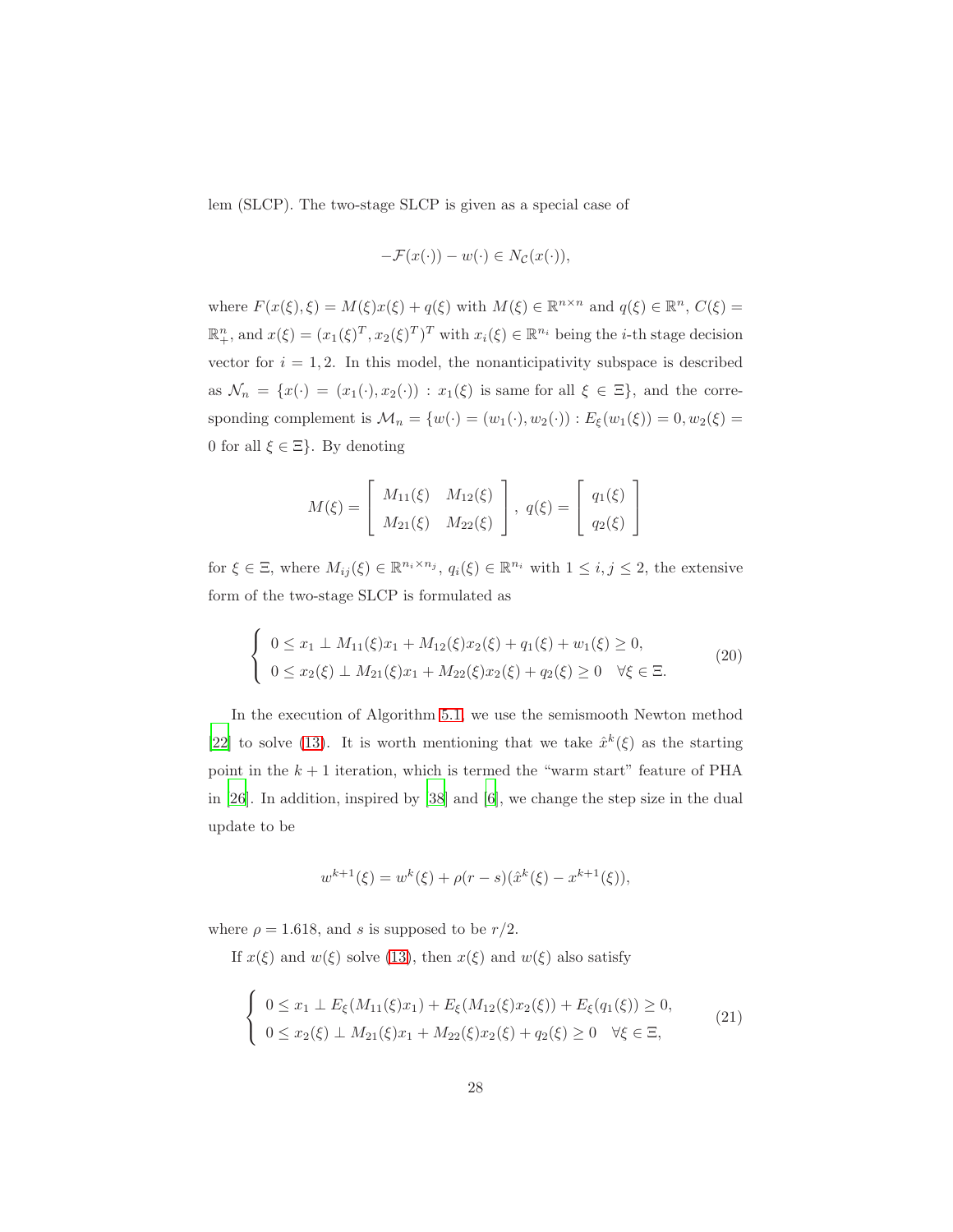as is obtained by taking the expectation in the first subproblem of [\(20\)](#page-27-0). Thus the stopping criterion can be designated as

$$
err = \max\{err_1, err_2\},\
$$

where

$$
err_1 = \frac{||x_1 - \Pi_{\geq 0}(x_1 - (E_{\xi}(M_{11}(\xi)x_1) + E_{\xi}(M_{12}(\xi)x_2(\xi)) + E_{\xi}(q_1(\xi))))||}{1 + ||x_1||},
$$

$$
err_2 = \max_{\xi} \left\{ \frac{\|x_2(\xi) - \Pi_{\geq 0}(x_2(\xi) - (M_{21}(\xi)x_1 + M_{22}(\xi)x_2(\xi) + q_2(\xi)))\|}{1 + \|x_2(\xi)\|} \right\},
$$

with  $(\Pi_{\geq 0}(a))_j = \max\{a_j, 0\}$ . Set the tolerance to be  $10^{-5}$  and the maximal iterations to be 2000. In the next subsections, we apply Algorithm [5.1](#page-14-0) to solve a two-stage pseudomonotone SVI from real life and some randomly generated problems.

## 6.1. Test on a two-stage orange market model

Consider a two-stage orange market model in [\[19](#page-36-9)], where the supply and demand curves are linear. Specifically, an orange firm mainly sells two kinds of products. One is the juice converted from oranges, and the other one is exactly the fresh oranges. Assume that the producer makes 1 unit of juice from 2 oranges. In the first stage, the firm has to decide the supply quantity  $(Q_S)$ with the supply price  $(P<sub>S</sub>)$  determined as follows:

<span id="page-28-1"></span>
$$
P_S = 3 + 0.0005Q_S.
$$
\n(22)

In the second stage, the orange firm needs to determine the quantity of the juice  $(Q_J)$  and the quantity of fresh oranges  $(Q_F)$ . Similarly, the price for orange juice  $(P_J)$  and price for fresh oranges  $(P_F)$  are related linearly to quantity  $Q_J$  and  $Q_F$ , i.e.,

<span id="page-28-0"></span>
$$
\begin{bmatrix} P_J \\ P_F \end{bmatrix} = M \begin{bmatrix} Q_J \\ Q_F \end{bmatrix} + q,\tag{23}
$$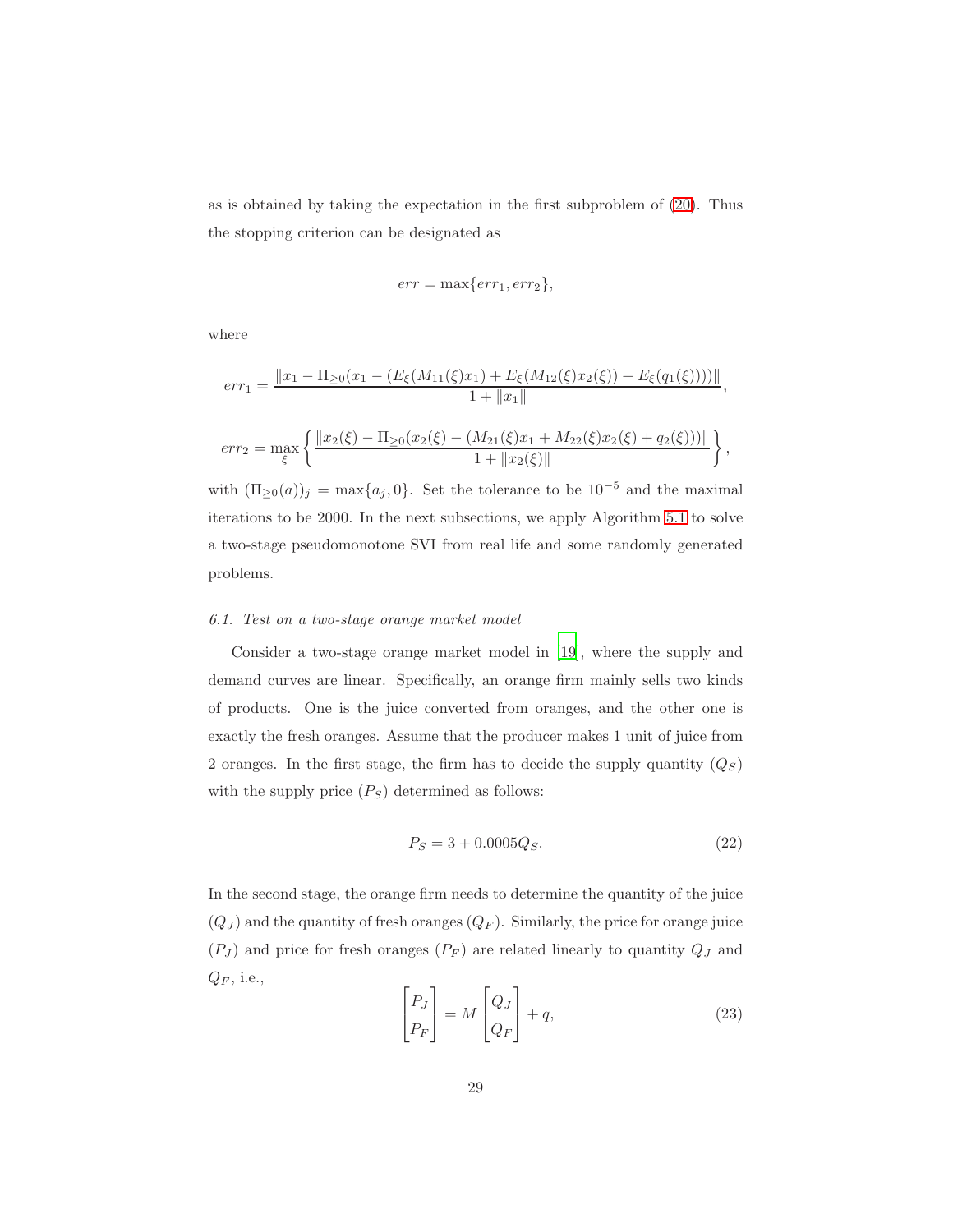where  $M \in \mathbb{R}^{2 \times 2}$  and  $q \in \mathbb{R}^{2 \times 1}$ . However, due to the uncertainties involving the climate, natural disaster, water resources and so on, linear relationship [\(23\)](#page-28-0) may not be fixed. In our setting, three scenarios of uncertainties,  $\xi^1$ ,  $\xi^2$ ,  $\xi^3$ , with respective probabilities, 0.5, 0.3, 0.2, are considered. Then we denote the quantity variables  $Q_J$  and  $Q_F$  and price variables  $P_J$  and  $P_F$  for every scenario  $\xi \in \Xi$  by  $Q_J(\xi)$ ,  $Q_F(\xi)$  and  $P_J(\xi)$ ,  $P_F(\xi)$  respectively, where  $\Xi := {\xi^1, \xi^2, \xi^3}.$ Define  $M$  and  $q$ , for  $\xi \in \Xi$ , as

<span id="page-29-0"></span>
$$
M(\xi^1) = \begin{bmatrix} -0.005 & -0.0002 \\ -0.0002 & -0.001 \end{bmatrix}, q(\xi^2) = \begin{bmatrix} 7.5 \\ 4 \end{bmatrix},
$$
  
\n
$$
M(\xi^2) = \begin{bmatrix} -0.004 & -0.0001 \\ -0.0001 & -0.0005 \end{bmatrix}, q(\xi^2) = \begin{bmatrix} 7 \\ 3.5 \end{bmatrix},
$$
  
\n
$$
M(\xi^3) = \begin{bmatrix} -0.006 & -0.0003 \\ -0.0003 & -0.0015 \end{bmatrix}, q(\xi^3) = \begin{bmatrix} 8 \\ 4.5 \end{bmatrix}.
$$
 (24)

We build up the following two-stage optimization model:

<span id="page-29-1"></span>
$$
\begin{aligned}\n\min \quad & P_S Q_S + E_\xi[\phi(Q_S, Q_J(\xi), Q_F(\xi))] \\
\text{s.t.} \quad & Q_S \ge 0,\n\end{aligned}\n\tag{25}
$$

where  $\phi(Q_S, Q_J(\xi), Q_F(\xi))$  is the optimal value of the second-stage optimization:

<span id="page-29-2"></span>
$$
\begin{aligned}\n\min & -P_J(\xi)Q_J(\xi) - P_F(\xi)Q_F(\xi) \\
\text{s.t.} & 2Q_J(\xi) + Q_F(\xi) \le Q_S.\n\end{aligned} \tag{26}
$$

Substituting  $(22)-(24)$  $(22)-(24)$  into  $(25)-(26)$  $(25)-(26)$ , we get

<span id="page-29-3"></span>
$$
\begin{aligned}\n\min \quad & 0.0005Q_S^2 + 3Q_S + E_{\xi}[\phi(Q_S, Q_J(\xi), Q_F(\xi))] \\
\text{s.t.} \quad & Q_S \ge 0,\n\end{aligned}\n\tag{27}
$$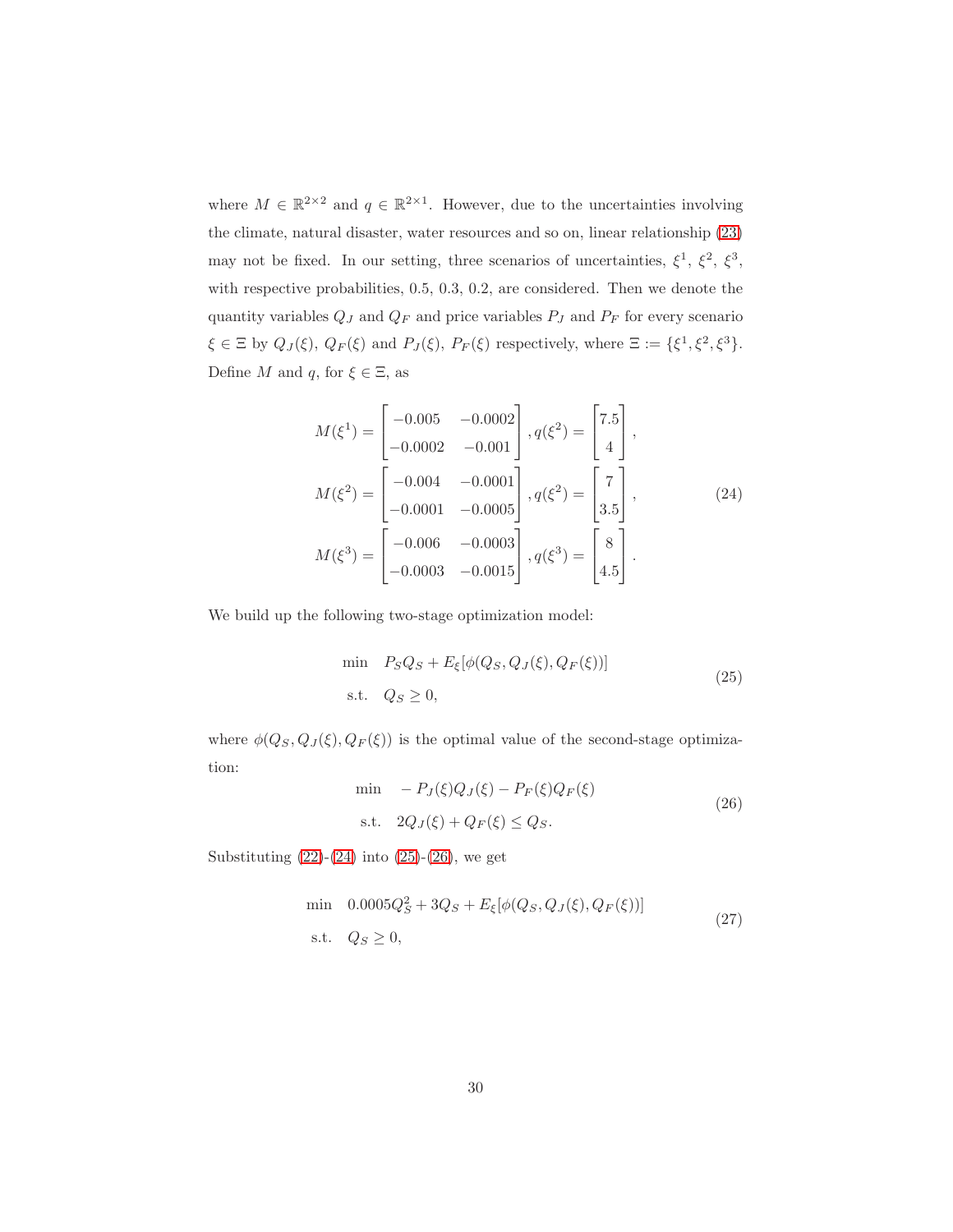where  $\phi(Q_S, Q_J(\xi), Q_F(\xi))$  is the optimal value of the second-stage optimization:  $\overline{a}$ 

<span id="page-30-0"></span>
$$
\begin{aligned}\n\min \quad & -\left[Q_J(\xi) \quad Q_F(\xi)\right] M(\xi) \begin{bmatrix} Q_J(\xi) \\ Q_F(\xi) \end{bmatrix} - q(\xi)^T \begin{bmatrix} Q_J(\xi) \\ Q_F(\xi) \end{bmatrix} \\
\text{s.t.} \quad & Q_S - \left[2 \quad 1\right] \begin{bmatrix} Q_J(\xi) \\ Q_F(\xi) \end{bmatrix} \ge 0.\n\end{aligned} \tag{28}
$$

The necessary optimality condition of [\(27\)](#page-29-3)-[\(28\)](#page-30-0) is that there exist  $\omega(\cdot)$  and dual vector  $\eta(\cdot)$  such that, for  $\xi \in \Xi$ , the following condition holds [\[38\]](#page-38-5):

<span id="page-30-1"></span>
$$
0 \leq \begin{bmatrix} Q_S \\ Q_J(\xi) \\ Q_F(\xi) \\ \eta(\xi) \end{bmatrix} \perp \begin{bmatrix} 0.001 & 0 & 0 & -1 \\ 0 & 2M_{11}(\xi) & 2M_{12}(\xi) & 2 \\ 0 & 2M_{21}(\xi) & 2M_{22}(\xi) & 1 \\ 1 & -2 & -1 & 0 \end{bmatrix} \begin{bmatrix} Q_S \\ Q_J(\xi) \\ Q_F(\xi) \\ \eta(\xi) \end{bmatrix} + \begin{bmatrix} 3 \\ q_1(\xi) \\ q_2(\xi) \\ 0 \end{bmatrix} + \begin{bmatrix} \omega(\xi) \\ 0 \\ 0 \\ 0 \end{bmatrix} \geq 0,
$$
\n(29)

which is exactly a two-stage SLCP with  $x_1(\xi) = Q_S$ ,  $x_2(\xi) = [Q_J(\xi), Q_F(\xi), \eta(\xi)]^T$ ,  $C(\xi) = \mathbb{R}^4_+$ , and

$$
F(x(\xi),\xi) = \begin{bmatrix} 0.001 & 0 & 0 & -1 \\ 0 & 2M_{11}(\xi) & 2M_{12}(\xi) & 2 \\ 0 & 2M_{21}(\xi) & 2M_{22}(\xi) & 1 \\ 1 & -2 & -1 & 0 \end{bmatrix} x(\xi) + \begin{bmatrix} 3 \\ q_1(\xi) \\ q_2(\xi) \\ 0 \end{bmatrix}.
$$

Obviously,  $\mathcal{F}(x(\cdot))$  is pseudomonotone, and its monotonicity can be globally elicited at any level  $s \geq 0$  via Theorem [10.](#page-16-2) We use Algorithm [5.1](#page-14-0) to solve [\(29\)](#page-30-1). The algorithm ends up with the solution:  $Q_S = 393$ ,  $Q_J(\xi^1) = 56$ ,  $Q_F(\xi^1) = 281, Q_J(\xi^2) = 64, Q_F(\xi^2) = 265, Q_J(\xi^3) = 52, Q_F(\xi^3) = 288.$ The corresponding price solution is  $P_S = 4.96, P_J(\xi^1) = 7.16, P_F(\xi^1) = 3.71,$  $P_J(\xi^2) = 6.72, P_F(\xi^2) = 3.36, P_J(\xi^3) = 7.60, Q_F(\xi^3) = 4.05.$ 

#### 6.2. Test on randomly generated problems

We implement Algorithm [5.1](#page-14-0) to solve the randomly generated numerical SLCPs. Assume that the space  $\Xi$  has J scenarios denoted as  $\xi^1, \xi^2, \ldots, \xi^J$ . Then the two-stage pseudomonotone SLCPs are generated randomly based on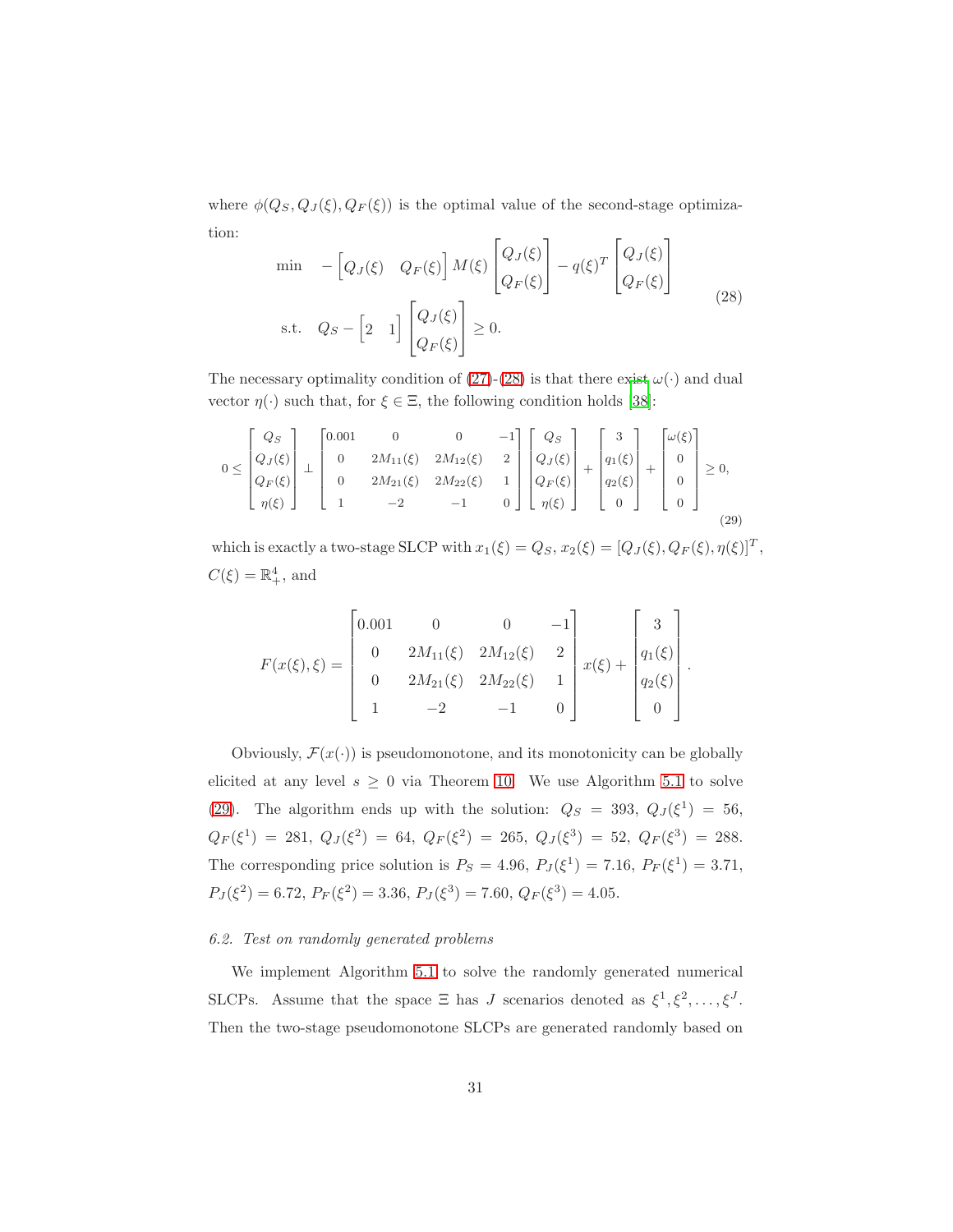Corollary  $6.6.2$  in [\[1](#page-34-2)].

- Set  $M(\xi^1) = ab^T + ba^T$ ,  $q(\xi^1) = b_0a + a_0b + c$ , and  $c = \alpha a + \beta b$ , where  $a, b \in \mathbb{R}^n$  with  $a \geq 0, b \leq 0$  are linearly independent,  $a_0, b_0 \in \mathbb{R}$  are randomly generated, and  $\alpha, \beta$  is arbitrarily selected as long as  $\alpha < -b_0$ and  $\beta > -a_0$ .
- Set  $s = \lceil 3n/4 \rceil$ . Randomly generate number  $a_i(\xi^k) > 0$  and vector  $v_i(\xi^k) \in \mathbb{R}^n$  for  $i = 1, 2, ..., s$  and  $k = 2, ..., J$ . Let  $M(\xi^k) = \sum_{i=1}^s$  $\sum_{i=1} a_i(\xi^k)v_i($  $\xi^k)v_i(\xi^k)^T$ . Randomly generate  $q(\xi^k) \in \mathbb{R}^n$  for  $k = 2, \ldots, J$ .
- Randomly generate the probabilities  $p(\xi^k) > 0$  for  $k = 1, 2, ..., J$ .

We test three groups of two-stage pseudomonotone SLCPs listed as follows:

- **G1:** The dimensions of the problems  $(dim$  for short) are set to be [40, 20]. The number of the scenarios (sn for short) in sample space  $\Xi$  is increased from 50 to 400. 10 numerical examples are randomly generated for every setting of the problems. The numerical results including the average convergence iteration number (avg-iter for short) and average convergence iteration time (avg-time for short) are presented in Table [1](#page-32-0) and Fig. [1.](#page-32-1)
- **G2:** The number of the scenarios in sample space  $\Xi$  is set to be 50. The dimensions of the problems are increased from [50, 50] to [400, 400]. 10 numerical examples are randomly generated for every setting of the problems. The numerical results including the average convergence iteration number and average convergence iteration time are presented in Table [2](#page-33-0) and Fig. [2.](#page-33-1)
- **G3:** Since the choice of  $r$  is crucial in terms of the effectiveness of Algorithm [5.1](#page-14-0) [\[26\]](#page-37-1), we set the same  $r = 1$  and  $r = \sqrt{n_1 + n_2}$  as [\[26](#page-37-1)], and randomly generate 10 numerical examples respectively for each setting of the former two groups of problems.

**Remark 7.** Note that  $F(x(\xi), \xi)$  is pseudomonotone if  $F(x(\cdot))$  is pseudomonotone, but the converse may be not true. Then, the set of pseudomonotone mappings  $\mathcal{F}(x(\cdot))$  is contained in the set of mappings  $\mathcal{F}(x(\cdot))$  with  $F(x(\xi), \xi)$  being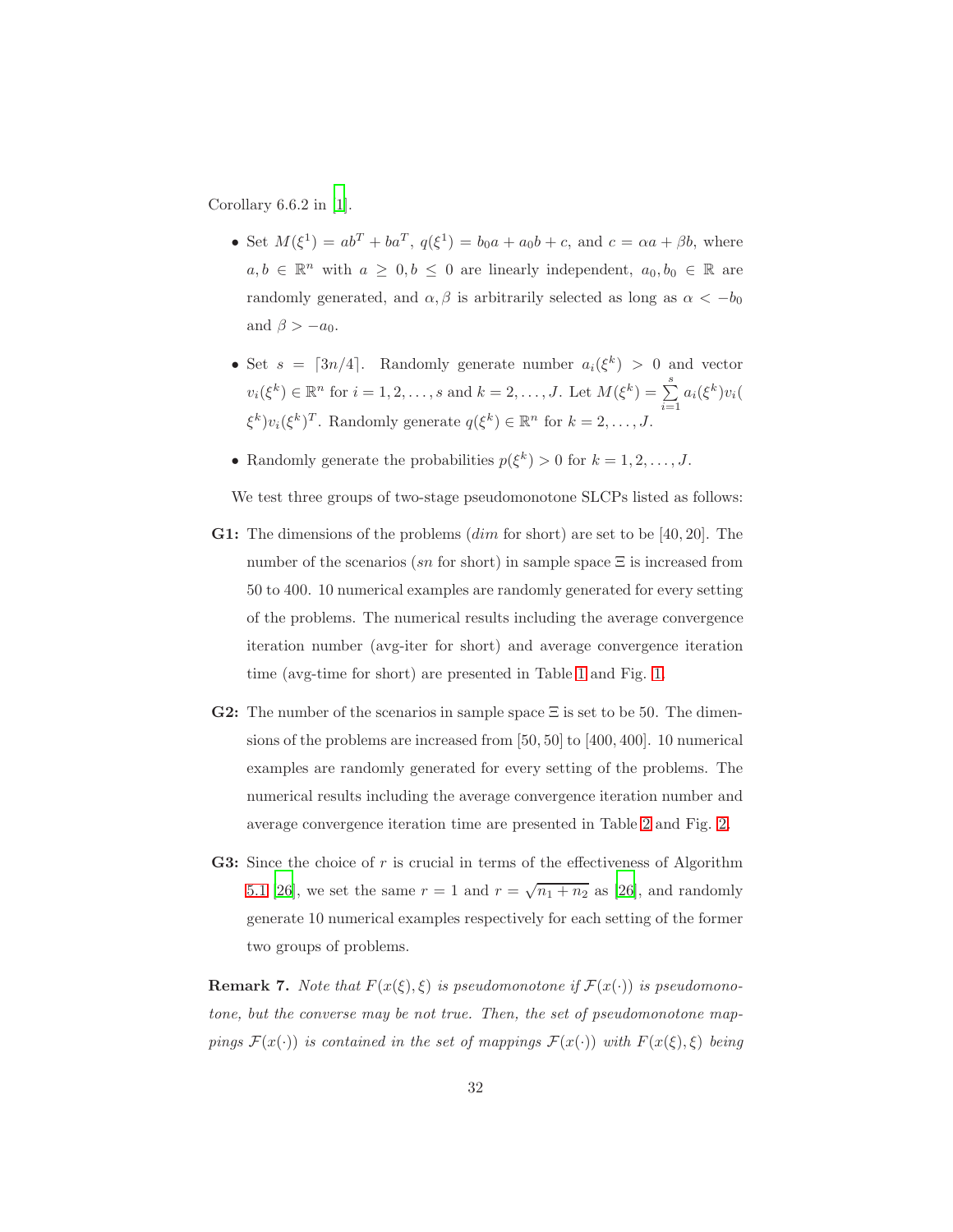<span id="page-32-0"></span>

| Table 1: Numerical results for the change of sn $(dim=[40,20])$ |          |               |                 |               |  |  |  |
|-----------------------------------------------------------------|----------|---------------|-----------------|---------------|--|--|--|
| sn                                                              | $r=1$    |               | $r = \sqrt{60}$ |               |  |  |  |
|                                                                 | avg-iter | $avg-time(s)$ | avg-iter        | $avg-time(s)$ |  |  |  |
| 50                                                              | 255.4    | 4.7           | 82.4            | 1.5           |  |  |  |
| 100                                                             | 266.3    | 9.7           | 84.5            | 3.1           |  |  |  |
| 150                                                             | 278.6    | 15.3          | 87.9            | 4.9           |  |  |  |
| 200                                                             | 291.6    | 21.3          | 93.7            | 6.9           |  |  |  |
| 250                                                             | 305.4    | 27.6          | 94.0            | 8.5           |  |  |  |
| 300                                                             | 331.4    | 35.8          | 96.4            | 10.5          |  |  |  |
| 350                                                             | 345.4    | 44.2          | 92.4            | 11.8          |  |  |  |
| 400                                                             | 347.5    | 52.9          | 96.7            | 14.8          |  |  |  |

pseudomonotone for  $\xi \in \Xi$ . So, it is reasonable to design the above numerical experiments.



<span id="page-32-1"></span>Figure 1: Convergence results when sn increases

We first fix the dimension of the decision vector to see the performance of Algorithm [5.1.](#page-14-0) From Table [1](#page-32-0) and Fig[.1,](#page-32-1) we can see that when  $r = 1$ , the iteration number and the computation time both grow roughly at a linear rate with the increasing of the scenario number. When  $r = \sqrt{60}$ , the computation time also grow roughly at a linear rate when the scenario number increases, while the growth rate of the iteration number is pretty slow. The performance of the elicited PHA with  $r = \sqrt{60}$  is much better than that with  $r = 1$ , which match with the numerical results given in [\[26\]](#page-37-1). Actually, the gap concerning the iteration number and the computation time between two choices of  $r$  is widening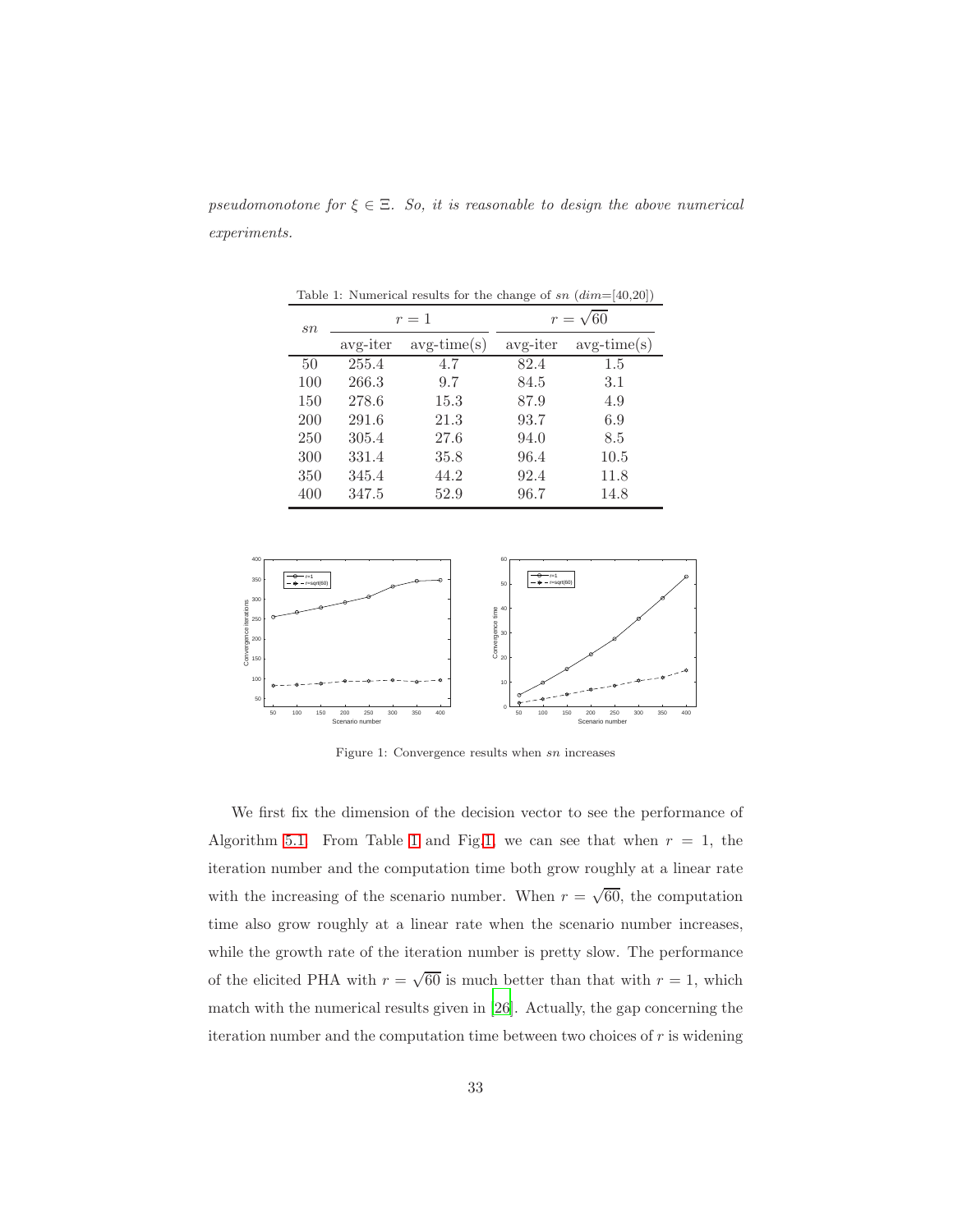| dim        | $r=1$    |               | $r = \sqrt{n_1 + n_2}$ |               |
|------------|----------|---------------|------------------------|---------------|
|            | avg-iter | $avg-time(s)$ | avg-iter               | $avg-time(s)$ |
| [50, 50]   | 247.2    | 5.2           | 62.2                   | 1.4           |
| [100, 100] | 473.4    | 13.7          | 37.4                   | 1.2           |
| [150, 150] | 627.9    | 24.8          | 29.1                   | 1.4           |
| [200, 200] | 840.0    | 62.9          | 27.7                   | 2.6           |
| [250, 250] | 958.0    | 99.0          | 35.0                   | 4.3           |
| [300, 300] | 1177.8   | 200.0         | 42.4                   | 8.2           |
| [350, 350] | 1462.4   | 326.8         | 50.0                   | 12.7          |
| [400, 400] | 1575.3   | 536           | 52.3                   | 20.0          |

<span id="page-33-0"></span>Table 2: Numerical results for the change of  $dim (sn=50)$ 



<span id="page-33-1"></span>Figure 2: Convergence results when dim increases

with the increasing of the scenario number.

On the other hand, we fix the scenario number at 50 and observe the influence of the dimension of the decision vector on the performance of Algorithm [5.1.](#page-14-0) From Table [2](#page-33-0) and Fig[.2,](#page-33-1) the growth rates of the iteration number and the computation time are steady with the increase of the scenario number when  $r = 1$ . However, when  $r = \sqrt{n_1 + n_2}$ , the iteration number remains stable and is around 40. The computation time also grows very slowly when the scenario number increases. Similarly, the gap between two choices of  $r$  is widening with the increasing of the dimension.

In summary, the above numerical experiments show that the elicited PHA is effective for the pseudomonotone two-stage SLCPs. Even for the relatively large cases, the elicited PHA can find the solution in a reasonable amount of time. When it comes to the choice of  $r$ , the performance of elicited PHA with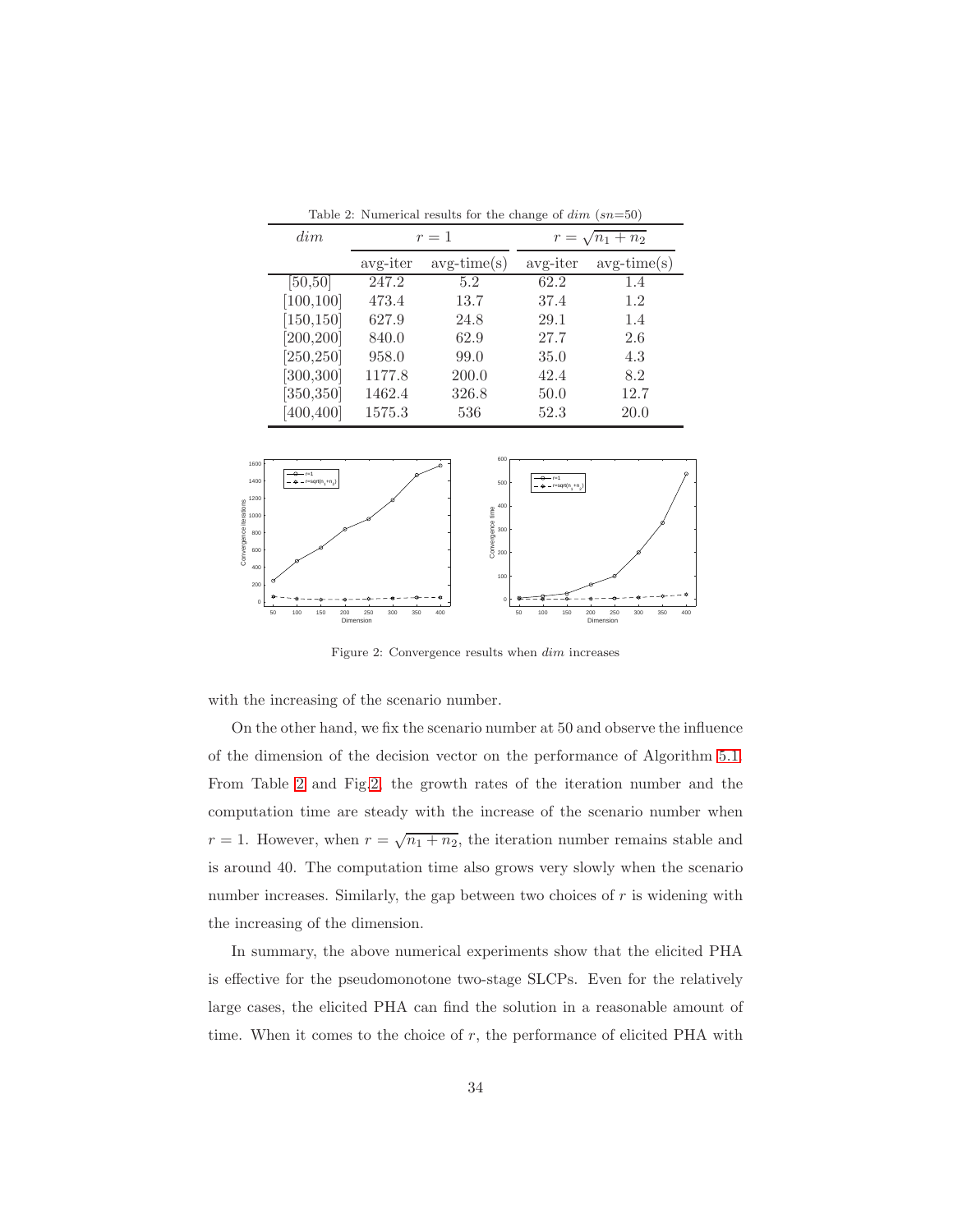$r = \sqrt{n_1 + n_2}$  is much better than that with  $r = 1$ , at least in our setting.

Remark 8. The results in our numerical experiments is basically consistent with the results in [\[26,](#page-37-1) Table 2, 4], but is slightly different from the results in  $[33, Table 5, 6]$  $[33, Table 5, 6]$ , where the numerical results show that increasing parameter r leads to more iterations and convergence time. Nevertheless, it is worth noting that the settings of the experiments in our paper and [\[33\]](#page-38-4) are different, where  $s = r/2$  in our paper while  $s = r - 1$  in [\[33](#page-38-4)]. Actually, parameter r with value  $\sqrt{n_1 + n_2}$  deserves to be explored further for its possible advantages.

# <span id="page-34-1"></span>7. Conclusions

We studied the multistage pseudomonotone SVI. First, we established some theoretical results on the existence, convexity, boundedness and compactness of the solution set based on constructing the isomorphism between Hilbert space  $\mathcal{L}_n$  and Euclidean space  $R^{\bar{n}}$ . Second, aiming at extension of the PHA from monotone SVI problems to nonmonotone ones, we presented some sufficient conditions on the elicitability of the pseudomonotone SVIs, which opens the door for applying Rockafellar's elicited (nonmonotone) PHA to solve pseudomonotone SVIs. Numerical results on solving a pseudomonotone two-stage stochastic market optimization problem and experimental results on solving randomly generated two-stage SLCPs showed that the efficiency of the elicited PHA for solving pseudomonotone SVIs.

# References

- <span id="page-34-2"></span>[1] A. CAMBINI AND L. MARTEIN, *Generalized Convexity and Optimization:* Theory and Applications, Springer, Berlin, 2009.
- <span id="page-34-0"></span>[2] X.J. CHEN, T.K. PONG, R.J.-B. WETS, Two-stage stochastic variational inequalities: an ERM-solution procedure, Math. Program.,  $165$  (2017), pp. 71–111.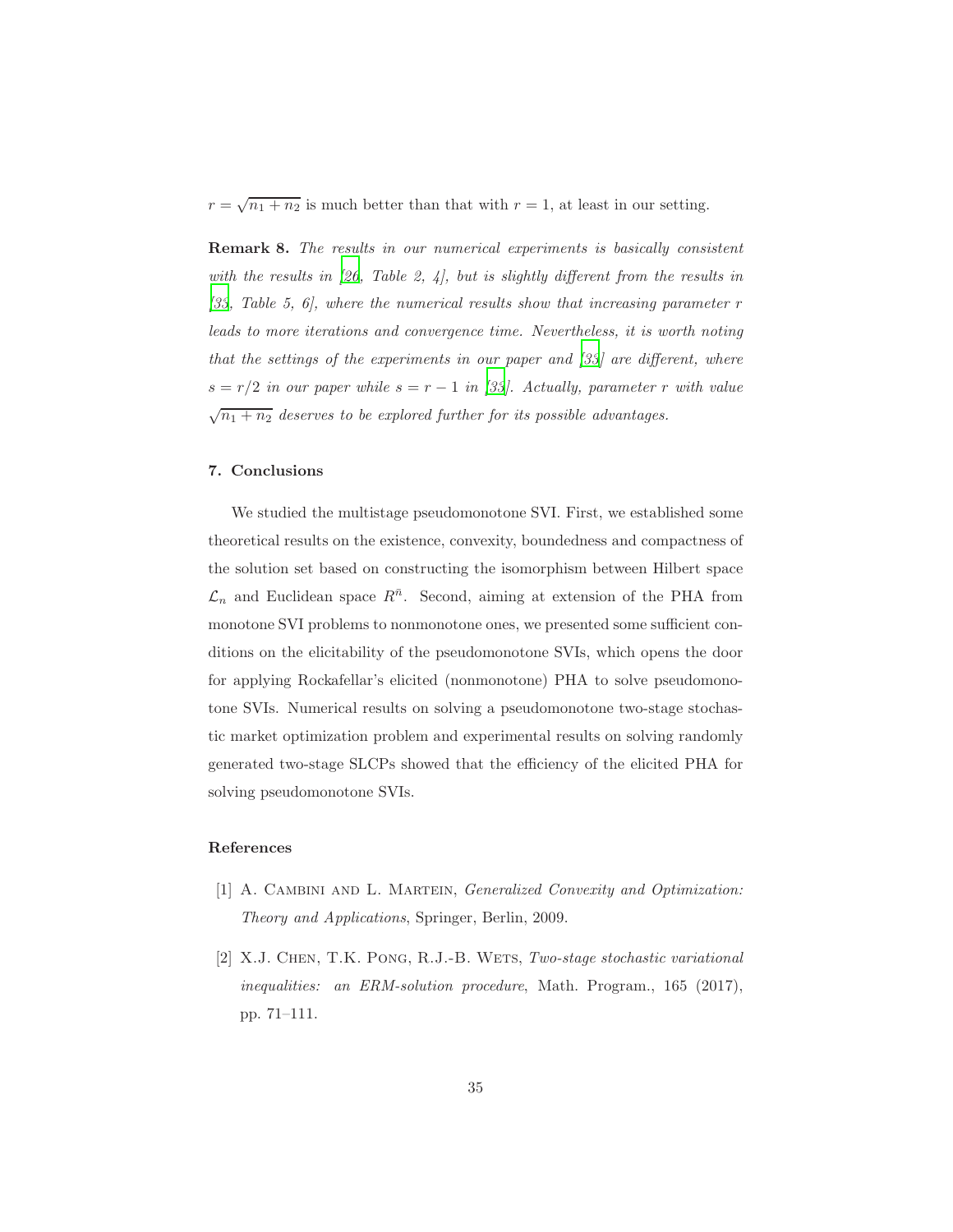- [3] X.J. Chen, H.L. Sun, H.F. Xu, Discrete approximation of two-stage stochastic and distributionally robust linear complementarity problems, Math. Program., 177 (2018), pp. 255–289.
- <span id="page-35-0"></span>[4] X.J. Chen and M. Fukushima, Expected residual minimization method for stochastic linear complementarity problems, Math. Oper. Res., 30 (2005), pp. 1022–1038.
- <span id="page-35-1"></span>[5] X.J. Chen, C. Zhang, M. Fukushima, Robust solution of monotone stochastic linear complementarity problems, Math. Program, 117 (2009), pp. 51–80.
- <span id="page-35-8"></span>[6] J. Eckstein and D.P. Bertsekas, On the Douglas-Rachford splitting method and the proximal point algorithm for maximal monotone operators, Math. Program., 55 (1992), pp. 293–318.
- <span id="page-35-7"></span>[7] F. Facchinei and J.-S. Pang, Finite-dimensional variational inequalities and complementarity problems, Springer, New York, 2003.
- <span id="page-35-2"></span>[8] H.T. FANG, X.J. CHEN, M. FUKUSHIMA, Stochastic  $R_0$  matrix linear complementarity problem, SIAM J. Optim., 18 (2007), pp. 82–506.
- <span id="page-35-3"></span>[9] G. GÜRKAN, A.Y. OZGE, S.M. ROBINSON, Sample-path solution of stochastic variational inequalities, Math. Program., 84 (1999), pp. 313–333.
- <span id="page-35-4"></span>[10] A. IUSEM, A. JOFRÉ, R.I. OLIVEIRA, P. THOMPSON, *Extragradient* method with variance reduction for stochastic variational inequalities, SIAM J. Optim., 27 (2017), pp. 686–724.
- <span id="page-35-5"></span>[11] A. IUSEM, A. JOFRÉ, P. THOMPSON, Incremental constraint projection methods for monotone stochastic variational inequalities, Math. Oper. Res., 44 (2018), pp. 236–263.
- <span id="page-35-6"></span>[12] A. IUSEM, A. JOFRÉ, R.I. OLIVEIRA, P. THOMPSON, Variance-based stochastic extragradient methods with line search for stochastic variational inequalies, SIAM J. Optim., 29 (2019), pp. 175–206.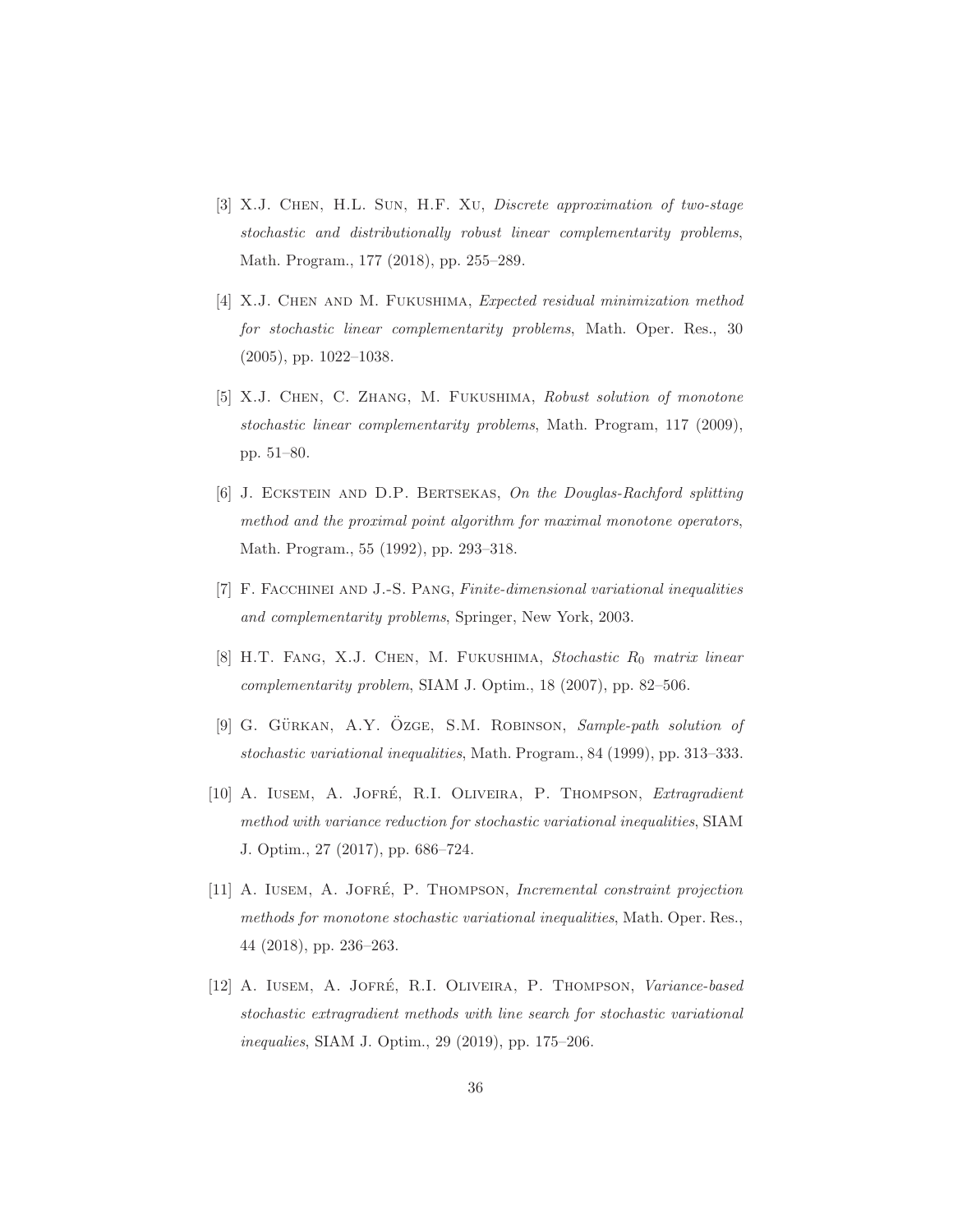- <span id="page-36-1"></span>[13] H.Y. JIANG AND H.F. XU, Stochastic approximation approaches to the stochastic variational inequality problem, IEEE Trans. Autom. Control, 53 (2008), pp. 1462–1475.
- <span id="page-36-6"></span>[14] A. Kannan and U.V. Shanbhag, Optimal stochastic extragradient schemes for pseudomonotone stochastic variational inequality problems and their variants, Comput. Optim. Appl., 74 (2019), pp. 779–820.
- <span id="page-36-2"></span>[15] A.J. KING AND R.T. ROCKAFELLAR, Asymptotic theory for solutions in statistical estimation and stochastic programming, Math. Oper. Res., 18 (1993), pp. 148–162.
- <span id="page-36-3"></span>[16] C. LING, L. QI, G. ZHOU, L. CACCETTA, The  $SC<sup>1</sup>$  property of an expected residual function arising from stochastic complementarity problems, Oper. Res. Lett., 36 (2008), pp. 456–460.
- <span id="page-36-4"></span>[17] M.J. Luo AND G.H. LIN, Expected residual minimization method for stochastic variational inequality problems, J. Optim. Theory Appl., 140 (2009), pp. 103–116.
- <span id="page-36-5"></span>[18] S. Lu, Confidence regions for stohastic variational inequalities, Math. Oper. Res., 38 (2013), pp. 545–568.
- <span id="page-36-9"></span>[19] B.A. McCarl, H. Moskowitz, H. Furtan, Quadratic programming applications, Int. J. Mgmt. Sci., 5 (1977), pp. 43–55.
- <span id="page-36-0"></span>[20] J.-S. Pang, S. Sen , U. Shanbhag, Two-stage non-cooperative games with risk-averse players. Math. Program., 165 (2017), pp. 235-290.
- <span id="page-36-7"></span>[21] G.C. Philippe, Linear and Nonlinear Functional Analysis with Applications, SIAM, Philadelphia, 2013.
- <span id="page-36-8"></span>[22] L. QI AND J. SUN, A nonsmooth version of Newton's method, Math. Program., 58 (1993), pp. 353–367.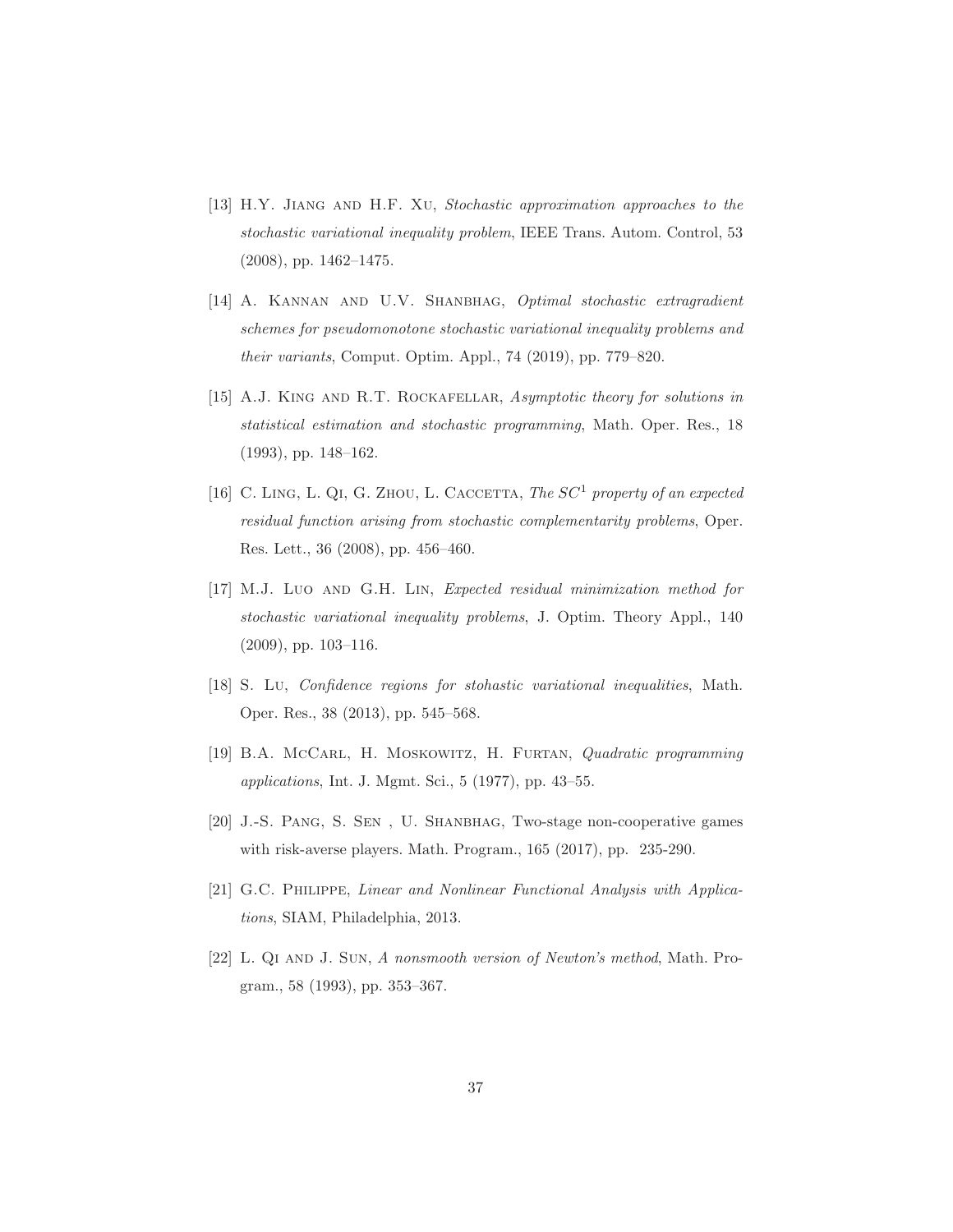- <span id="page-37-3"></span>[23] U. RAVAT AND U.V. SHANBHAG, On the characterization of solution sets of smooth and nonsmooth convex stochastic Nash games, SIAM J. Optim., 21 (2011), pp. 1168–1199.
- <span id="page-37-0"></span>[24] R.T. ROCKAFELLAR AND R.J.-B. WETS, Stochastic variational inequalities: single-stage to multistage, Math. Program., 165 (2017), pp. 291–330.
- <span id="page-37-7"></span>[25] R.T. ROCKAFELLAR AND R.J.-B. WETS, Variational Analysis, Springer, Berlin, 1998.
- <span id="page-37-1"></span>[26] R.T. ROCKAFELLAR AND J. SUN, Solving monotone stochastic variational inequalities and complementarity problems by progressive hedging, Math. Program., 174 (2019), pp. 453–471.
- <span id="page-37-2"></span>[27] R.T. Rockafellar and J. Sun, Solving Lagrangian variational inequalities with applications to stochastic programming, Math. Program., 181 (2020), pp. 435–451.
- <span id="page-37-8"></span>[28] R.T. ROCKAFELLAR, On the maximality of sums of nonlinear monotone operators, Trans. Amer. Math. Soc., 149 (1970), pp. 75–88.
- <span id="page-37-4"></span>[29] R.T. Rockafellar, Monotone operators and the proximal point algorithm, SIAM J. Control Optim., 14(5) (1976), pp. 877-898.
- <span id="page-37-6"></span>[30] R.T. ROCKAFELLAR, *Progressive decoupling of linkages in optimization* and variational inequalities with elicitable convexity or monotonicity, Set-Valued Var. Anal., 27 (2018), pp. 863–893.
- <span id="page-37-5"></span>[31] A.H. ROGER AND R.J. CHARLES, *Matrix Analysis*, Cambridge University Press, Cambridge, 2013.
- [32] A. SHAPIRO, D. DENTCHEVA, A. RUSZCZYŃSKI, Lectures on Stochastic Programming: Modeling and Theory, MPS-SIAM Series on Optimization, SIAM, Philadelphia, 2009.